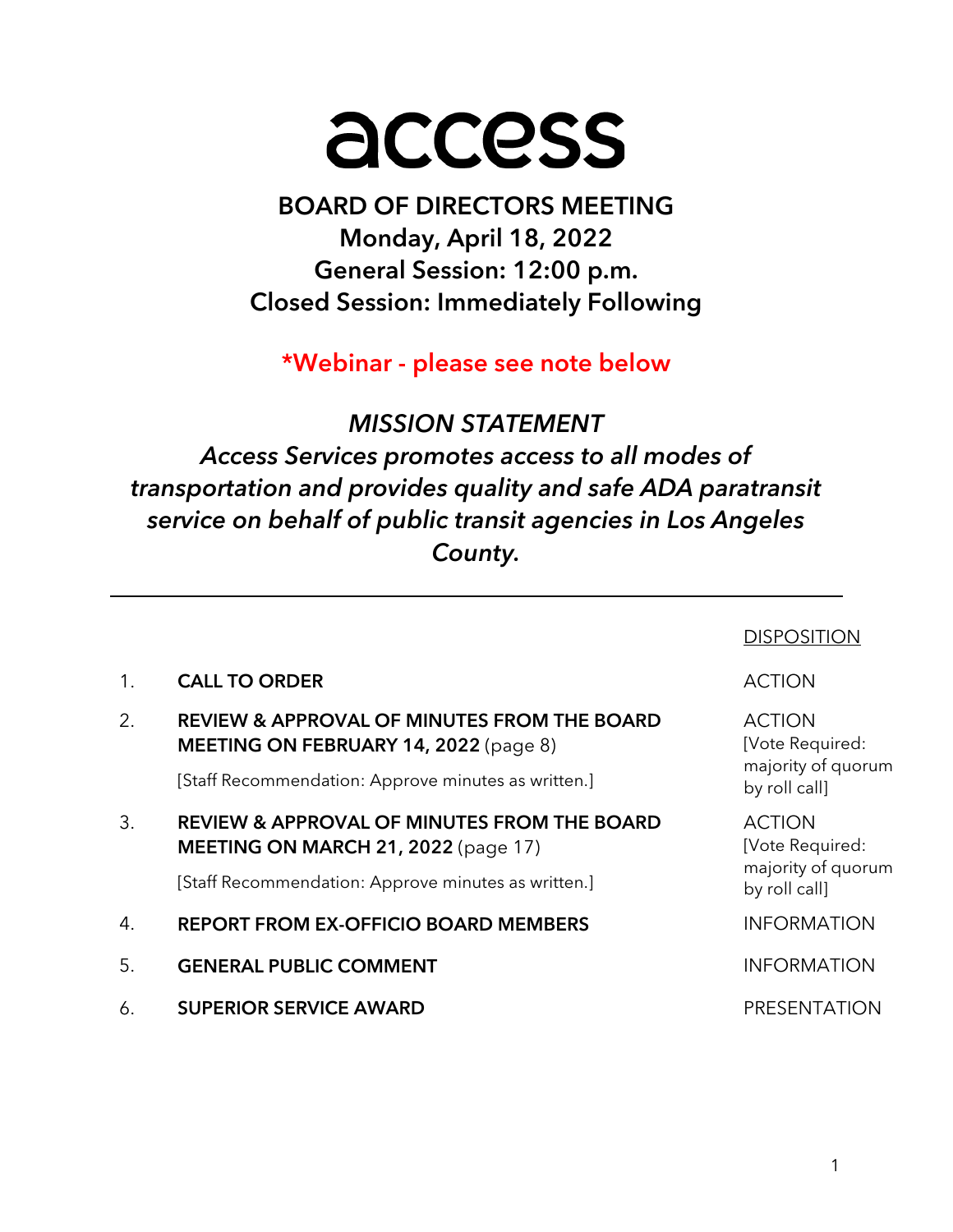#### 7. CONSENT CALENDAR

Items reviewed and approved by the Performance Monitoring Committee:

a) Consideration to Extend Term and Increase Funds – Language Interpretation Services Contract (AS-4022) (page 19) [Staff Recommendation: Authorize a one-year contract extension with Language Line Services from October 1, 2022 through September 30, 2023 and an increase in funds of \$220,000.]

b) Consideration to Extend Term and Increase Funds - On-Board Vehicle Camera Recording System Contract (AS-3906) (page 21) [Staff Recommendation: Authorize a one-year contract extension with SmartDrive Systems, Inc., from September 1, 2022 through August 31, 2023 and an increase in funds of \$579,600.]

#### Items reviewed and approved by the Planning and Development Committee:

- c) Consideration to Approve Renewals of Employee Health and Benefit Contracts (page 23) [Staff Recommendation: Approve the employee benefit insurance policies for the period of July 1, 2022 through June 30, 2023 at a cost not to exceed \$1,152,541.]
- d) Consideration to Approve Renewal of Self-Insured Retention Automobile Liability Program (page 26) [Staff Recommendation: Authorize staff to continue a \$100,000 Self-Insured Retention program with estimated liability of \$1,940,000 that will be determined in accordance with GASB Statement No. 10 as required for public entities.]
- e) Consideration to Approve Renewal of Commercial Business Package Insurance (page 28) [Staff Recommendation: Please see item for full recommendation.]

ACTION [Vote Required: majority of quorum by roll call]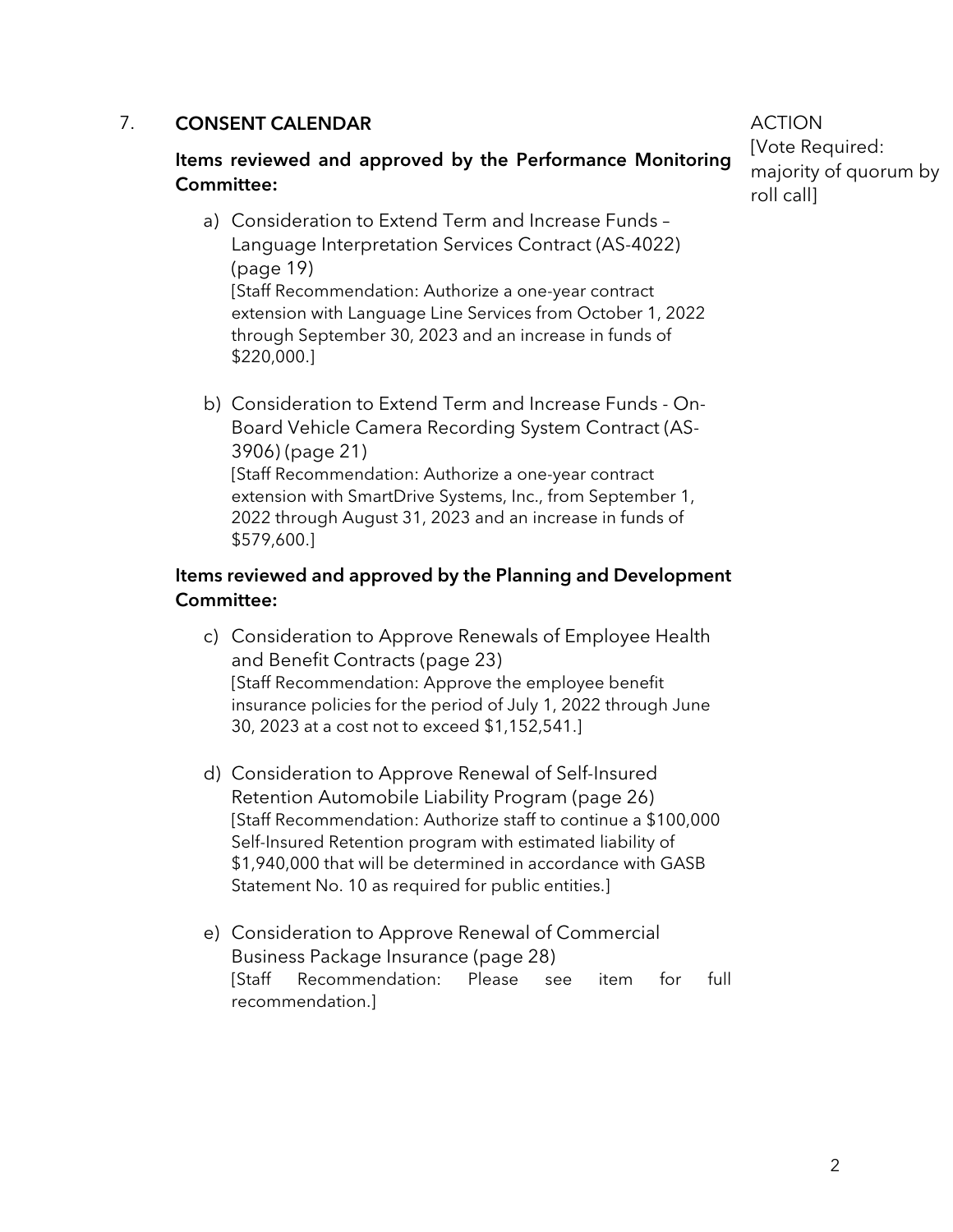#### Item reviewed and approved by the External Relations/Stakeholder Committee:

f) Consideration to Approve Community Advisory Committee (CAC) Appointments (page 30) [Staff Recommendation: Appoint Jan Johnson and Liam Matthews to the CAC effective April 19, 2022.]

#### Items neither reviewed nor approved by any Committee:

- g) Consideration to Extend Term and Change Rates Fleet Inspection Services Contract (AS-4104) (page 33) [Staff Recommendation: Authorize staff to execute the first option term with TRC effective June 1, 2022 through May 31, 2023 along with a change in rates.]
- h) Consideration to Approve Resolution to Continue Public Meetings through Teleconferencing (page 37) [Staff Recommendation: Approve the following resolution – "The Access Board of Directors has reconsidered the circumstances of the state of emergency; and the following circumstances exist: (i) The state of emergency continues to directly impact the ability of the members to meet safely in person; and (ii) State or local officials continue to impose or recommend measures to promote social distancing. Hence, teleconferencing for Access Board and committee meetings will continue for the next thirty (30) days."]

#### [Staff Recommendation: Approve the Consent Calendar]

#### 8. CONSIDERATION TO MODIFY KEY PERFORMANCE INDICATORS AND SERVICE STANDARDS (page 39)

[Staff Recommendation: Authorize staff to modify two of the 13 KPIs – denials and preventable collisions - and their corresponding service standards in both current and future service contracts.]

#### 9. CONSIDERATION TO APPROVE POLICY TO ESTABLISH A FACILITIES DEVELOPMENT AND CONSTRUCTION FUND (page 43)

[Staff Recommendation: Authorize the Executive Director to:

• Establish a Facilities Development and Construction Fund and set aside the following funds for the purpose of developing and constructing operating facilities:

• Direct COVID-19 reimbursements received from the Federal Emergency Management Agency (FEMA);

ACTION [Vote Required: majority of quorum by roll call]

ACTION [Vote Required: majority of quorum by roll call]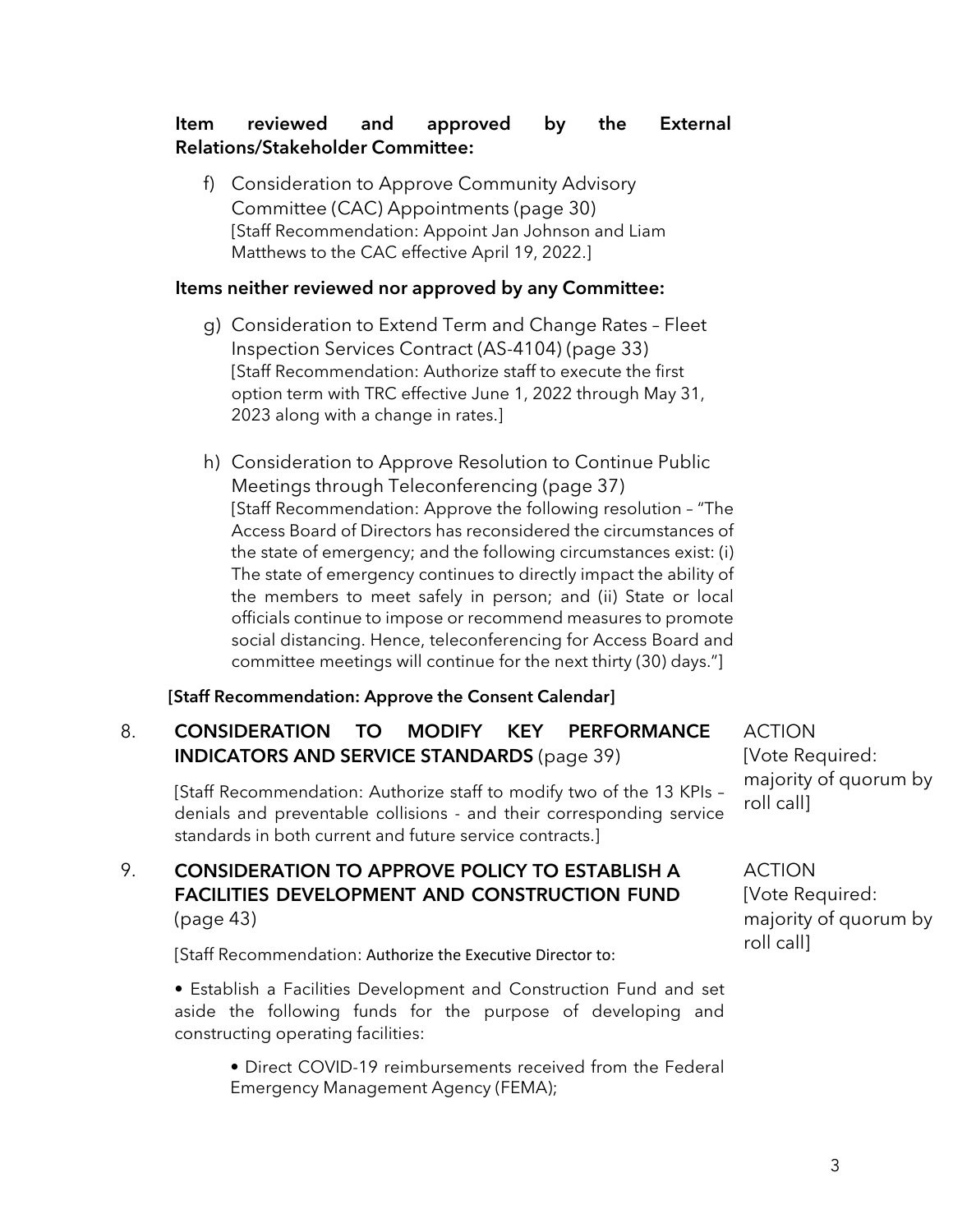|     | • Direct reimbursements received from Medi-Cal;                                                                                                                                                                                                                                                                                                |                                                 |
|-----|------------------------------------------------------------------------------------------------------------------------------------------------------------------------------------------------------------------------------------------------------------------------------------------------------------------------------------------------|-------------------------------------------------|
|     | • Any other funds that may be appropriated by the Access<br>Services Board of Directors or the Los Angeles County<br>Metropolitan Transportation Authority (Metro) for this purpose.                                                                                                                                                           |                                                 |
|     | • Direct staff to apply for facility construction grants as soon as<br>practicable.]                                                                                                                                                                                                                                                           |                                                 |
| 10. | <b>CONSIDERATION TO APPROVE TITLE VI PLAN (2022-2025)</b><br>(page 46)                                                                                                                                                                                                                                                                         | <b>ACTION</b><br>[Vote Required:                |
|     | [Staff Recommendation: Approve Access Services' Title VI Plan<br>which encompasses the following reports:                                                                                                                                                                                                                                      | majority of quorum by<br>roll call]             |
|     | Title VI Report;<br>1)<br>Public Participation Plan; and<br>2)<br>Limited English Proficiency]<br>3)                                                                                                                                                                                                                                           |                                                 |
| 11. | <b>BUDGET UPDATE</b>                                                                                                                                                                                                                                                                                                                           | <b>PRESENTATION</b>                             |
| 12. | <b>OPERATIONS UPDATE</b>                                                                                                                                                                                                                                                                                                                       | <b>PRESENTATION</b>                             |
| 13. | <b>UPCOMING BOARD ITEMS (page 49)</b>                                                                                                                                                                                                                                                                                                          | <b>INFORMATION</b>                              |
| 14. | <b>EXECUTIVE DIRECTOR'S REPORT</b>                                                                                                                                                                                                                                                                                                             | <b>INFORMATION</b>                              |
| 15. | <b>BOARD MEMBER COMMUNICATION</b>                                                                                                                                                                                                                                                                                                              | <b>INFORMATION</b>                              |
| 16. | NEW BUSINESS SUBSEQUENT TO THE POSTING OF THE<br><b>AGENDA</b>                                                                                                                                                                                                                                                                                 | DISCUSSION/<br><b>POSSIBLE</b><br><b>ACTION</b> |
| 17. | PUBLIC COMMENT WITH RESPECT TO CLOSED SESSION<br><b>ITEMS</b>                                                                                                                                                                                                                                                                                  | <b>INFORMATION</b>                              |
| 18. | <b>CLOSED SESSION:</b>                                                                                                                                                                                                                                                                                                                         | DISCUSSION/                                     |
|     | A) PUBLIC EMERGENCY (COVID-19), GOV. CODE 54957(a)<br>B) CONFERENCE WITH LEGAL COUNSEL: GOV. CODE<br>§54956.9<br>1. Anticipated Litigation: Gov. Code §54956.9 (b)<br>Significant exposure to litigation<br>i.<br>pursuant<br>to<br>subdivision (b) of Gov. Code §54956.9 (b) a situation<br>where, based on the advice of counsel considering | <b>POSSIBLE</b><br><b>ACTION</b>                |
|     |                                                                                                                                                                                                                                                                                                                                                |                                                 |

• Direct COVID-19 reimbursements received from the County or

the City of Los Angeles;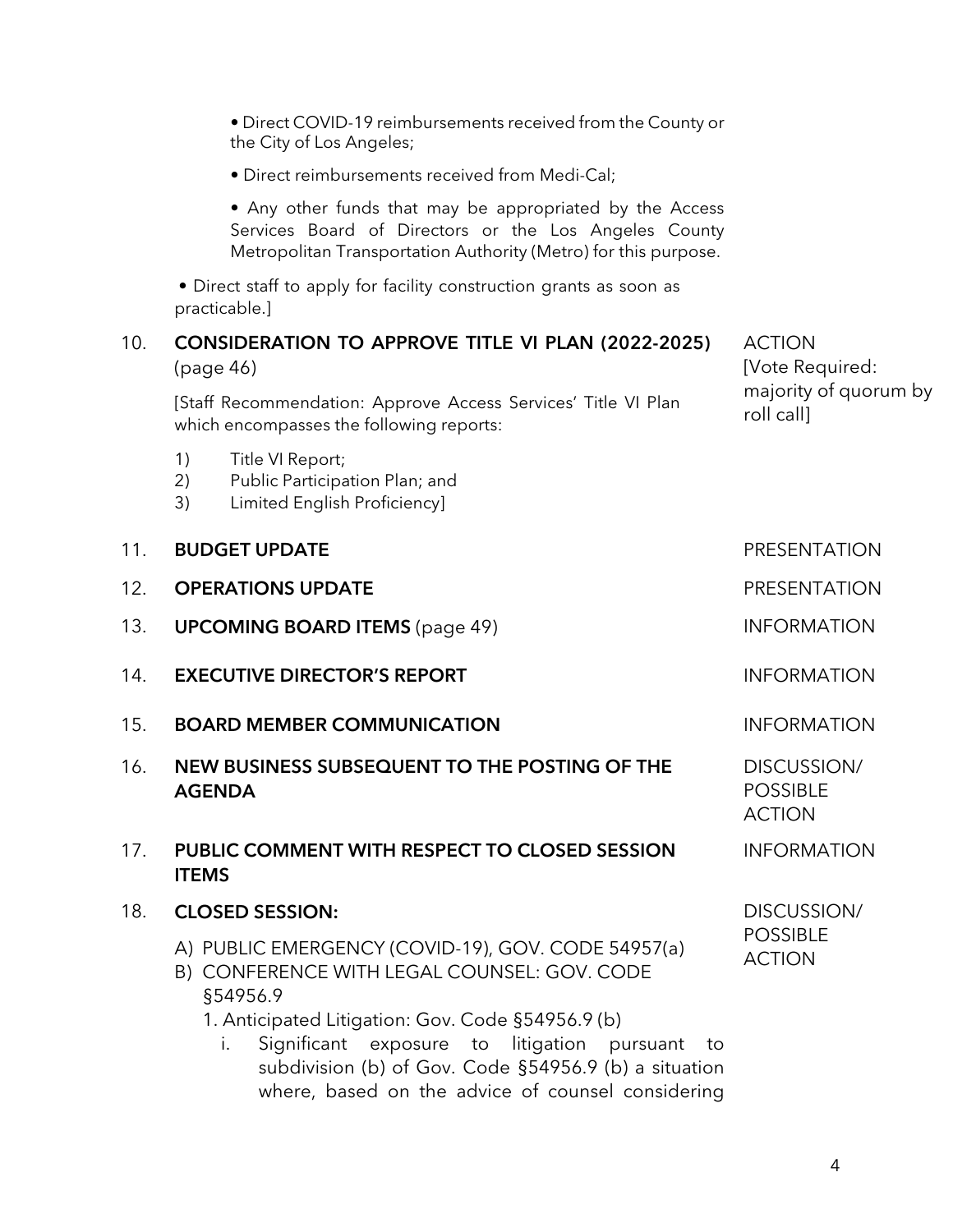"existing facts and circumstances," there exists a "significant exposure to litigation" (two cases).

#### 19. ADJOURNMENT ACTION

Access Services does not discriminate on the basis of disability. Accordingly, Access Services seeks to ensure that individuals with disabilities will have an equal opportunity to participate in the range of Access Services events and programs by providing appropriate auxiliary aids and services for communications. Primary consideration is given to the request of individuals with disabilities. However, the final decision belongs to Access Services. To help ensure the availability of any auxiliary aids and services you require, please make every effort to notify Access Services of your request at least three (3) business days (72 hours) prior to the meeting in which you wish to utilize those aids or services. You may do so by contacting (213) 270-6000.

Note: Access Services Board meetings are held pursuant to the Ralph M. Brown Act [Cal. Gov. Code §54950] and are open to the public. The public may view and obtain all written information supporting this agenda provided to the Board both initially and supplementally prior to the meeting at the agency's offices located at 3449 Santa Anita Avenue, El Monte, California and on its website at http://accessla.org. Documents, including Power Point handouts distributed to the Board members by staff or Board members at the meeting, will simultaneously be made available to the public. Three opportunities are available for the public to address the Board during a Board meeting: (1) before closed session regarding matters to be discussed in closed session, (2) before a specific agendized item is debated and voted upon regarding that item and (3) general public comment. The exercise of the right to address the Board is subject to restriction as to time and appropriate decorum. All persons wishing to make public comment must fill out a goldenrod Public Comment Form and submit it to the Secretary of the Board. Public comment is generally limited to three (3) minutes per speaker and the total time available for public comment may be limited at the discretion of the Chairperson. Persons whose speech is impaired such that they are unable to address the Board at a normal rate of speed may request an accommodation of a limited amount of additional time from the Chair but only by checking the appropriate box on the Public Comment Form. Granting such an accommodation is at the discretion of the Chair. The Board of Directors will not and cannot respond during the meeting to matters raised under general public comment. Pursuant to provisions of the Brown Act governing these proceedings, no discussion or action may be taken on these matters unless they are listed on the agenda, or unless certain emergency or special circumstances exist. However, the Board may direct staff to investigate and/or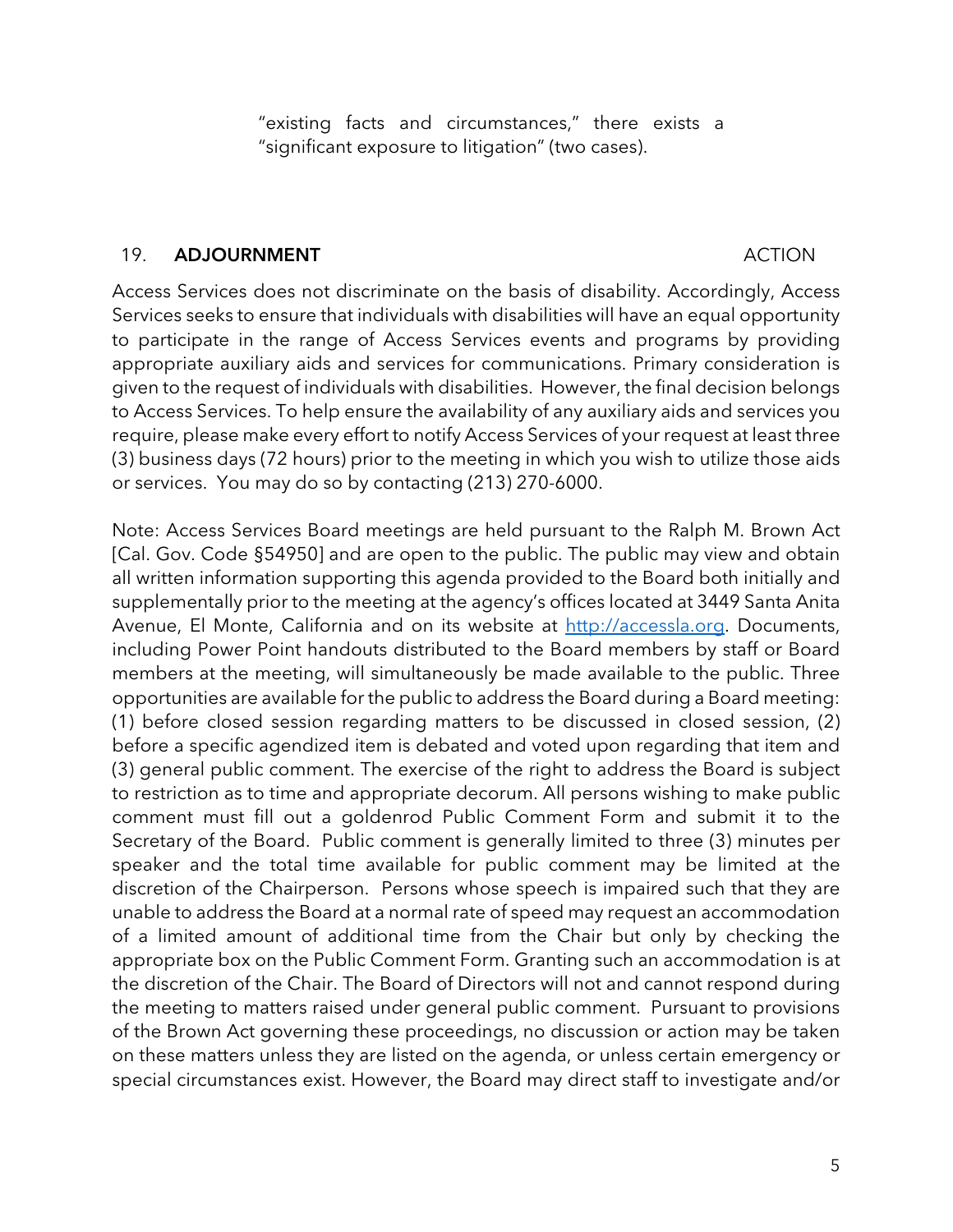schedule certain matters for consideration at a future Board of Directors Meeting and the staff may respond to all public comments in writing prior to the next Board meeting.

Alternative accessible formats are available upon request.

## \*NOTE

#### NOTICE OF ALTERNATIVE PUBLIC COMMENT PROCEDURES

Pursuant to temporary revised Brown Act requirements, Board members will be participating via webinar. The public may submit written comments on any item on the agenda - 1) through email by addressing it to - board@accessla.org or 2) via US Postal mail by addressing it to - Access Services Board Comments, PO Box 5728, El Monte CA 91734. Please include your name, item number and comments in the correspondence. Comments must be submitted/received no later than 10:00 am on Monday, April 18, 2022 so they can be read into the record as appropriate.

The public may also participate via the Zoom webinar link, or by teleconference. Please review the procedures to do so as follows –

How to Provide Public Comment in a Board Meeting via Zoom

Online

- 1. Click the Zoom link for the meeting you wish to join. Meeting information can be found at: https://accessla.org/news\_and\_events/agendas.html. Make sure to use a current, up-to-date browser: Chrome 30+, Firefox 27+, Microsoft Edge 12+, or Safari 7+. Certain functionality may be disabled in older browsers including Internet Explorer. You may also use this direct link – https://us06web.zoom.us/j/83465845248
- 2. Enter an email address and your name. Your name will be visible online while you are speaking.
- 3. When the Board Chair calls for the item on which you wish to speak, click on "raise hand." Speakers will be notified shortly before they are called to speak. Mute all other audio before speaking. Using multiple devices can cause audio feedback.
- 4. Please note that the "Chat" feature is not enabled during the meeting for general public attendees. If you cannot use the "raise hand" feature, then please submit a written comment as outlined above.
- 5. When called, please limit your remarks to three minutes. An audio signal will sound at the three-minute mark and the Chair will have the discretion to mute you at any point after that. After the comment has been given, the microphone for the speaker's Zoom profile will be muted.

Note: Members of the public will not be shown on video.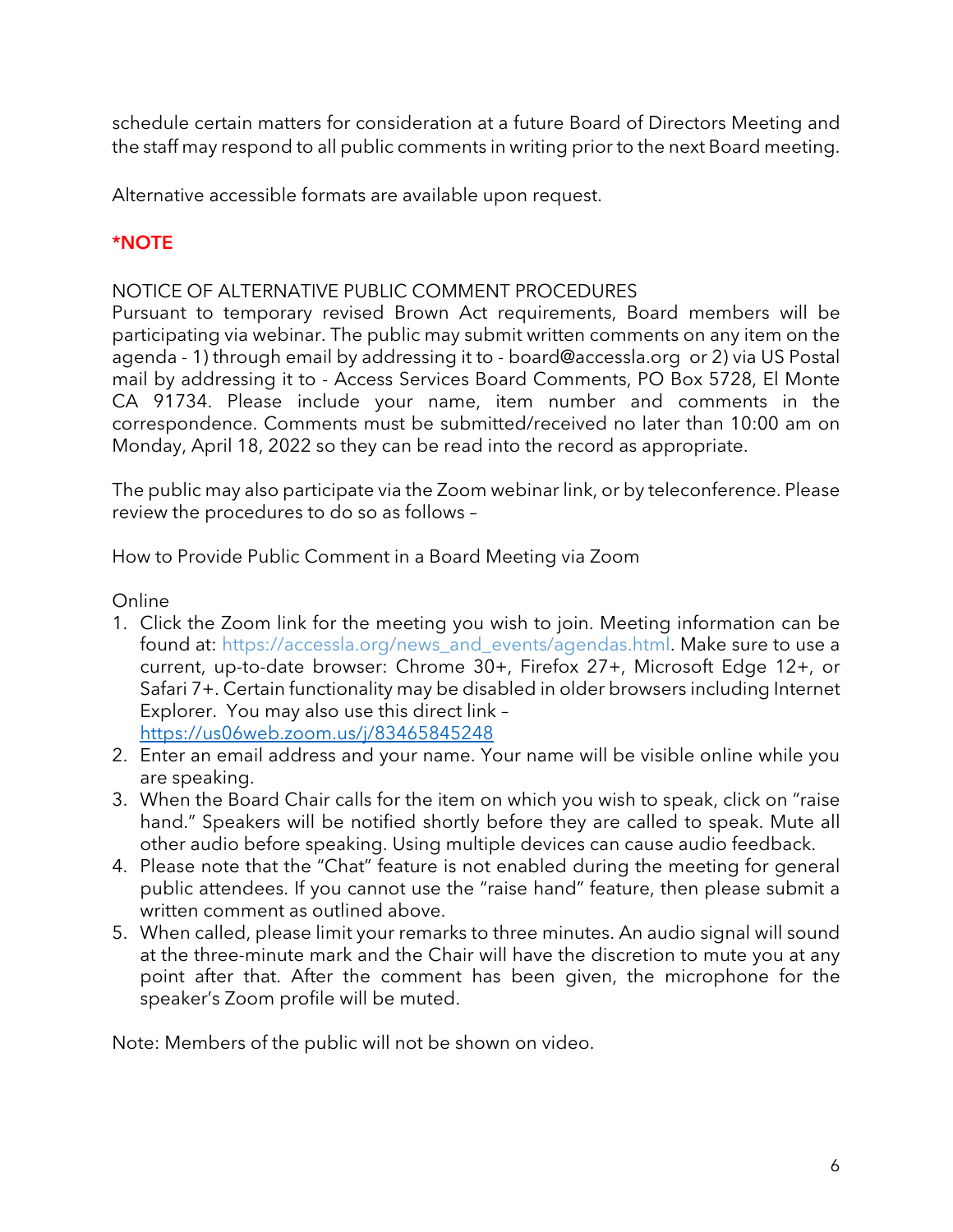By phone

- 1. Call the Zoom phone number and enter the webinar ID for the meeting you wish to join. Meeting information can be found at: https://accessla.org/news\_and\_events/agendas.html
- 2. You can also call in using the following information –
- 3. Dial (for higher quality, dial a number based on your current location): US: +1 669 900 6833 or +1 253 215 8782 or +1 346 248 7799 or +1 301 715 8592 or +1 312 626 6799 or +1 929 205 6099 or 833 548 0276 (Toll Free) or 833 548 0282 (Toll Free) or 877 853 5247 (Toll Free) or 888 788 0099 (Toll Free) Webinar ID: 834 6584 5248
- 4. When the Board Chair calls for the item on which you wish to speak, press \*9 to raise a hand. Speakers will be notified shortly before they are called to speak. Speakers will be called by the last four digits of their phone number. Please note that phone numbers in their entirety will be visible online while speakers are speaking.
- 5. If you cannot use the "raise hand" feature, the please submit a written comment as outlined above.
- 6. When called, please state your name and limit your remarks to three minutes. An audio signal will sound at the three-minute mark and the Chair will have the discretion to mute you at any point after that. After the comment has been given, the microphone for the speaker's Zoom profile will be muted.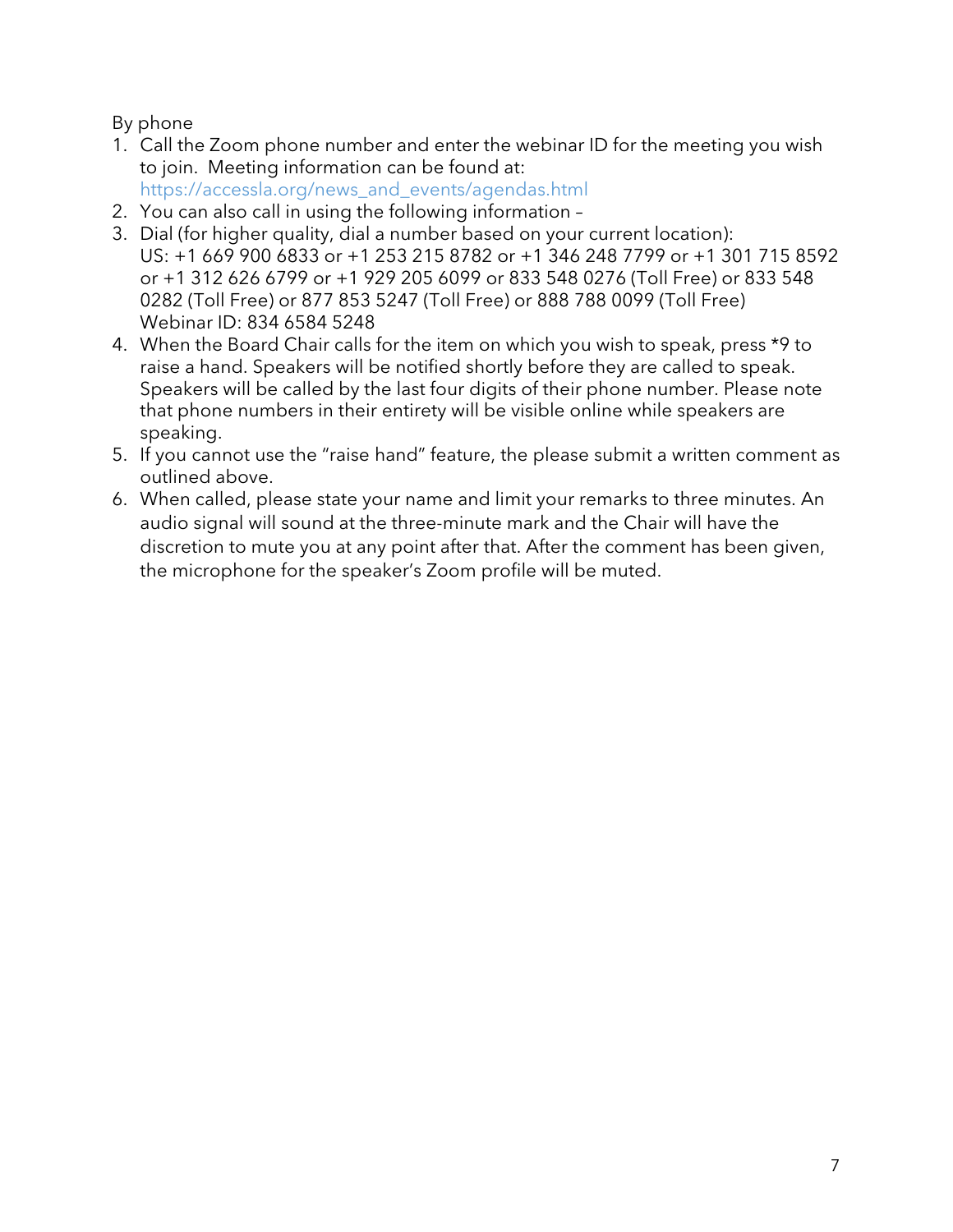# **ACCESS** STATEMENT OF PROCEEDINGS FOR THE MEETING OF THE ACCESS SERVICES BOARD OF DIRECTORS

Webinar

# February 14, 2022

12:00 p.m.

#### 1. CALL TO ORDER

Meeting was called to order by Chair Gombert at 12:03 p.m.

#### BOARD MEMBERS PRESENT REPRESENTING A QUORUM

Present: Chair Martin Gombert, Vice Chair Theresa DeVera, Treasurer Lee Burner, Secretary Doran Barnes, Directors Adrian Aguilar, Andrew Del Castillo, Giovanna Gogreve, Dolores Nason and John Troost.

#### BOARD MEMBER(S) EXCUSED FROM THE MEETING

Not Present: None

#### 2. REVIEW & APPROVAL OF MINUTES FROM THE BOARD MEETING ON DECEMBER 13, 2022

Recommendation: Approval of minutes as written.

Motion made by Director Troost to approve the minutes, seconded by Director Nason. Via Roll Call Vote – all were in favor, motion passed.

#### 3. REVIEW & APPROVAL OF MINUTES FROM THE BOARD MEETING ON JANUARY 24, 2022

Recommendation: Approval of minutes as written.

Motion made by Director Nason to approve the minutes, seconded by Treasurer Burner. Via Roll Call Vote – all were in favor, motion passed.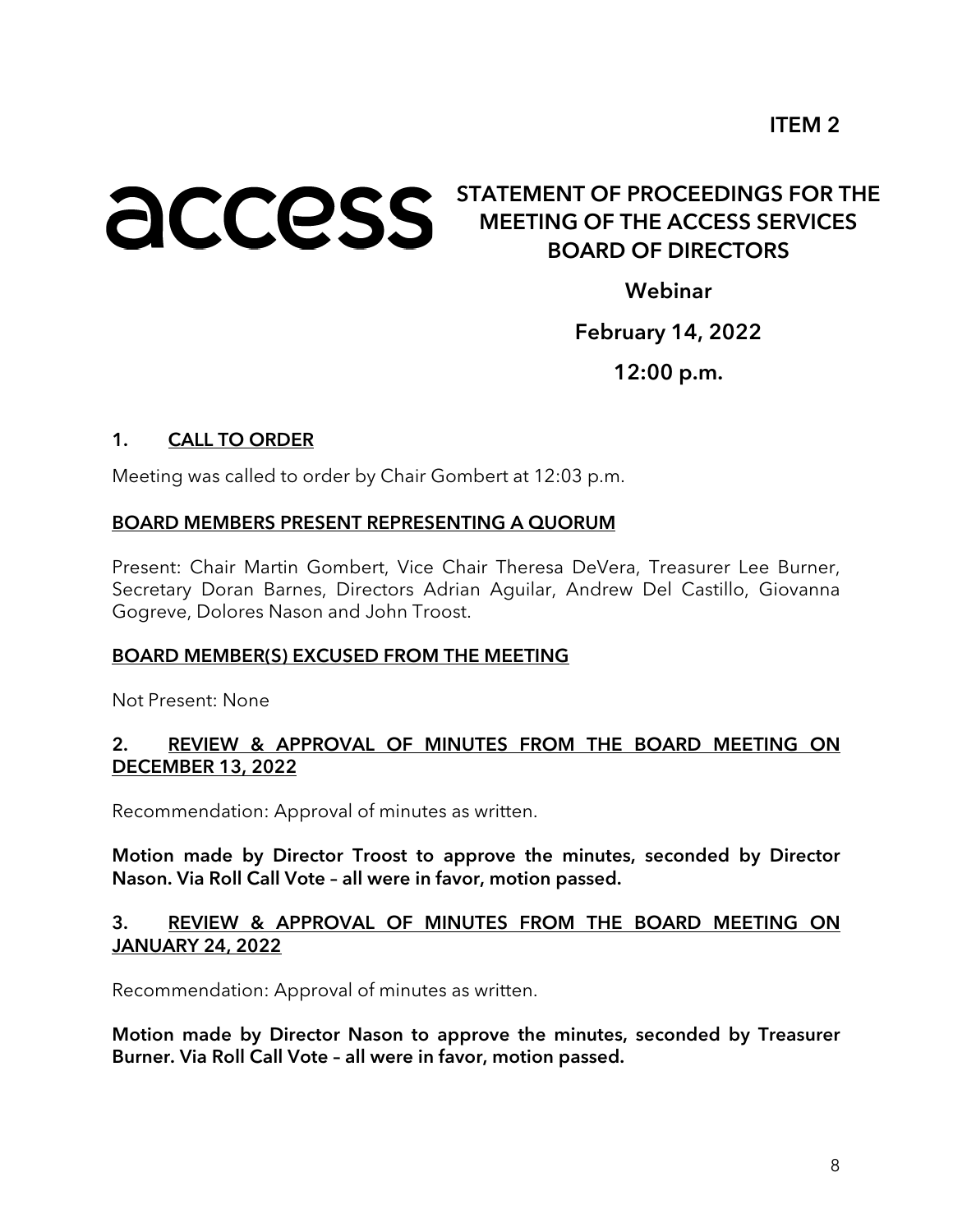#### 4. REPORT FROM EX-OFFICIO BOARD MEMBERS

CAC Chair Goeman reported on the January and February 2022 meetings. She stated that they received a Board report from Director Martin Gombert. Chief Operations Officer Mike Greenwood presented on the KPI modifications. ADA Coordinator Rycharde Martindale spoke on the upcoming interviews for the prospective members of the CAC. Director of Planning and Coordination Matthew Avancena updated them on the Communications and the Same day subcommittees in February. Ms. Rani Narula-Woods from Metro gave a very informative presentation on Metro Micro transportation. Mr. Martindale presented the two new CAC members, Jan Johnson and Liam Matthews, at the February meeting.

TPAC Chair Diane Amaya reported there was a TPAC meeting on February 10 and the committee discussed the following items: Mr. Colaiace provided the Executive Director's report with an update on ridership projections for the fiscal year 2023. Ridership was expected to be at 79% of pre-pandemic levels. Mr. Colaiace concluded his report with a discussion on the taxi driver shortage in LA County. The next item was the 2021 Joe King Award Winner. Project Administrator Jessica Volanos presented Raisa Malagon with the Joe King scholarship. Ms. Malagon received tuition to attend the University of the Pacific's Transit and Paratransit Certificate Program. The next item was the consideration to modify key performance indicators and standards presented by Chief Operations Officer Mike Greenwood. He discussed changes to trip denials, liquidated damages, and the preventable collision rate. Customer Relations Manager Susanna Cadenas and Project Administrator Mayra Perez provided an update on the customer service RFP. They outlined key components of the contract and changes to the scope of work. Lastly, Operations Manager Rogelio Gomez presented the operations report for December 2021. He presented the KPIs and highlights for each service area. Mr. Gomez also discussed the agency's efforts to assist with contractor staffing.

# 5. GENERAL PUBLIC COMMENT

Liam Matthews made a public comment by stating that he was attending the meeting as part of the CAC requirements and thanked everyone for their time.

Jan Johnson stated she was there attending the meeting as a requirement for her being a part of the CAC membership.

# 6. SUPERIOR SERVICE AWARD PRESENTATION

Project Administrator Faustino Salvador introduced the Superior Service Award winner Keith Carr.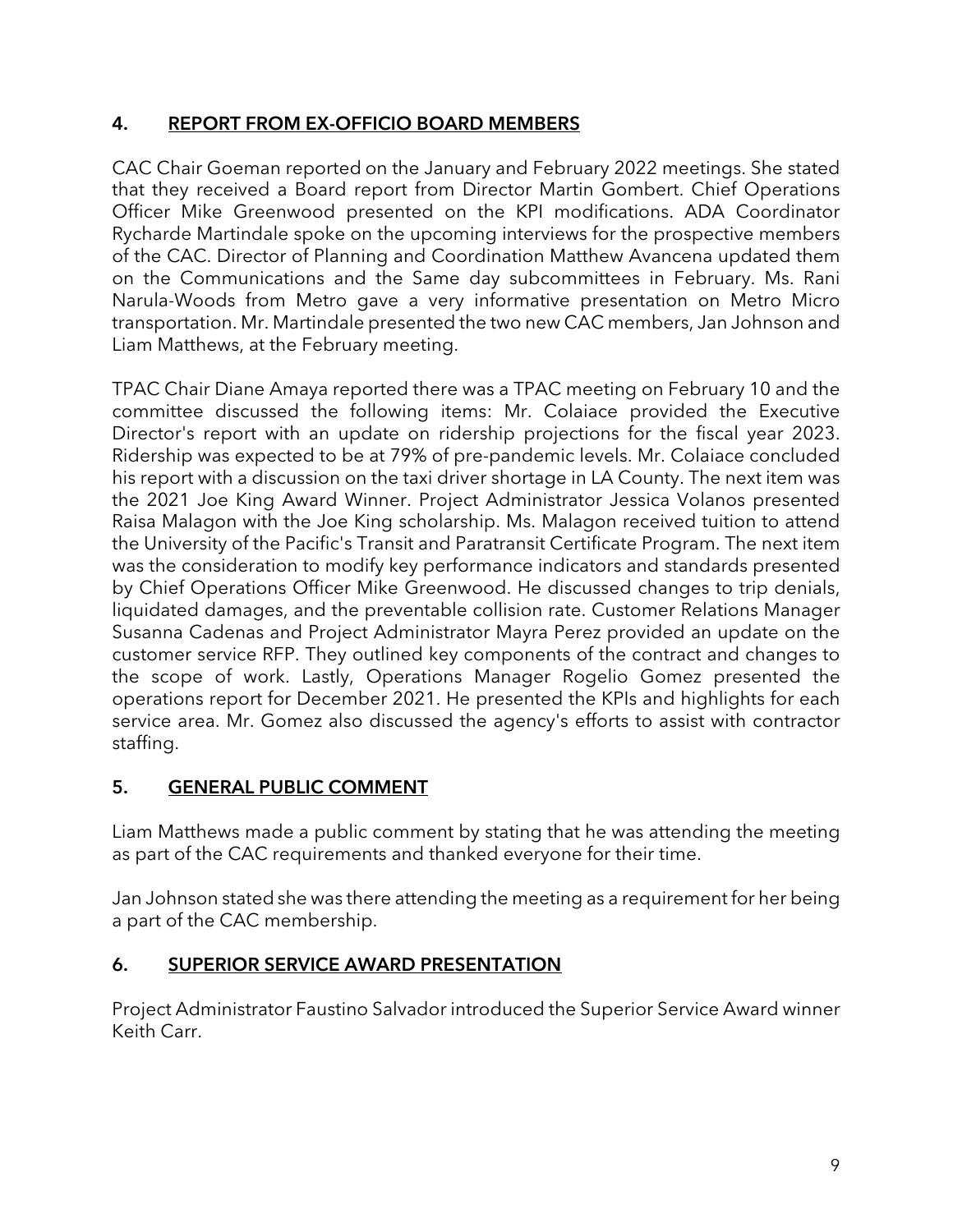#### 7. CONSENT CALENDAR

Recommendation: Approval of all items on the Consent Calendar.

#### CONSENT CALENDAR

- a) Consideration to Extend Term and Increase Funds Mail Fulfillment Services Contract (AS-4048)
- b) Consideration to Increase Funds Legal Services Contract (AS-4039)
- c) Consideration to Approve Rate Table Correction Eligibility Services Contract (AS-4030)

Public Comment: None.

Motion made by Secretary Barnes to approve the Consent Calendar items, seconded by Director Nason. Via Roll Call Vote – all were in favor, motion passed.

#### 8. CONSIDERATION TO APPROVE DRAFT FY2023 FUNDING REQUEST

Deputy Executive Director Hector Rodriguez presented this item.

#### Public Comment: None

#### Board Member Comments:

Director Gogreve asked about expansion vehicles and wanted to verify they were not in the budget. Mr. Rodriguez responded it was correct and there were no expansion vehicles included. This was solely for replacement of vehicles that have, or will have exceeded their useful life. Director Gogreve asked if they knew how much that was and if it was something that should be included in the budget. Mr. Rodriguez responded that the expansion vehicles was something that he has not considered yet because they would have to talk to the contractors to make sure that they have enough space to take those additional vehicles and that perhaps in the FY24 budget it would be a better time to request it.

Director Gogreve asked what was the delivery timeframe for the vehicles that will be paid for with the proposed carryover of 11 million dollars. Mr. Rodriguez responded that they will be arriving over the next six months to a year. Last week, they were told that they are likely to get some of them by June, which would mean that they won't have to carry all of the funds over into FY23.

Director Nason asked if he knew when or if the vehicles that were ordered will actually be delivered. Mr. Rodriguez responded that they don't have a timeline because the timeline keeps moving because of the lack of availability of vehicles from the manufacturer. The order has been placed, and they are simply waiting for them.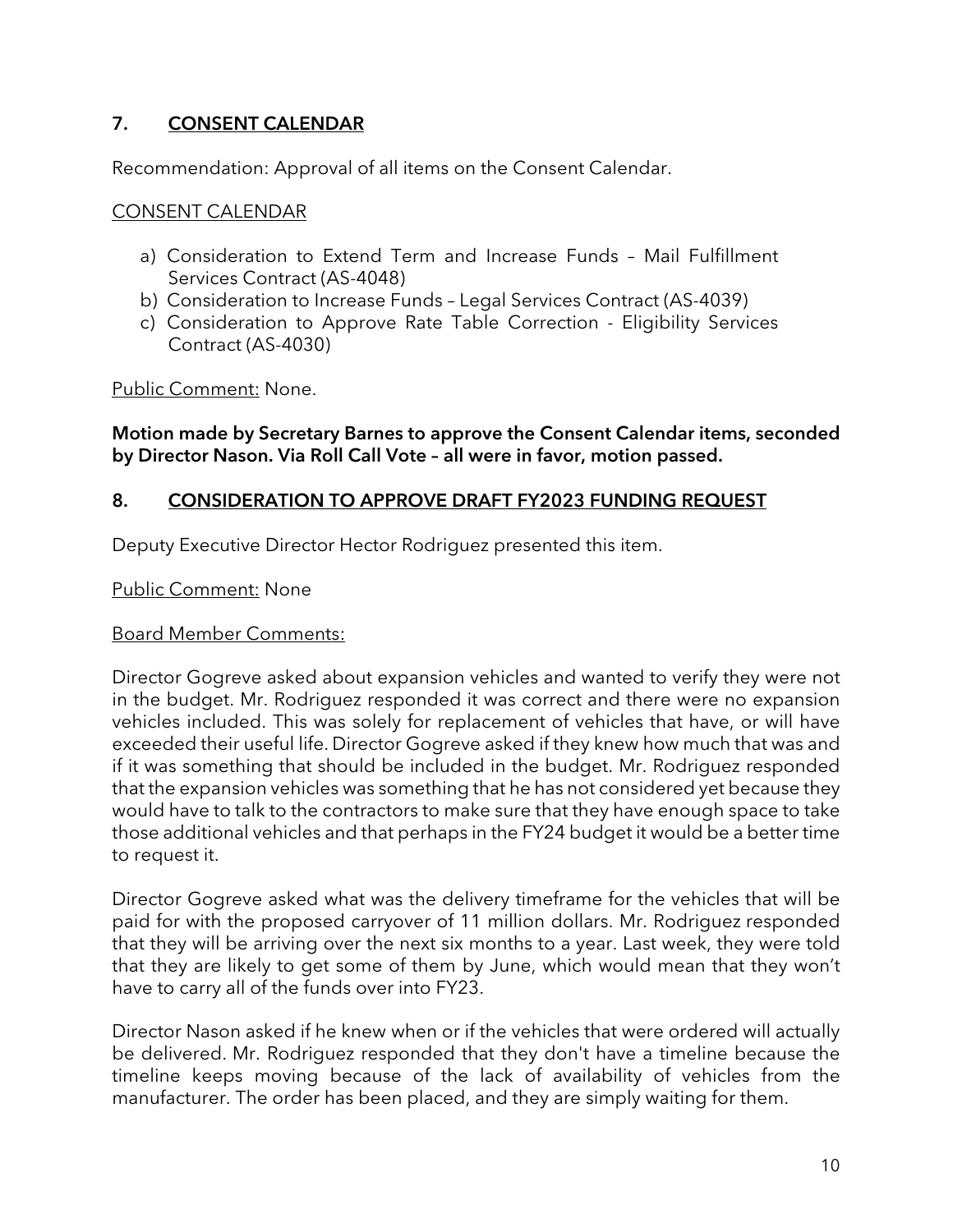Chair Gombert stated that it might be helpful at some time in the future, before the end of the fiscal year, to share with the Board the multi-year fleet planning process. He understands it is a difficult concept given how they have been using taxicabs but they don't have an idea of where Access is as far as the current fleet in terms of what they have to order and what the out-year projections are. If they are doing an SRTP shortrange transit plan, they will have to do this. He would like an update sometime in May.

Director Aguilar made a comment by asking if the \$11.9 million carryover funds were based on fixed pricing which means there is not a possibility that these vendors will come back and say they need additional funding due to the rising cost of parts. Mr. Rodriguez responded that the \$11.9 million is fixed, because that's what the purchase order was for. He stated that what was not fixed is if the vehicles were not available. For example, the large cutaway type B vehicles may no longer be available. They might have to switch out to a different model such as the Pro Master. He also stated that pricing from MBTA has increased for the new vehicles.

Director Gogreve stated she saw increases in the different categories such as contracted support, direct transportation and administration and wanted to see more detail for those increases. Mr. Rodriguez responded that these were just planning numbers and he will provide more detailed information about where the increases are coming from in May. Director Gogreve also asked if the \$11.9 million is just from 5310 funding. Mr. Rodriguez responded that it is but there's also matching local dollars associated with those funds.

#### Board Discussion:

Secretary Barnes thanked the team that got us to this point because it is a complex process. He stated that the pressures on cost and the ability to use non-directly operated vehicles are two of our biggest challenges. At Foothill Transit, one of the contractors just raised wages by starting new employees at year three of the wage scale.

#### Motion made by Director Nason to approve item, seconded by Vice Chair DeVera. Via Roll Call Vote – all were in favor, motion passed.

#### 9. CUSTOMER SERVICE UPDATE

Manager of Customer Relations Susanna Cadenas and Project Administrator Mayra Perez introduced this item.

#### Public Comment:

Mel Bailey made a public comment by stating that the OMC is extremely ineffective based on his experiences and he doesn't know how well it's being monitored. He was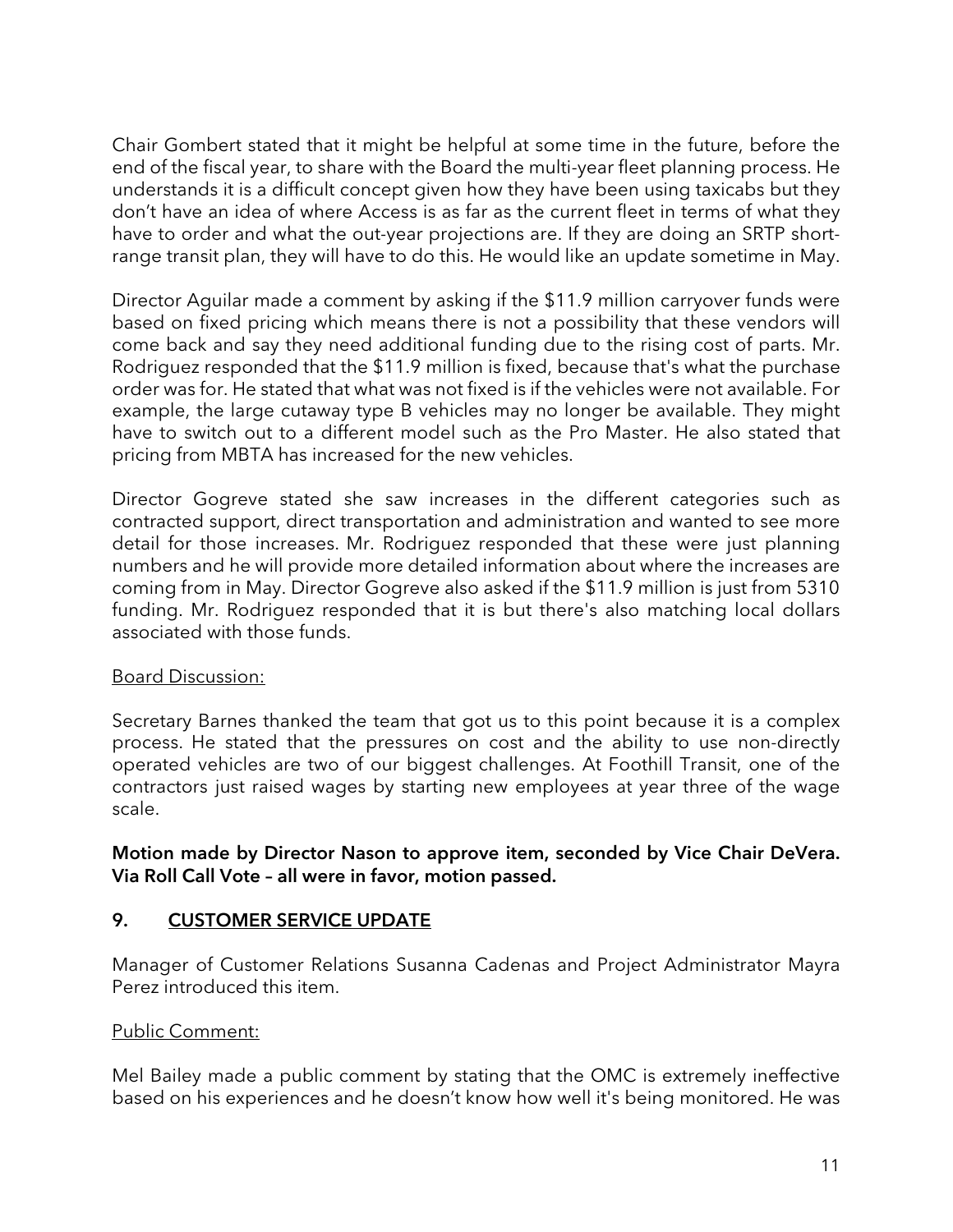wondering whether or not there was a breakdown in regards to the peak. He also stated that since Alta has gone remote, he assumes that the overhead and expenditures are less and this should help save money. He also asked that with removal of the KPI, would there still be some collection of data to ascertain that the calls are not being prolonged.

Yael Hagen made a public comment by stating that the Board should know that there was a good discussion and some input at the CAC meeting regarding this topic and this presentation. She didn't hear anything about that put into the report to the Board. She hopes that the input from the CAC is taken seriously. One of the main ones was that the OMC needs to have a way that people can get to an OMC representative quicker. They also requested the OMC to have a bit more authority to be able to handle real time situations in a timely manner, because the riders only have five minutes to be able to resolve any issue that happens before they are marked a no-show. This gives them extra time to be able to get through on the phone system and be able to speak to the issues for there to be a resolution.

#### Board Member Comments:

Vice Chair DeVera made a comment by stating that a nurse friend of hers recently tried to apply for Access and she said many of the questions asked violate HIPAA. If they already have the person's application in front of them then, why are they still asking, what their disability is. They already have the application. Ms. Cadenas responded by stating that she believes she is referring to MTM, which does the evaluations. Customer service does not complete these but will get the information to her.

Director Gogreve commented on the 13.1% calls on hold number because she finds that percentage excessive. Ms. Perez responded that they were hit really hard towards the end of the fiscal year for various reasons. One factor was they were having trouble staffing and the other was returning from the non-shared rides to full-shared rides, which increased the amount of calls they received. They also had just launched the new Rider360 platform so they had agents training. Director Gogreve asked if this somehow affected OMC numbers and that because of some increases, the "on hold" time was also longer. Ms. Perez responded that this would be a factor but it was more of a customer service issue since many riders were not happy to return to shared rides.

Director Gogreve asked if the 40 random calls per month that they monitor was a fixed number and is this something that can be looked in to with the upcoming contract. Ms. Perez responded that they make sure each agent is evaluated quarterly but the total number of calls evaluated is often more than 40 as they listened to all interactions with the agent for that call. Also, throughout the month they are reviewing additional calls based on a case by case situation.

Treasurer Burner asked a question regarding the key scope changes and if liquidated damages remained in the contract. Ms. Cadenas responded there were liquidated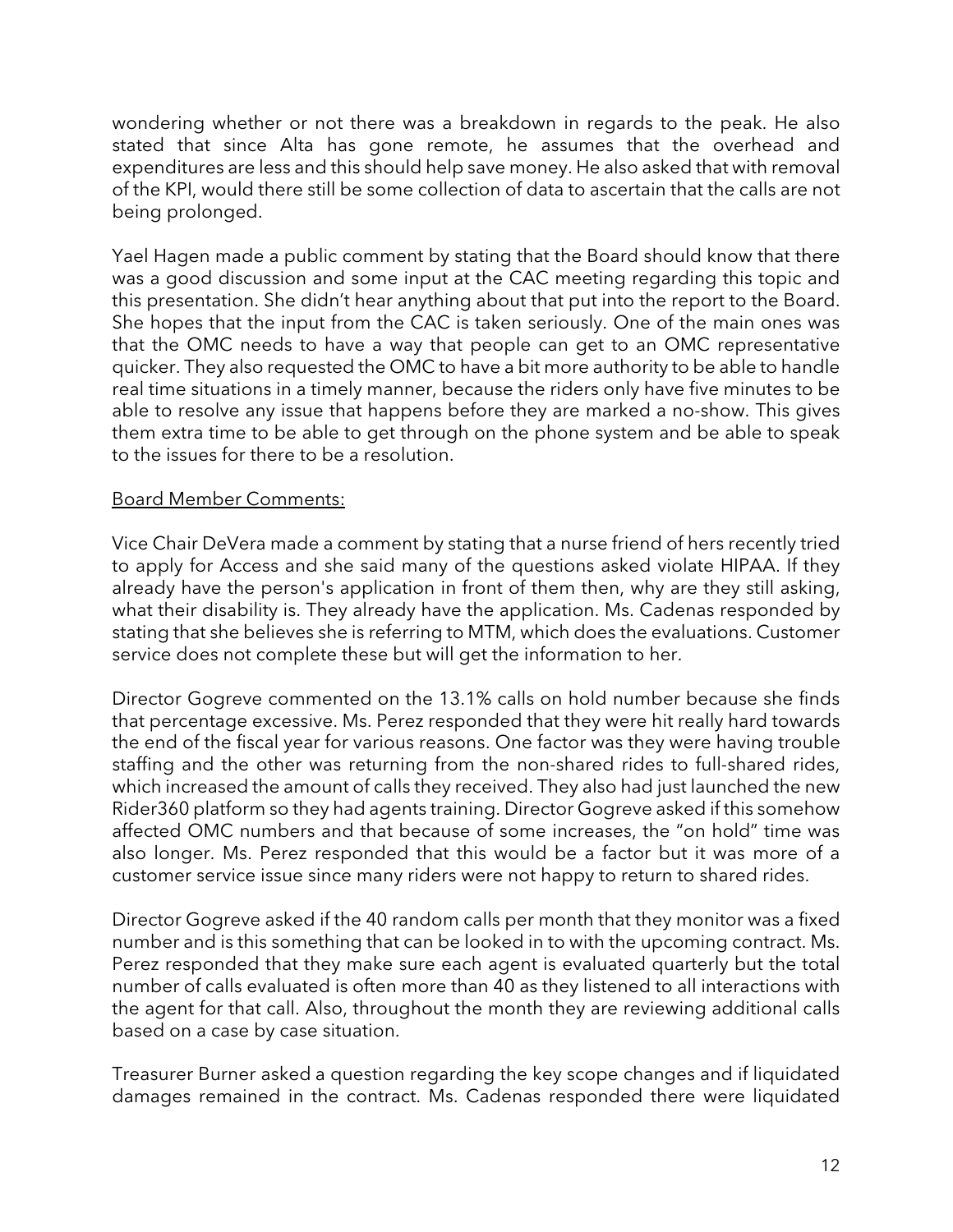damages in the contract and they will continue to have them in the contract when they release the new RFP.

Director Aguilar asked if there were going to be any changes to the KPIs in terms of those standards in the new contract. Ms. Cadenas responded that they would remain the same with the exception of the removal of the call duration KPI

#### 10. OPERATIONS UPDATE

Chief Operations Officer Mike Greenwood gave a presentation on the item.

#### Public Comments:

Mel Bailey made a public comment by asking what was considered as excessive tardiness. He also stated that he believes public comments are mostly disregarded and they should be taken into consideration. He also recommended that project administrators should also attend City Council meetings in their respective regions as this may help in advertising the need for drivers.

Yael Hagen made a public comment by stating that she really enjoyed the video and thought that what Access was doing, not only in the recruiting, but in responding to the riders is great. She appreciates they have addressed the issue concerning the Operations Department regarding lost and found. The response was not only positive, but it was swift and it made sense. Her biggest concern in the employment is places where there are unions involved. Drivers lose a lot of flexibility when they're looking for employment and can't get schedules that are flexible.

#### Board Member Comments:

Director Gogreve stated that she hopes they can move forward with establishing the social media campaign and bringing it to the Board of Directors. She believes a social media campaign for Instagram or even Facebook is probably something that can be done inexpensively. She recommended targeted ads to bring in drivers that way. Mr. Greenwood responded that social media is the one remaining big item left for their contractor hiring assistance plan. They have had a couple of meetings and are looking into breaking from tradition and starting to use social media to get the word out. He believes combining video presentations with links to hiring websites would be a great way to get the word out on social media. He will have an update for the Board by the time they have committee meetings next month and will share that information at the appropriate time.

#### 11. UPCOMING BOARD ITEMS

Director of Administration F Scott Jewell stated that the Board Operations Committee will meet to discuss the agenda along with the allocation of where the Audit and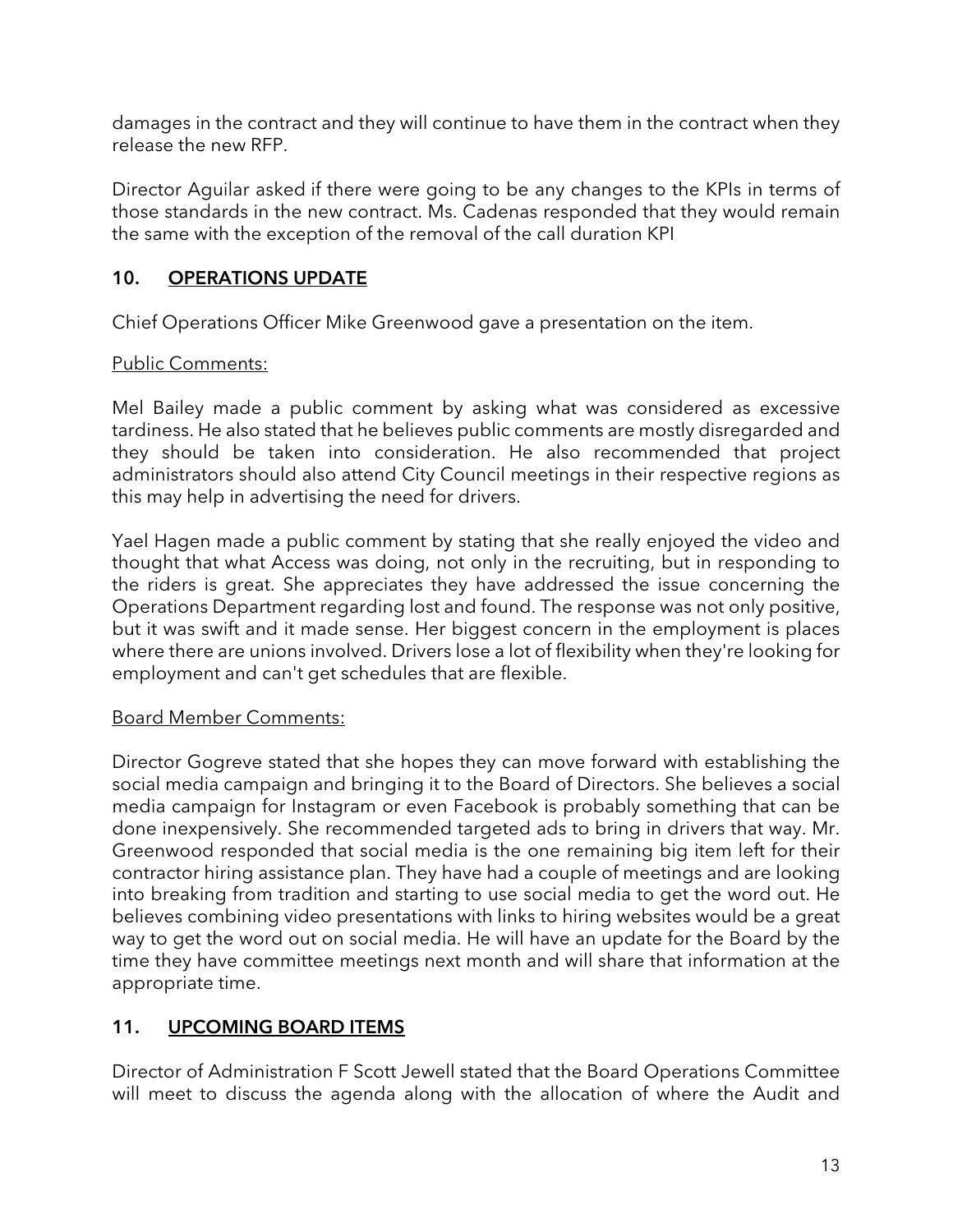Compensation Committees should be sitting in terms of our new committee structure. He also stated that on March 21 there will be committee meetings, as they have a number of contracts that are being extended. In addition, there will be some renewals related to employee health benefits and the SIR program commercial business insurance renewals for the next fiscal year. They will also be bringing the Title VI Plan for the committees to review before it goes to the full Board. He stated that at the April 18 Board of Directors meeting there will be approval of the committee items. On April 25, there will be a Board Operations committee meeting. They need to schedule a special Board meeting to handle the extension of virtual meetings, because that has to be done every 30 days. He will be sending out the request for that for either next week or the last week of February.

#### Public Comments:

Mel Bailey made a public comment by stating that he would like all public comments to be taken into consideration to be agendized at the next meeting.

#### Board Member Comments:

Director Gogreve asked when the customer survey results be brought to the Board. Mr. Jewell responded since the survey just closed last week and by the time they receive the results, they will probably be provided around March/April.

#### 12. EXECUTIVE DIRECTOR'S REPORT

Executive Director Andre Colaiace reported that Access took a number of actions to ensure customers who attended the Super Bowl had a smooth experience and also that paratransit resources were available to their partners in the event of an emergency. He reported that it was a quiet day from an emergency perspective, but he wanted to thank Access and contractor staff for being prepared and proactive. He noted that there has been a lot of discussion about their vehicle schedule and the order for 101 Ram Pro Masters that they are using to replace the Dodge caravan minivans. He stated that the order has been delayed because the van manufacturing partner, Sunset Vans, has still not received any chassis to finish the build. They are hoping to speed up the process and executives from Sunset Vans are traveling to Detroit, to meet in person with Stellantis executives to ask that they allocate enough chassis so the vans can be built. Access has provided a letter that will be hand delivered to Stellantis executives outlining why they need replacement vans as quickly as possible to ensure the continuation of safe and effective paratransit services in Los Angeles County.

#### 13. BOARD MEMBER COMMUNICATION

Director Troost thanked everyone for their presentations and appreciates that they were all well prepared.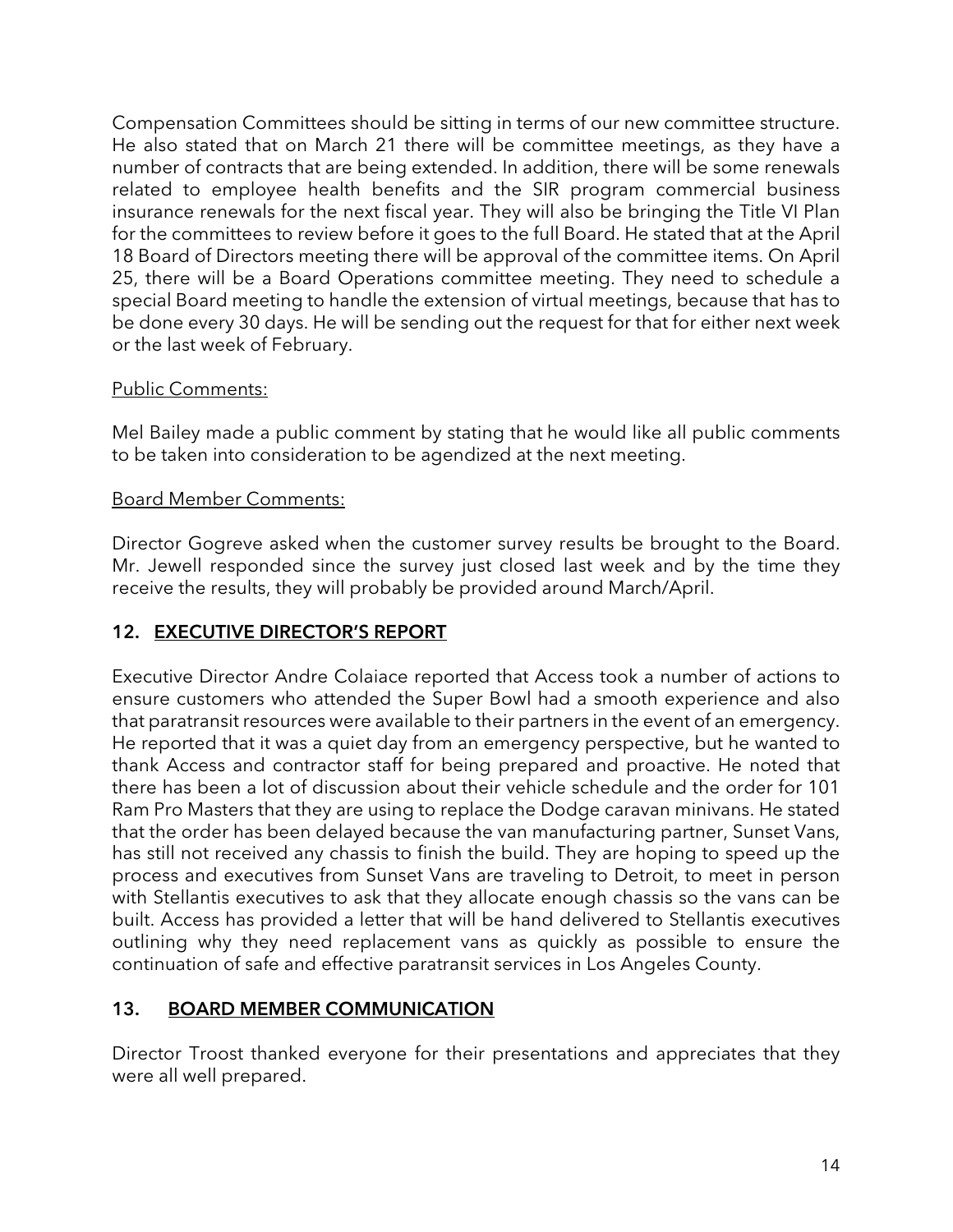Vice Chair DeVera stated she had nothing to add but thanked everyone for their presentations and said, "Go Rams!"

Secretary Barnes stated that he is grateful to be serving on the Board and is so grateful to the entire Access family for leaning in, being adaptable and flexible, and doing what's needed to serve the community.

Director Nason stated that she thought the presentations by Access were great today. She also stated that Mr. Carr from MV Transportation did a really good job on his presentation. She also wanted to comment that she really enjoyed the APTA Transit Board member virtual seminar. It was two full days, but it had lots of valuable information and that was shared from all over the United States. She took pages and pages of notes and encourages everyone to attend the seminar online if they can.

Director Del Castillo stated that he would also like to echo the sentiments of other Board members of appreciation for staff and all presenters for being well prepared. He hopes Access is continuing to adapt and be flexible during this unprecedented time. He is also curious on ideas for technology coming out with the smartphones to improve the Where's My Ride, or improve the app to allow for reservations on the app. He would also like to make driver/passenger communications a little more efficient by using the app.

Director Gogreve thanked Director Gombert and thanked everyone for their presentations. She also wanted to wish everyone a Happy Valentine's Day and a wonderful week.

Director Aguilar stated that he really enjoyed Mr. Carr's presentation. He also thanked Andre Colaiace, Hector Rodriguez and the rest of the staff. He knows that preparing the budget, particularly with such a tight timeline is a very heavy undertaking. This has a huge impact on the regions and he appreciates that they are providing quality service.

TPAC Chair Amaya stated that she was very impressed by all the presentations that the Access staff has given at all of the Board meetings and TPAC meetings. They provide great information and she is always looking forward to hearing more information.

Chair Gombert thanked staff for the quality and depth of the presentations. The video presentation was also excellent.

Treasurer Burner commended the staff for doing such an excellent job, as well as the contractors for stepping up to the plate and meeting the needs of the community. He also thanked their attorney, Mr. Ewing, for doing such a great job this past year, particularly in looking at the organization and helping them to rectify situations and help them save money and move forward.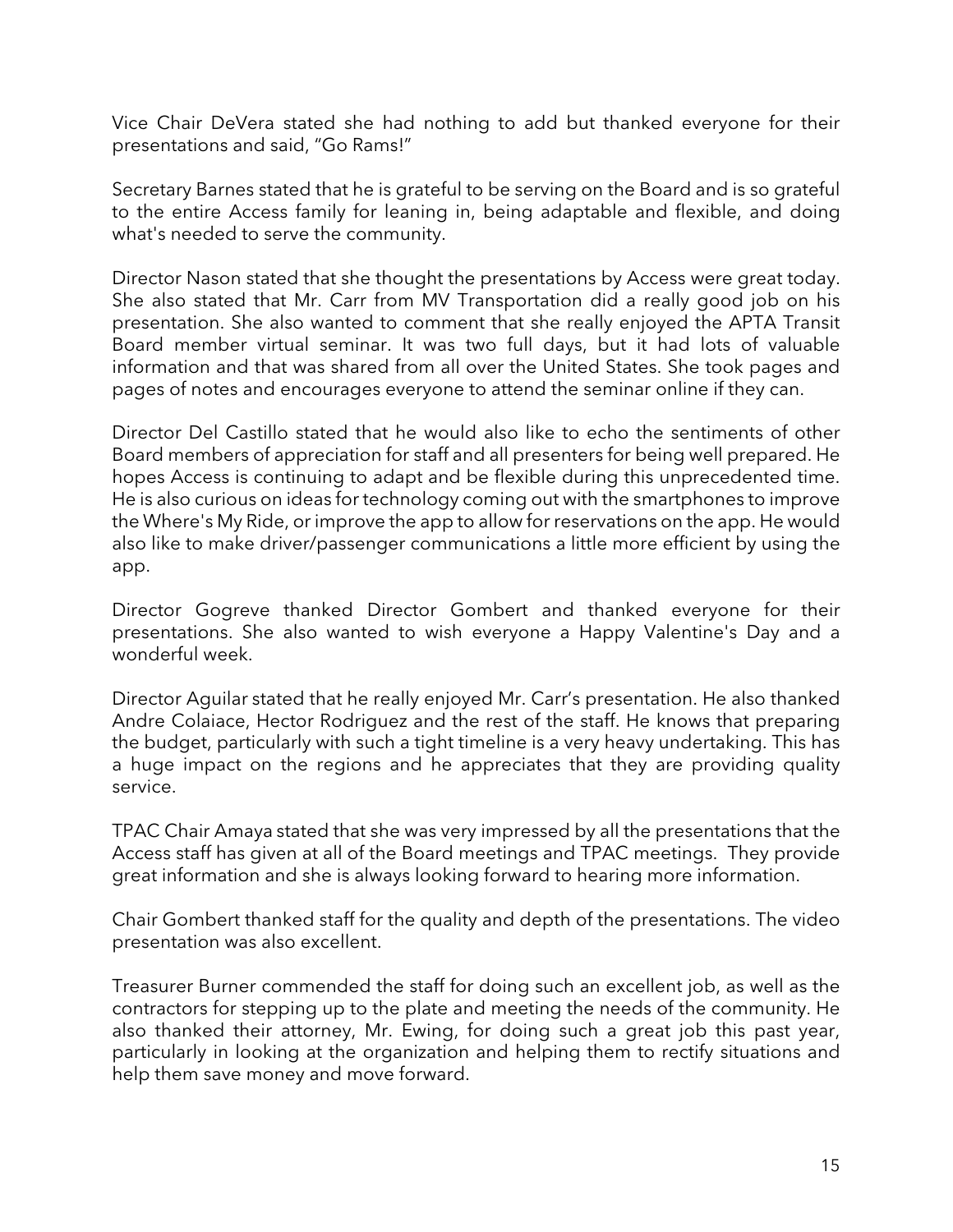#### 14. NEW BUSINESS SUBSEQUENT TO THE POSTING OF THE AGENDA

No new business was heard subsequent to the posting of the agenda.

#### 15. PUBLIC COMMENT WITH RESPECT TO CLOSED SESSION ITEMS

There was no public comment.

#### 16. CLOSED SESSION REPORT

Director of Administration F Scott Jewell stated that no action was taken by the Board during Closed Session but direction was given on Item 16C.

#### 17. ADJOURNMENT

#### Motion made by Director Nason, seconded by Secretary Barnes to adjourn.

The meeting adjourned at 2:14 p.m.

Approved

Doran J. Barnes, Secretary **Date**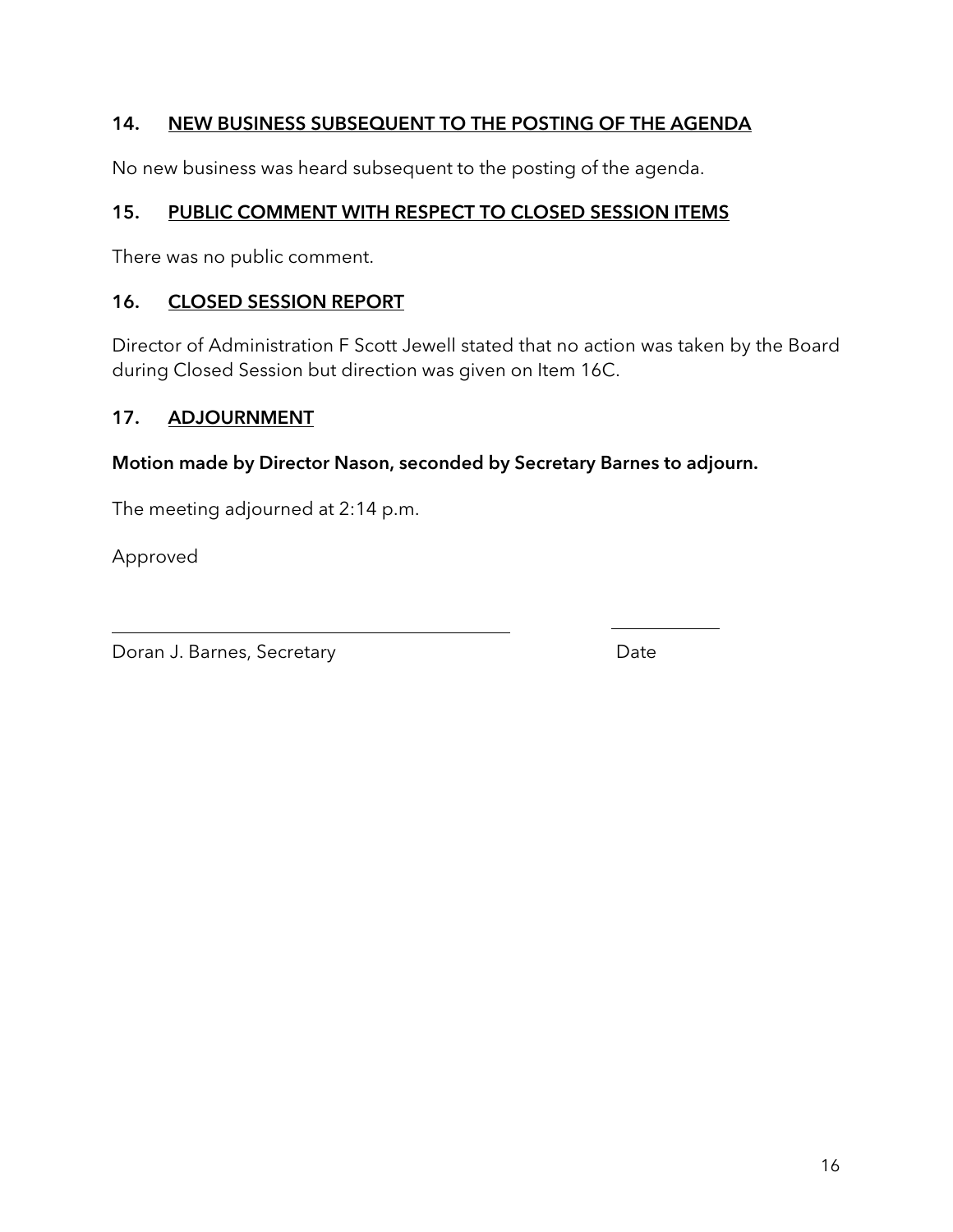# **ACCESS** STATEMENT OF PROCEEDINGS FOR THE MEETING OF THE ACCESS SERVICES BOARD OF DIRECTORS

Webinar

# March 21, 2022

12:30 p.m.

#### 1. CALL TO ORDER

Meeting was called to order by Chair Gombert at 12:31 p.m.

#### BOARD MEMBERS PRESENT REPRESENTING A QUORUM

Present: Chair Gombert, Vice Chair DeVera, Directors Aguilar, Del Castillo and Nason.

#### BOARD MEMBER(S) EXCUSED FROM THE MEETING

Not Present: Treasurer Burner, Secretary Barnes, Directors Gogreve and Troost.

#### 2. GENERAL PUBLIC COMMENT

None.

## 3. CONSIDERATION TO APPROVE RESOLUTION TO CONTINUE PUBLIC MEETINGS THROUGH TELECONFERENCING

Recommendation: Approve the following resolution – "The Access Board of Directors has reconsidered the circumstances of the state of emergency; and the following circumstances exist: (i) The state of emergency continues to directly impact the ability of the members to meet safely in person; and (ii) State or local officials continue to impose or recommend measures to promote social distancing. Hence, teleconferencing for Access Board and committee meetings will continue for the next thirty (30) days."

Director of Administration F Scott Jewell presented this item.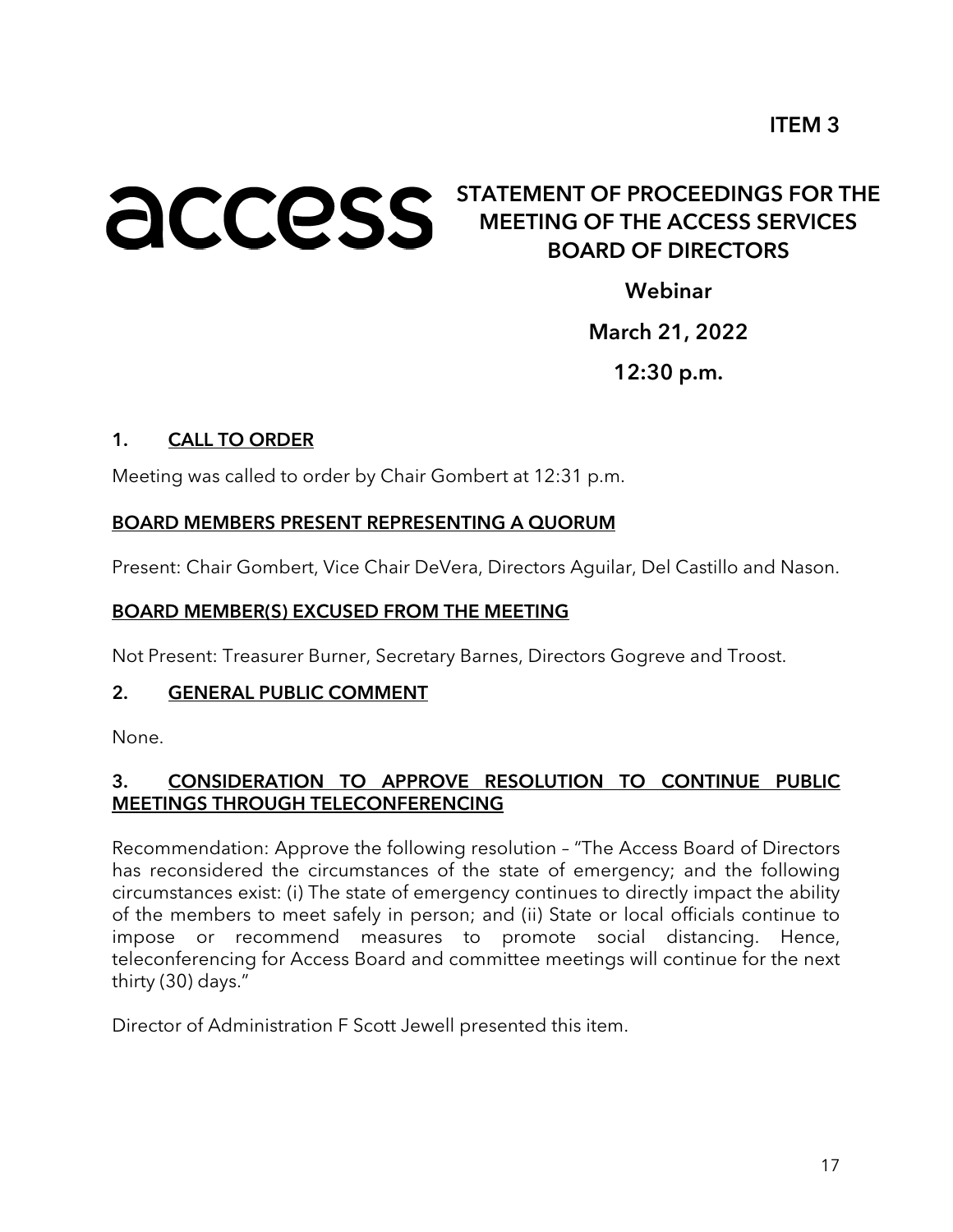Public Comments

None.

Board Member Comments

None.

Board Member Discussion

None.

Motion made by Director Nason to approve item, seconded by Vice Chair DeVera. Via Roll Call Vote – all were in favor, motion passed.

#### 4. ADJOURNMENT

#### Motion made by Vice Chair DeVera, seconded by Director Nason to adjourn.

The meeting adjourned at 12:36 p.m.

Approved

Doran J. Barnes, Secretary **Date**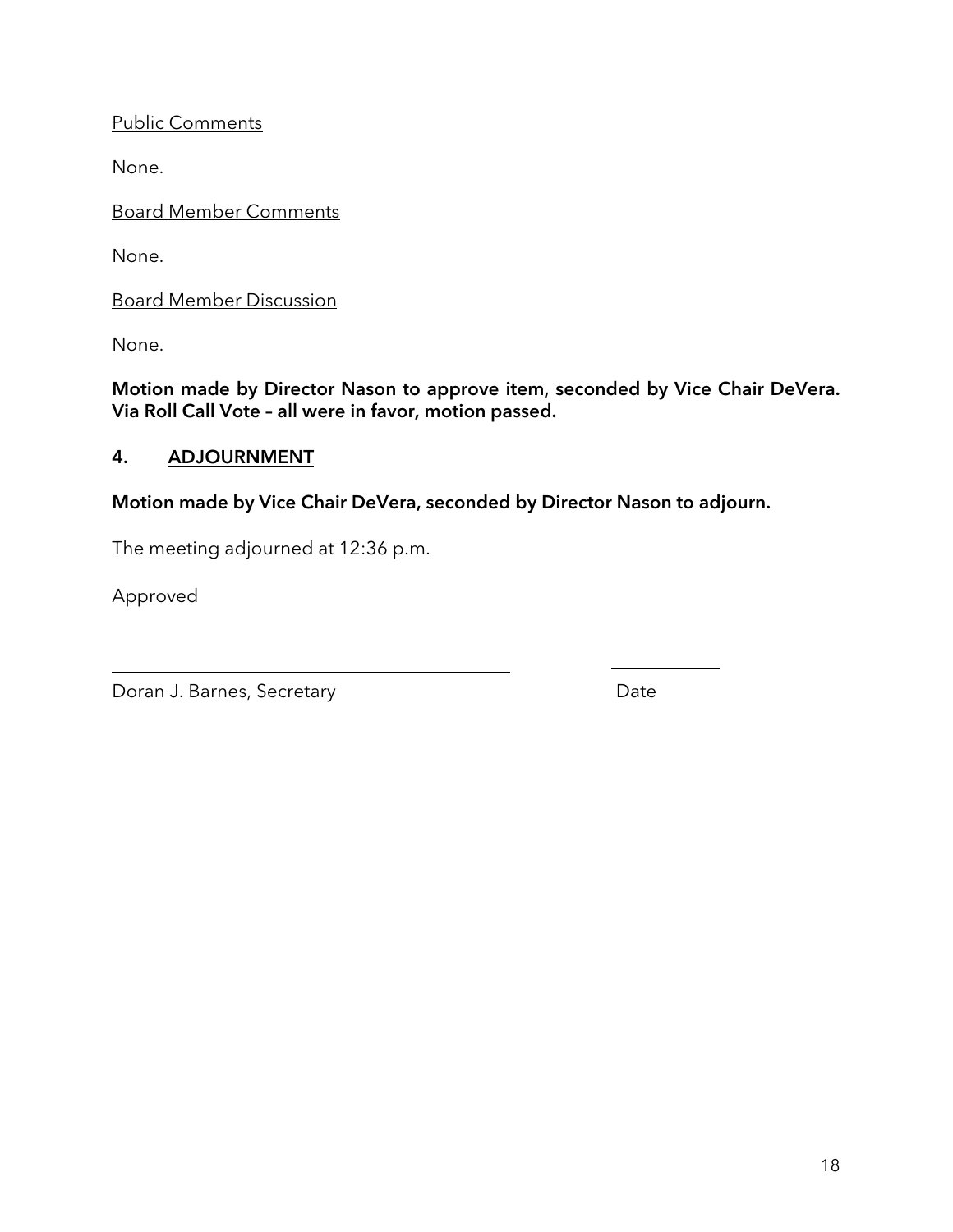#### TO: BOARD OF DIRECTORS

#### FROM: MAYRA PEREZ, CUSTOMER RELATIONS PROJECT ADMINISTRATOR

#### RE: CONSIDERATION TO EXTEND TERM AND INCREASE FUNDS – LANGUAGE INTERPRETATION SERVICES CONTRACT (AS-4022)

#### ISSUE:

Board approval is required to exercise a one-year extension for telephone language interpreting services with Language Line Services, Inc. This item was reviewed and approved by the Performance Monitoring Committee.

#### RECOMMENDATION:

Authorize a one-year contract extension with Language Line Services from October 1, 2022 through September 30, 2023 and an increase in funds of \$220,000.

#### IMPACT ON BUDGET:

The costs associated with this contract will be appropriately budgeted for FY2022/23 and the subsequent out year. The not-to-exceed contract total will increase from \$668,747 to \$888,747. The funding for this contract comes from local funds.

Payment terms of the contract will continue to be a fixed fee of \$0.63 per minute for the extension. Aside from telephone interpretation, Language Line Services Inc. also provided pricing for document and video translation services. Video translations are \$1.95 per minute and document translations range from \$0.22-\$0.40 per word depending on the language. Access Services may need these translation services from time-to-time and will request such services on an as-needed basis only.

#### ALTERNATIVES CONSIDERED:

The alternative, should the Board not approve the option term, is to release an RFP for translation services for an October 1, 2022 start date. However, staff does not recommend this option as the contractor has satisfactorily met the terms of the contract and the extension ensures the current rates remain the same.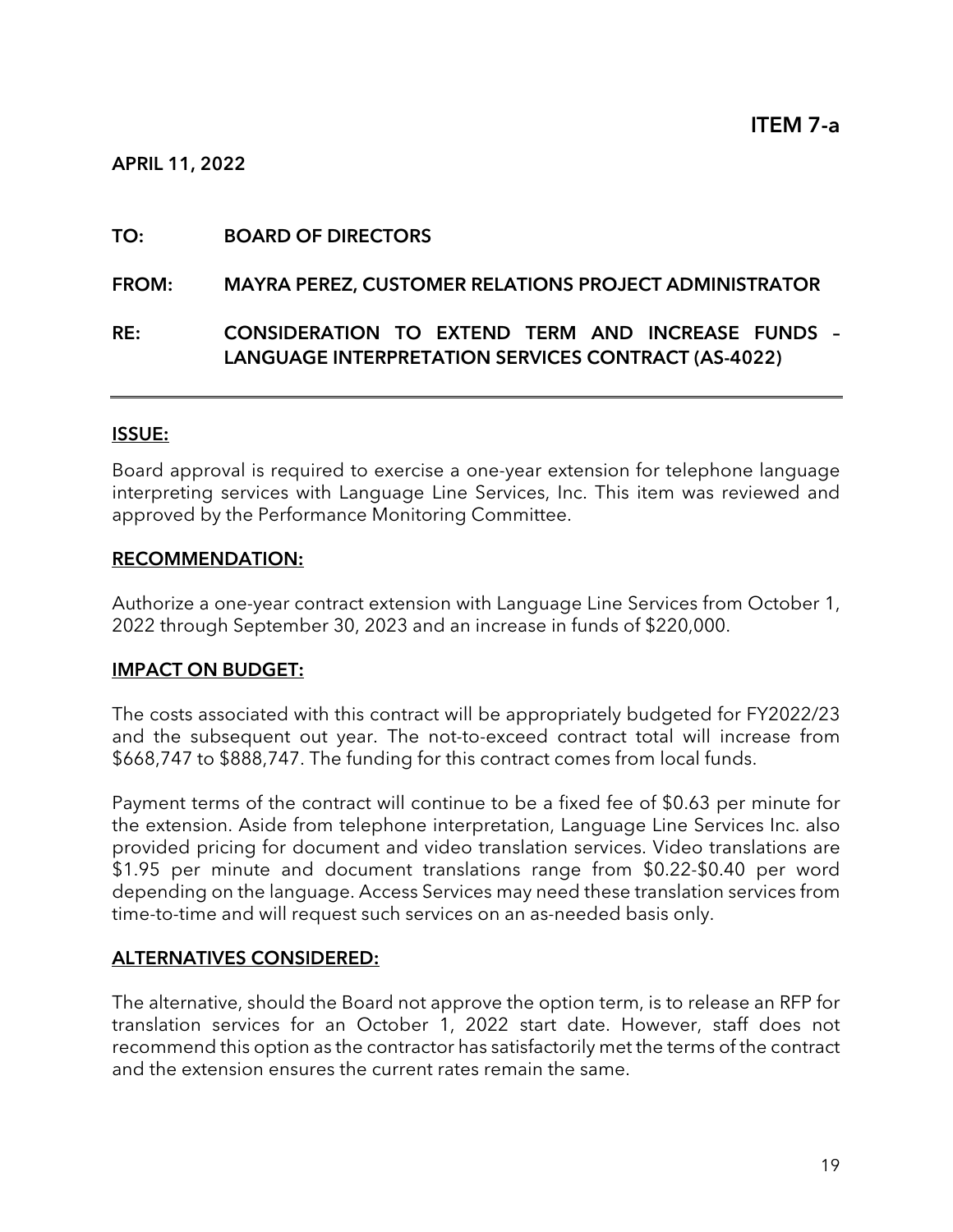#### EFFECT OF APPROVAL OF STAFF RECOMMENDATION:

If this staff recommendation is approved by the Board, staff would be authorized, but not required, to negotiate and enter into a written contract amendment upon terms and conditions no less favorable to Access than those proposed above. Access would not be legally bound to the contract amendment herein proposed unless and until it is incorporated into a formal written agreement that is executed by all parties thereto and approved as to form by this entity's legal counsel.

#### BACKGROUND:

In order to ensure meaningful access to persons with limited English proficiency, Access Services uses a telephone interpreting service. This service allows callers to communicate with Access and its service contractors via a three-way conference call in a multitude of languages. In the past year, Language Line Services assisted 7,737 Access calls in 29 different languages.

The current contract was procured using a competitive RFP in 2016 and was awarded to Language Line Services Inc. for a base three-year term with five one-year options. Language Line Services Inc., the current incumbent for telephone interpreting services, is headquartered in Monterey, California and has been in business for 39 years. Language Line Services Inc. is one of the largest over-the-phone interpreting companies in the world, offering services in over 240 languages, including American Sign Language, and completing more than 40,000,000 interactions yearly, while serving approximately 30,000 clients.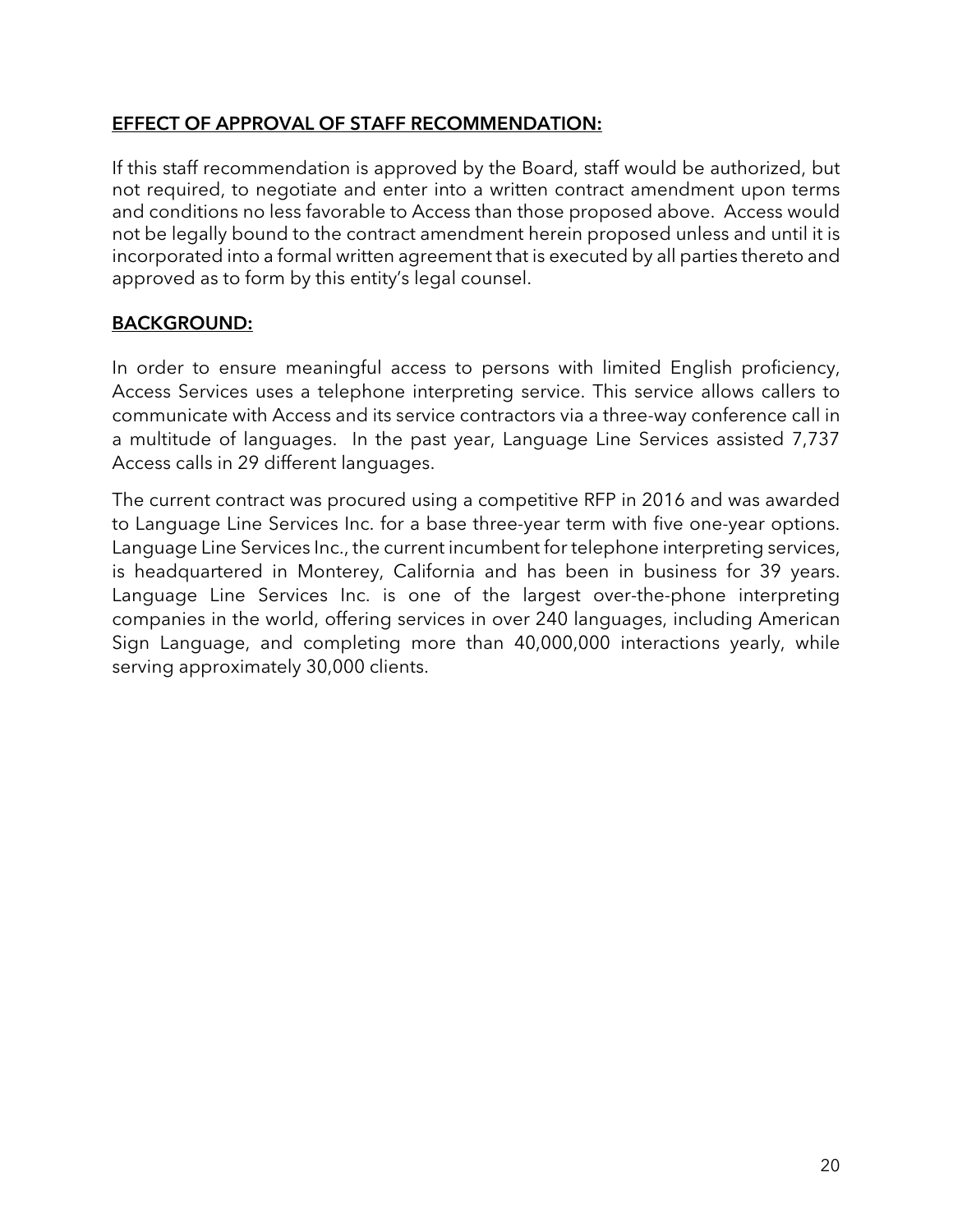#### TO: BOARD OF DIRECTORS

FROM: RICK STREIFF, SENIOR MANAGER, FLEET DESIGN & MAINTENANCE DAVID CHIA, PROCUREMENT AND CONTRACTS ADMINISTRATOR

RE: CONSIDERATION TO EXTEND TERM AND INCREASE FUNDS – ON-BOARD VEHICLE CAMERA RECORDING SYSTEM CONTRACT (AS-3906)

#### ISSUE:

Board approval is required to extend the term and increase funds for the SmartDrive On-Board Vehicle Camera/Recording System. This item was reviewed and approved by the Performance Monitoring Committee.

#### RECOMMENDATION:

Authorize a one-year contract extension with SmartDrive Systems, Inc., from September 1, 2022 through August 31, 2023 and an increase in funds of \$579,600.

#### IMPACT ON BUDGET:

The requested amount will fund monthly subscription fees, repairs and replacement parts through the term of the extension. The contract not-to-exceed amount will increase from \$3,685,651 to \$4,265,251.

The funding for this contract comes from local Prop C 40% and fare box funds.

#### ALTERNATIVES CONSIDERED:

No suitable alternatives are available. No new camera system options have been released by the United States General Services Administration (GSA). The global chip shortage has affected the camera system supply chain and the development of new camera technologies. This requested extension is meant to allow Access to continue operations of the upgraded existing system. This action would also allow Access to maintain current standards of operational safety and security.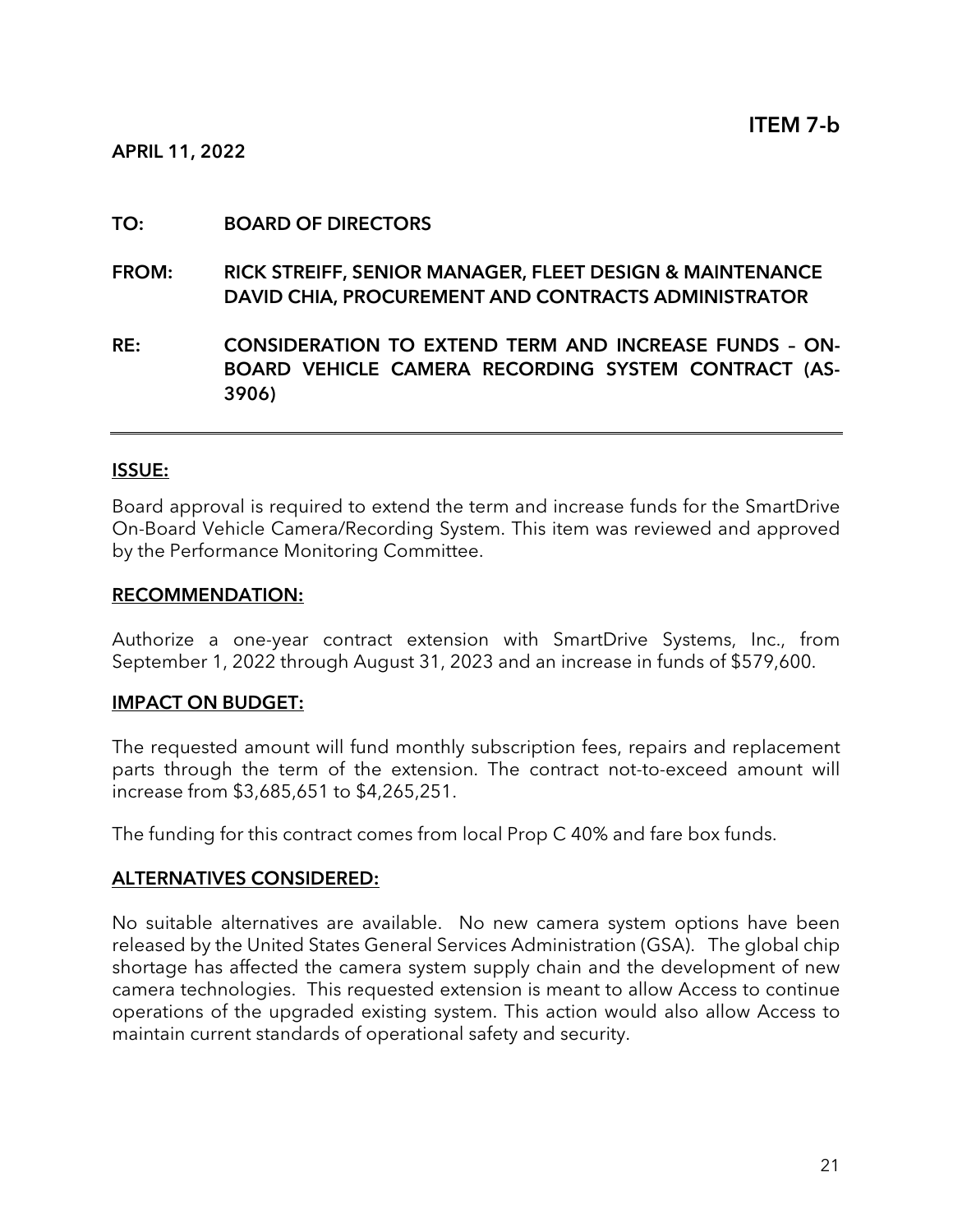#### EFFECT OF APPROVAL OF STAFF RECOMMENDATION:

If this staff recommendation is approved by the Board, staff would be authorized, but not required, to negotiate and enter into a written contract amendment upon terms and conditions no less favorable to Access than those proposed above. Access would not be legally bound to the contract amendment herein proposed unless and until it is incorporated into a formal written agreement that is executed by all parties thereto and approved as to form by this entity's legal counsel.

#### BACKGROUND:

Recognizing the importance of on-board vehicle camera recording systems, the Board authorized the purchase of the "SmartDrive" system in 2010. In 2015, the Board authorized further expansion of the SmartDrive system through the United States General Services Administration's ("GSA") Information Technology ("IT") Schedule 70.

In December 2019, the Board authorized a six-month contract extension that included a camera system upgrade from 3G to 4G broadband cellular network technology, also through GSA IT Schedule 70.

In June 2020, the Board authorized a one-year contract extension to fund monthly subscription and replacement parts, extending the contract to August 31, 2021.

In March 2021, the Board authorized a one-year contract extension to fund monthly subscription and replacement parts, extending the contract to August 31, 2022.

The GSA has consolidated IT Schedule 70 with its Multiple Award Schedules (MAS). No significant product updates have been made. Staff continues to carefully monitor the onboard video camera technology market and awaits an update to the GSA's Multiple Award Schedules.

In the meantime, a one-year contract extension with an increase in contract value will allow Access to continue camera system operations, repair and replace system components, and assess market opportunities for future system improvements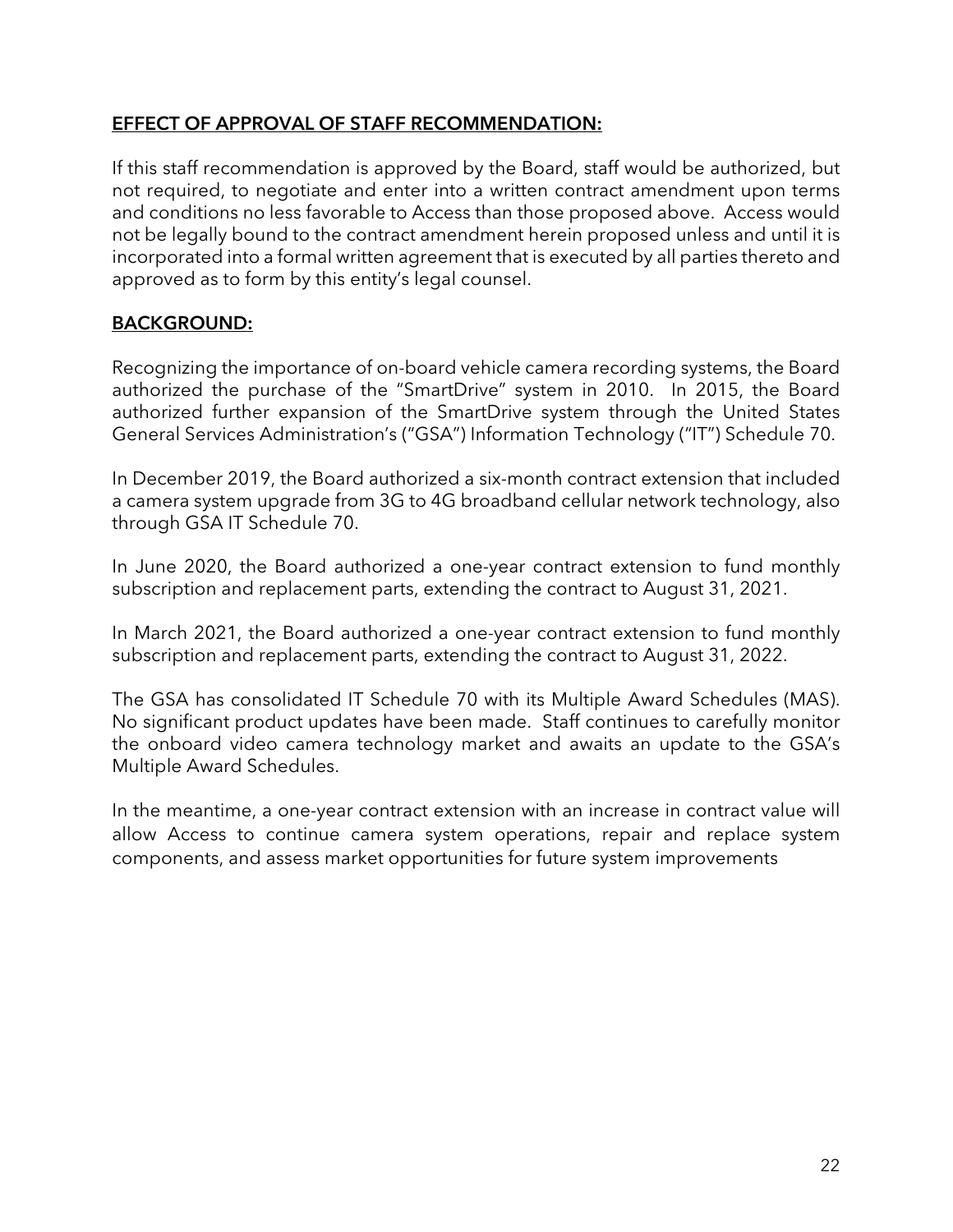#### TO: BOARD OF DIRECTORS

FROM: ELIZABETH ZAMBRANO, MANAGER OF HUMAN RESOURCES F SCOTT JEWELL, DIRECTOR OF ADMINISTRATION

#### RE: CONSIDERATION TO APPROVE RENEWALS OF EMPLOYEE HEALTH AND BENEFIT CONTRACTS

#### ISSUE:

The current Access Services employee benefit insurance policies for medical, dental, vision, life and long-term disability will expire on June 30, 2022. The Board must approve a benefit plan so that employee benefits are in place for the next fiscal year starting July 1, 2022. This item was reviewed and approved by the Planning and Development Committee.

#### RECOMMENDATION

Approve the employee benefit insurance policies for the period of July 1, 2022 through June 30, 2023 at a cost not to exceed \$1,152,541.

#### IMPACT TO BUDGET

The costs for these policies (\$1,019,447 for the medical policy and \$133,094 for all other Access sponsored policies), is a 5% increase over the current year and will be included in the proposed FY2022/23 budget. The funding for these policies comes from local funds.

The amount requested for approval is an estimate based on information obtained from our insurance broker at the time this Board item was prepared. Since quotes are generally not available until the date of the actual policy renewal, it is possible that the actual cost of the premiums will be lower than the stated estimate.

#### ALTERNATIVES CONSIDERED

Access' insurance broker, SullivanCurtisMonroe (SCM), is in the process of conducting a comprehensive market survey. The current Kaiser plan will likely be the most cost advantageous to Access but additional plans may be offered if similar benefits can be provided.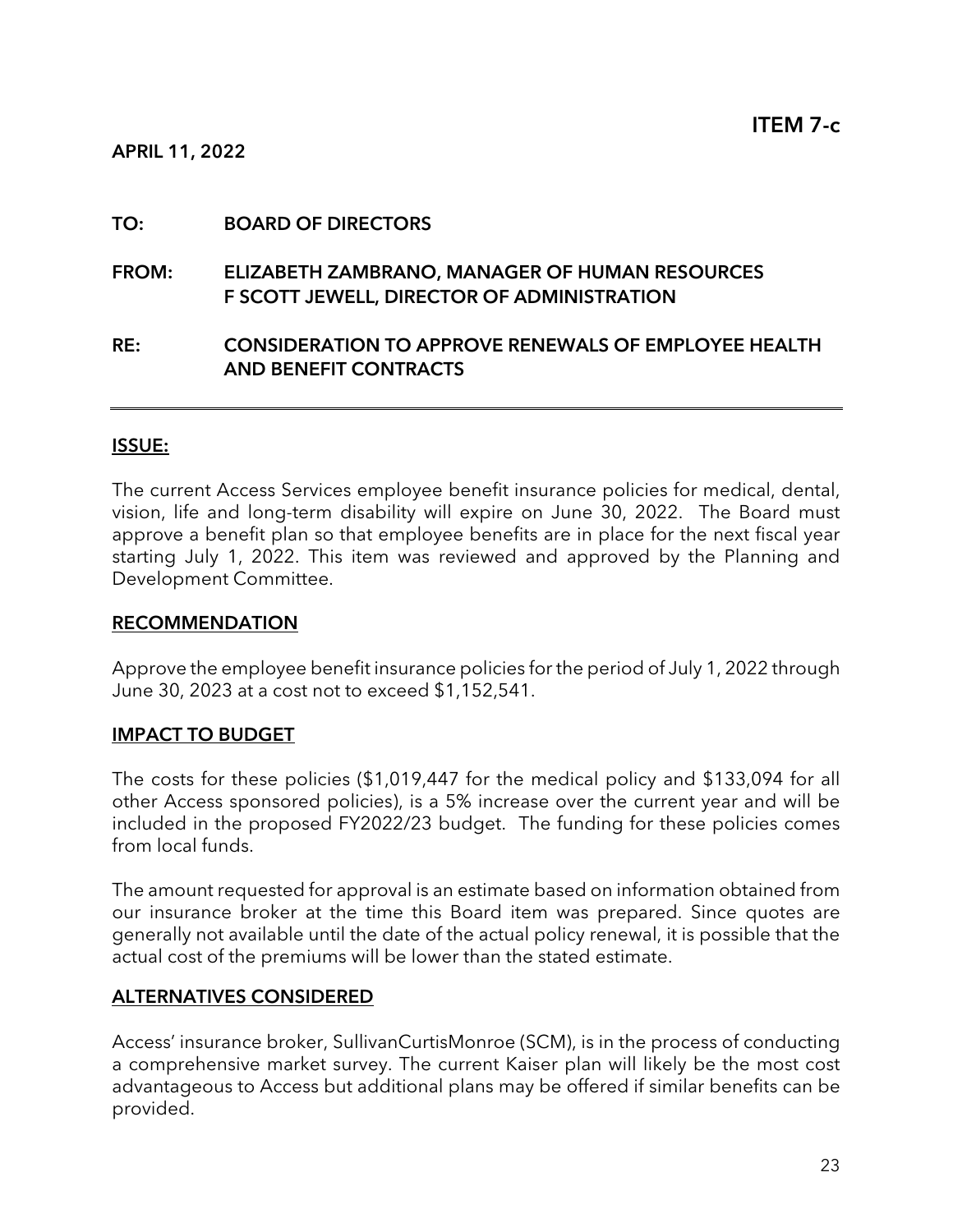## EFFECT OF APPROVAL OF STAFF RECOMMENDATION:

If this staff recommendation is approved by the Board, the staff will be authorized, but not required, to negotiate and enter into a renewal of the existing Kaiser Health Care or similar health plan and modify Access' existing vision, dental, and other benefit plans in accordance with terms, conditions and costs that are no less favorable to Access than those proposed herein. Access would not be legally bound to the renewal or modifications unless it is incorporated into a formal written agreement executed by all parties thereto and approved as to form by this entity's legal counsel.

#### **BACKGROUND**

Access Services (Access) offers a comprehensive package of employee benefits. Coverage of insurance begins the first day of the month after 30 days of employment. All full-time staff employees and their eligible dependents may participate in Access' comprehensive health coverage. These benefits include the following:

#### Comprehensive Health Insurance - Kaiser-Permanente (HMO & PPO)

Participants may choose coverage for themselves and any eligible dependents, or to opt-out of the plan if they are covered by another employer sponsored plan. Staff is also exploring offering a similar level and cost plan to provide more options for staff in terms of comprehensive health insurance.

Access pays 90% of the entire premium cost for HMO or 80% of the entire premium for PPO coverage for both employee and eligible dependents up to limits established by the Board of Directors.

#### Dental Insurance

The Prepaid Dental Benefit (DHMO) option provides basic care at no charge to the employee and other services at a low co-payment.

Indemnity Dental Benefits (DPO) option provides basic care at no charge to the employee and other services at a payment of 90% on most usual and customary charges up to \$1,500 per year.

#### Vision Insurance

Comprehensive vision insurance (PPO) covers frames, lenses, contact lenses and exams.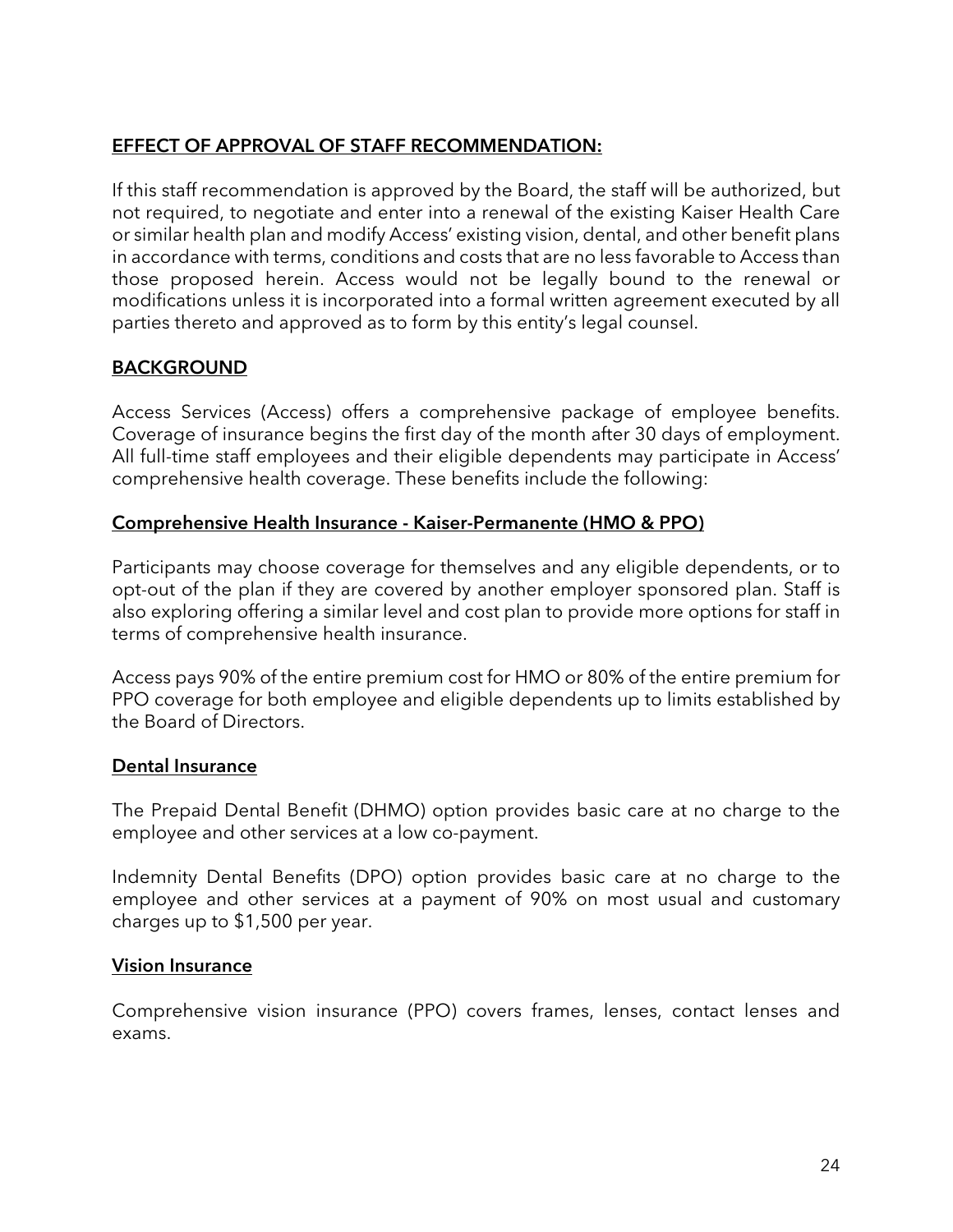#### Chiropractic Insurance

PPO Chiropractic coverage provides up to 20 visits per calendar year.

#### Life and Long-Term Disability Insurance

Employer-paid Life Insurance provides an amount equal to the employee's annual salary. Premiums are 100% paid by Access for employees; dependents are not eligible for this benefit. Employees may choose additional voluntary life insurance and pay the premiums through payroll deductions.

Employer-paid Long Term Disability Insurance provides up to 66% of salary for employees unable to work after a 90-day waiting period. Premiums are 100% paid by Access for employees; dependents are not eligible for this benefit.

#### Long Term Care

Employer paid Long Term Care Insurance provides basic coverage of \$2,000 per month for qualified confinement to a skilled nursing facility. See plan for details. Employees may choose additional coverage choices and pay the premiums through payroll deductions.

#### Supplemental Insurance

Employees may choose any of several voluntary supplemental insurance policies, and pay for the premiums via payroll deduction. Employees may opt for supplemental insurance at any time.

#### Flexible Spending Accounts

Access participates in Flexible Spending Accounts (FSA) as regulated by the Internal Revenue Service. Employees are able to participate in an FSA when they become benefit eligible (1st of the month following 30 days of hire) and during the open enrollment period (effective as of July 1 each year).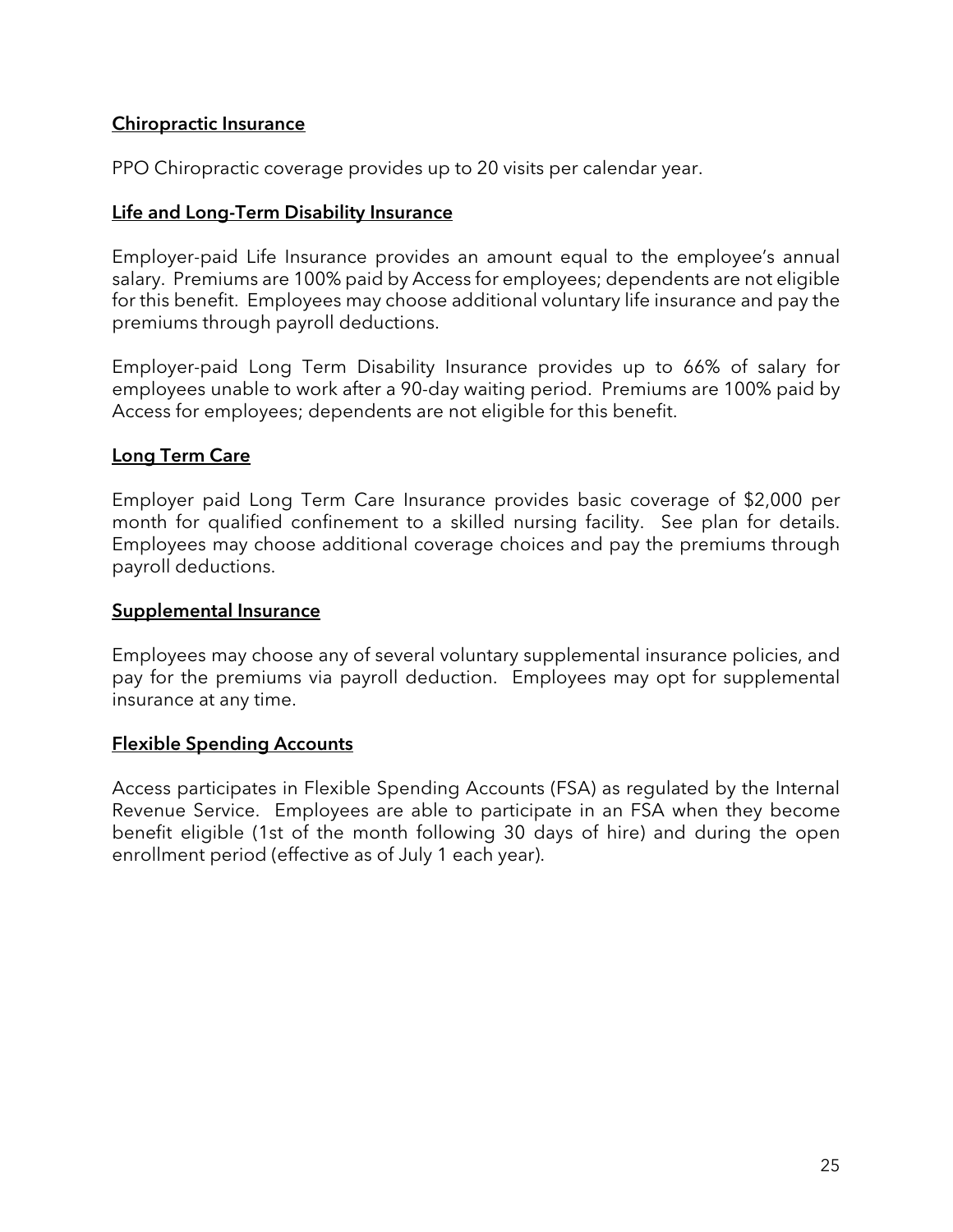#### TO: BOARD OF DIRECTORS

#### FROM: HECTOR RODRIGUEZ, DEPUTY EXECUTIVE DIRECTOR

#### RE: CONSIDERATION TO APPROVE RENEWAL OF SELF-INSURED RETENTION AUTOMOBILE LIABILITY PROGRAM

#### ISSUE:

Board approval is requested to continue the Self-Insured Retention (SIR) program for all automobile liability claims up to \$100,000 per claim. This item was reviewed and approved by the Planning and Development Committee.

#### RECOMMENDATION:

Authorize staff to continue a \$100,000 Self-Insured Retention program with estimated liability of \$1,940,000 that will be determined in accordance with GASB Statement No. 10 as required for public entities.

#### IMPACT ON BUDGET:

Based on projected actuarial studies to be performed by Aon Risk Solutions, it is expected that this program may have a projected total cost of claims within the SIR of up to \$1,940,000 for FY 2022/23. The final cost will depend on the actual loss history over the policy period. For example, claims so far for the FY2021/22 year are projected to be \$616,238, far below the actuarial projection of \$1,848,000. (This estimate is subject to change depending on claims experienced through June 20, 2022.)

Aggregate stop loss insurance will be procured in order to limit SIR exposure. The aggregate insurance will become effective only when Access has paid \$3,500,000 in claims.

This program and the other layers of insurance have all been included in the draft budget for Fiscal Year 2022/23.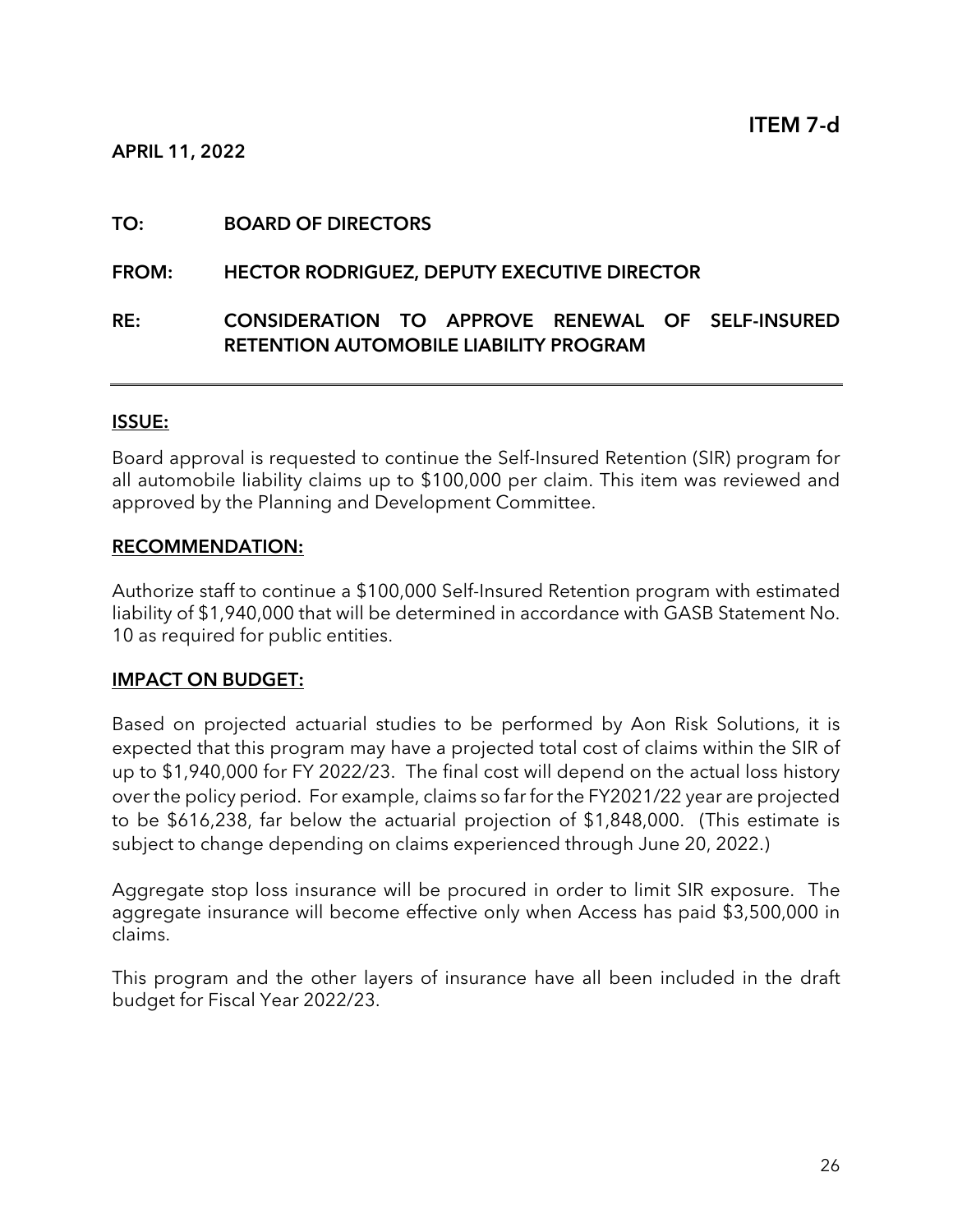#### ALTERNATIVES CONSIDERED:

Staff believes the SIR structure, in combination with our safety program, has been successful and no alternatives have been considered.

#### BACKGROUND:

The proposal with an SIR and cost sharing of total claims was developed by our insurance brokers, SullivanCurtisMonroe. The centralization and control of the insurance program by Access and its contracted Third-Party Administrator (CorVel) has allowed Access to better manage and resolve claims against the Agency. The data for the actuarial study consists of data for claims incurred from June 21, 2009 to date gathered from CorVel. The requested SIR liability limit is an increase from the current year's limit of \$1,848,000.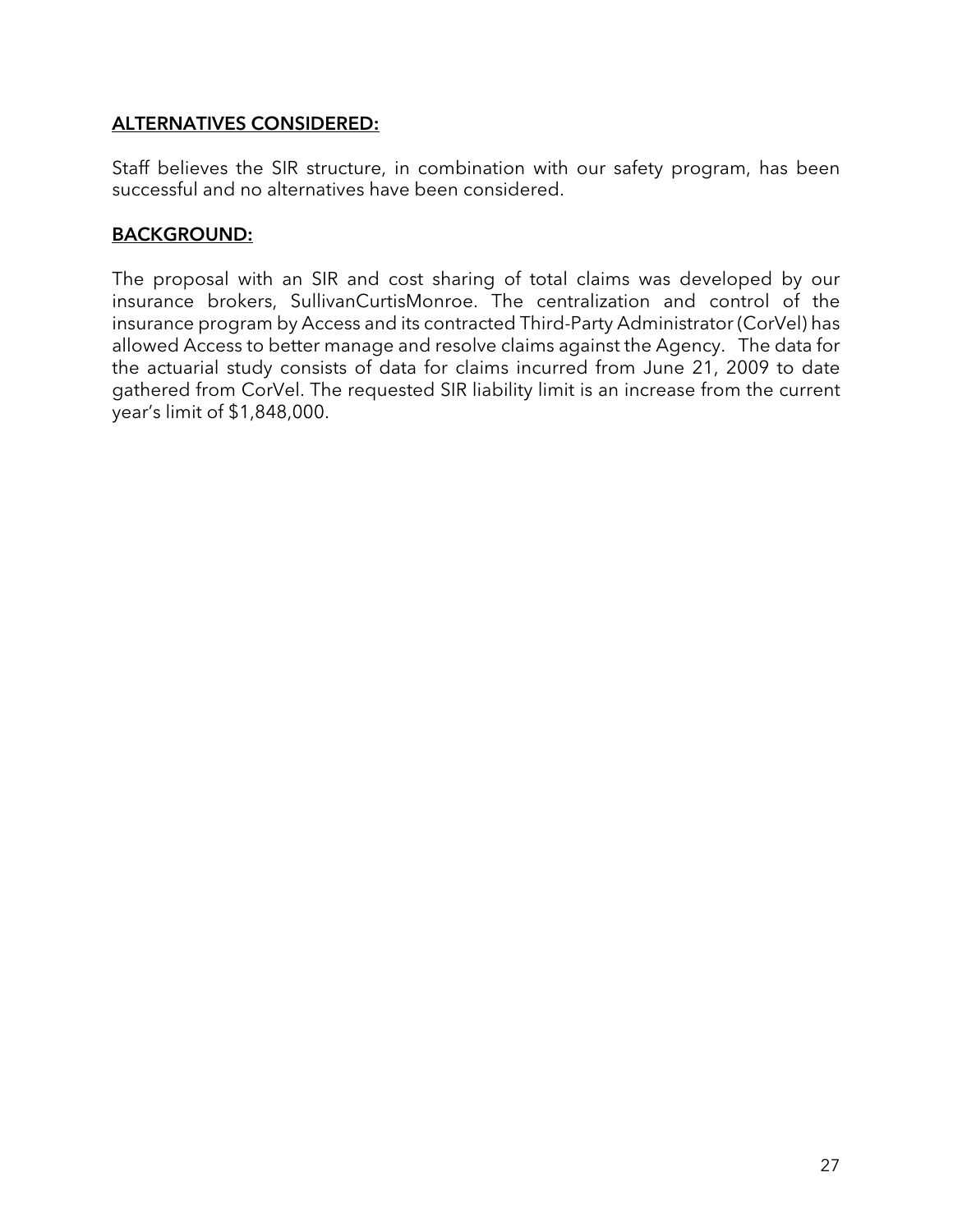#### TO: BOARD OF DIRECTORS

#### FROM: HECTOR RODRIGUEZ, DEPUTY EXECUTIVE DIRECTOR

#### RE: CONSIDERATION TO APPROVE RENEWAL OF COMMERCIAL BUSINESS PACKAGE INSURANCE

#### ISSUE:

In order to continue the Access Self-Insured Retention (SIR) program, Board approval is necessary to authorize the renewal of insurance policies consisting of Excess Business Auto for revenue service vehicles, Commercial General Liability, Commercial Umbrella Liability, and Aggregate Stop Loss Coverage.

The insurance layers in Access' program are currently structured as follows:

|                 | \$100,000    |
|-----------------|--------------|
| \$100,000<br>to | \$1,100,000  |
| $$1,100,000$ to | \$11,100,000 |
| \$11,100,000 to | \$26,100,000 |
| \$26,100,000 to | \$51,100,000 |
|                 |              |

The Primary Automobile Layer is covered by a policy with James River Insurance Company that expires on June 20, 2023 and staff has asked Access' insurance broker, SullivanCurtisMonroe, for pricing on extending the existing policy with James River through June 20, 2024.

The three excess layers above the primary layer will expire on June 20, 2022, and therefore require Board action to extend to June 20, 2023. This item was reviewed and approved by the Planning and Development Committee.

#### RECOMMENDATION:

Authorize the Executive Director to:

• Enter into a one-year policy agreement with James River Insurance Company for primary insurance coverage from June 21, 2023 through June 20, 2024;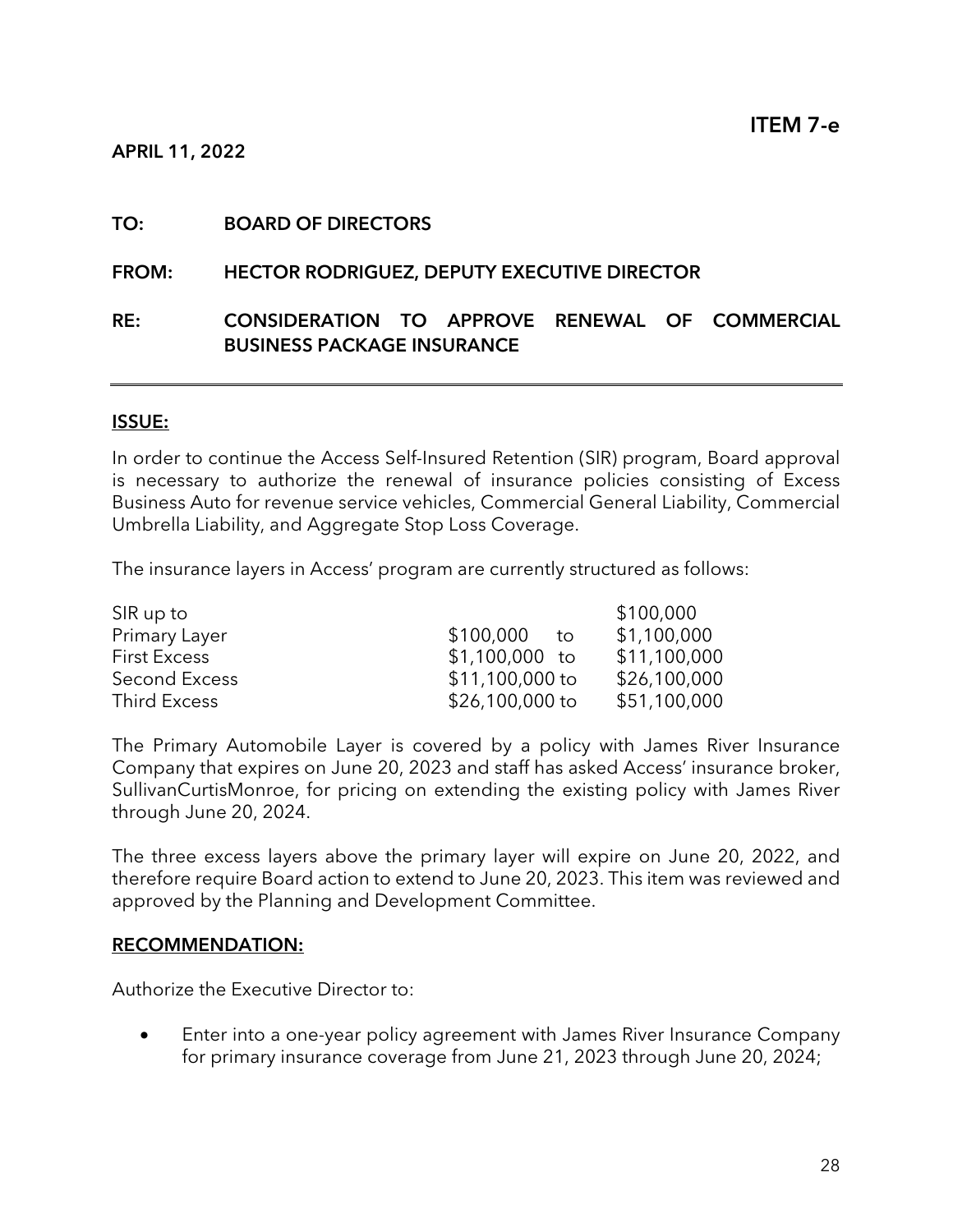- Enter into a one-year policy agreement with James River Insurance Company for the first excess layer;
- Enter into a one-year policy agreement with Scottsdale Insurance Company for the second excess layer;
- Enter into a one-year policy agreement with Liberty Insurance Company for the third excess layer;
- Enter into one-year policies with various carriers for the above-named insurance policies dependent on the outcome of the quotes received;
- Authorize an amount not to exceed \$7,500,000 for all of the above insurance layers.

#### IMPACT ON BUDGET:

These costs will be included in Access' budget for FY2022/23. The funding for these policies will come from local funds.

#### BACKGROUND:

The insurance placement process will be completed by June 20, 2022 for all layers except the primary layer. A report with specific insurance carrier and policy information will be transmitted to the Board.

The choice of an insurance carrier is based on a number of factors, i.e. financial strength, the 'A. M. Best Guide' industry rating, policy limits, potential covered losses and cost. SullivanCurtisMonroe has been instructed to obtain competitive bids in the placement of our insurance policies. Insurance companies have traditionally been very selective in bidding on the insurance Access currently carries, and as part of their process, conduct a detailed assessment of potential exposures to risk.

The amount requested for approval is an estimate based on information obtained from our insurance broker at the time of preparation of this Board item. Since quotes are generally not available until the date of the actual policy renewal, it is expected that the actual cost of the premiums will be lower than the stated estimate.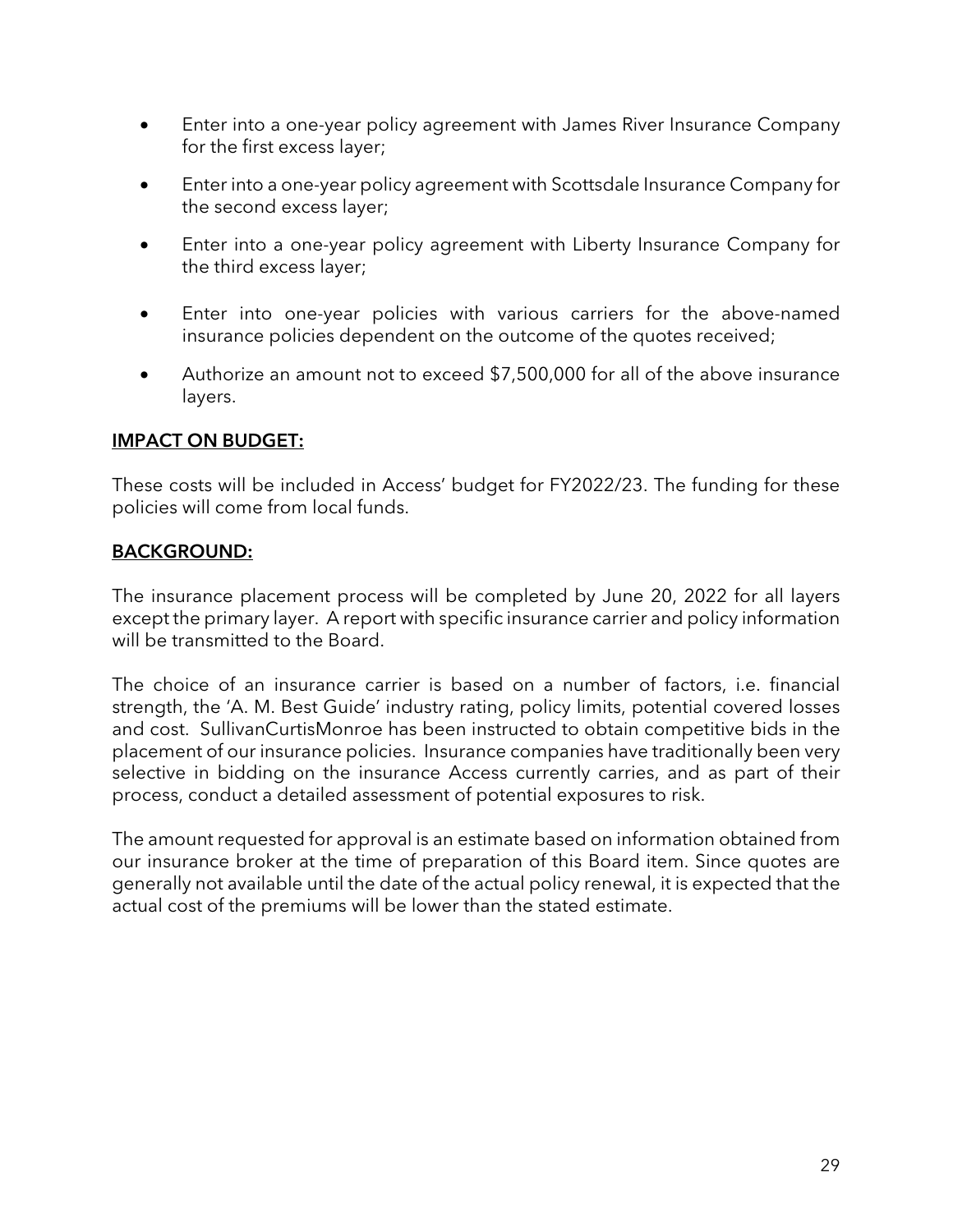#### TO: BOARD OF DIRECTORS

FROM: MATTHEW AVANCENA, DIRECTOR, PLANNING AND COORDINATION RYCHARDE MARTINDALE, ADA COORDINATOR

RE: CONSIDERATION TO APPROVE COMMUNITY ADVISORY COMMITTEE (CAC) APPOINTMENTS

#### ISSUE:

The Community Advisory Committee (CAC) currently has two membership vacancies. In accordance with the CAC Bylaws, Board approval is required in order to appoint new members to the committee. This item was reviewed and approved by the External/Stakeholders Relations Committee.

#### RECOMMENDATION

Appoint Jan Johnson and Liam Matthews to the CAC effective April 19, 2022.

#### IMPACT ON BUDGET

None.

#### **BACKGROUND**

One of two advisory committees created by the Access Services Board of Directors, the CAC provides community input and advice to the Board and staff concerning operational and policy issues to affect and improve Access' transportation program. The following outlines the timeline associated with this vacancy.

June 2021:

CAC member Marie-France Francois informed staff of her resignation from the committee.

July 2021:

Access staff reconvenes the CAC's Member Selection Subcommittee whose members include Chairperson Rachele Goeman, Terri Lantz, Maria Aroch, Yael Hagen and Michael Arrigo.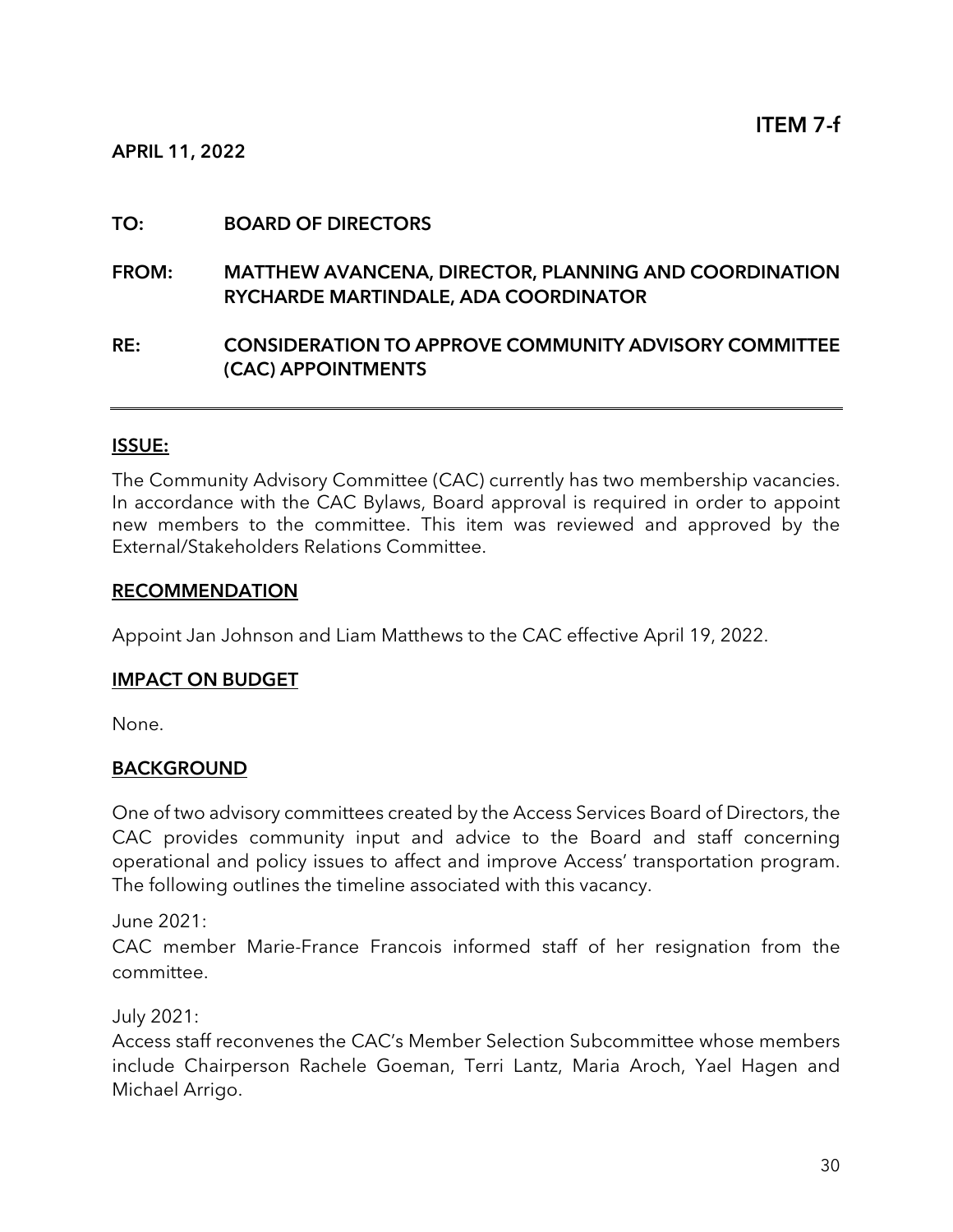Staff published the vacancy notice on its website, and distributed it by email to various community stakeholders, including all the Regional Centers and Independent Living Centers in the County and the Los Angeles City and County Commissions on Disabilities. The notice provided instructions to interested persons on the steps needed to complete an application.

#### August 2021:

CAC member Tina Foafoa passed away leaving the CAC with two membership vacancies. Staff received six (6) new applications.

#### November 2021:

After receiving the new applications, the member selection subcommittee agreed to review the applications and asked staff to remind the applicants to attend at least two CAC meetings, as required by the bylaws. The subcommittee planned to meet again to determine interview dates.

#### January 2022:

The subcommittee reviewed all of the applications and narrowed the pool of qualified applicants to five (5) individuals meeting the criteria set forth in the bylaws.

#### January - February 2022:

The subcommittee interviewed five applicants: Afi Bell, Wilma Ballew, Kathleen Barajas, Jan Johnson and Liam Matthews. After careful consideration and evaluation of the candidates' qualifications and experience, they selected the highest scoring individuals and recommended Jan Johnson and Liam Matthews for approval by the full CAC at its February 8 CAC meeting.

At the February 8 CAC meeting, the full committee took action and approved Jan Johnson and Liam Matthews' membership and forwarded their recommendation to the Access Board of Directors for final review and approval.

#### Liam Matthews

Mr. Matthews is currently employed by Southern California Resource Services for Independent Living (SCRS-IL) as a Program Assistant. SCRS-IL is an Independent Living Center with offices in Arcadia, Downey, Pasadena and San Bernardino. As a Program Assistant, Mr. Matthews works with consumers with disabilities to help them secure and maintain employment. As an Access rider who has a professional relationship with other disability advocacy groups, Mr. Matthews hopes to use his background in technology to connect consumers with available services in their community.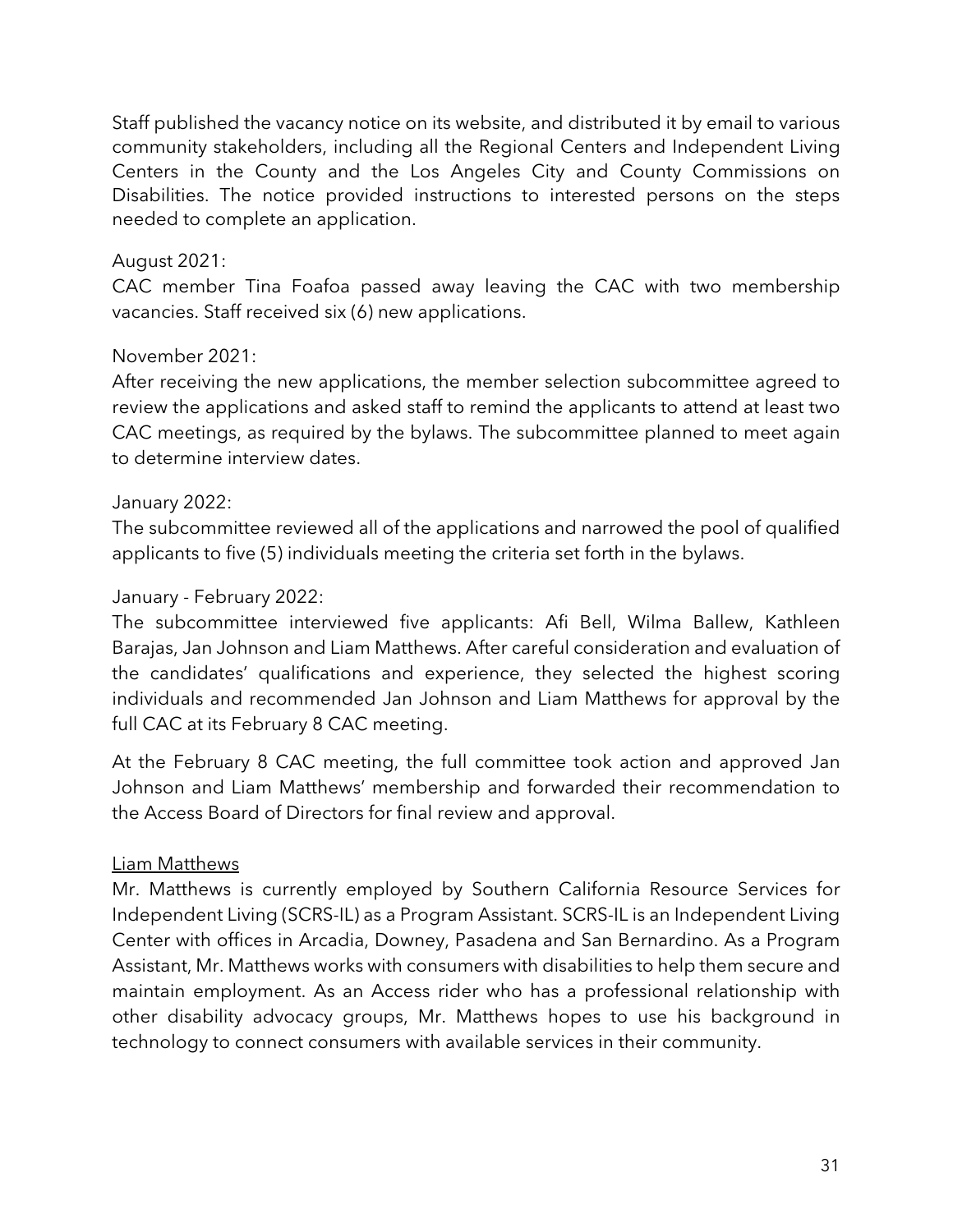#### Jan Johnson

Ms. Johnson is a former member of the Quality Services Subcommittee (QSS), an adhoc subcommittee formed by the CAC, an Access rider and a lifelong disability advocate. As a person with a visual impairment, Ms. Johnson is an active member of the Greater Long Beach Chapter of the California Council of the Blind and advocates for service animals. She previously served on the Claremont Committee of Disabilities as Co-Chair.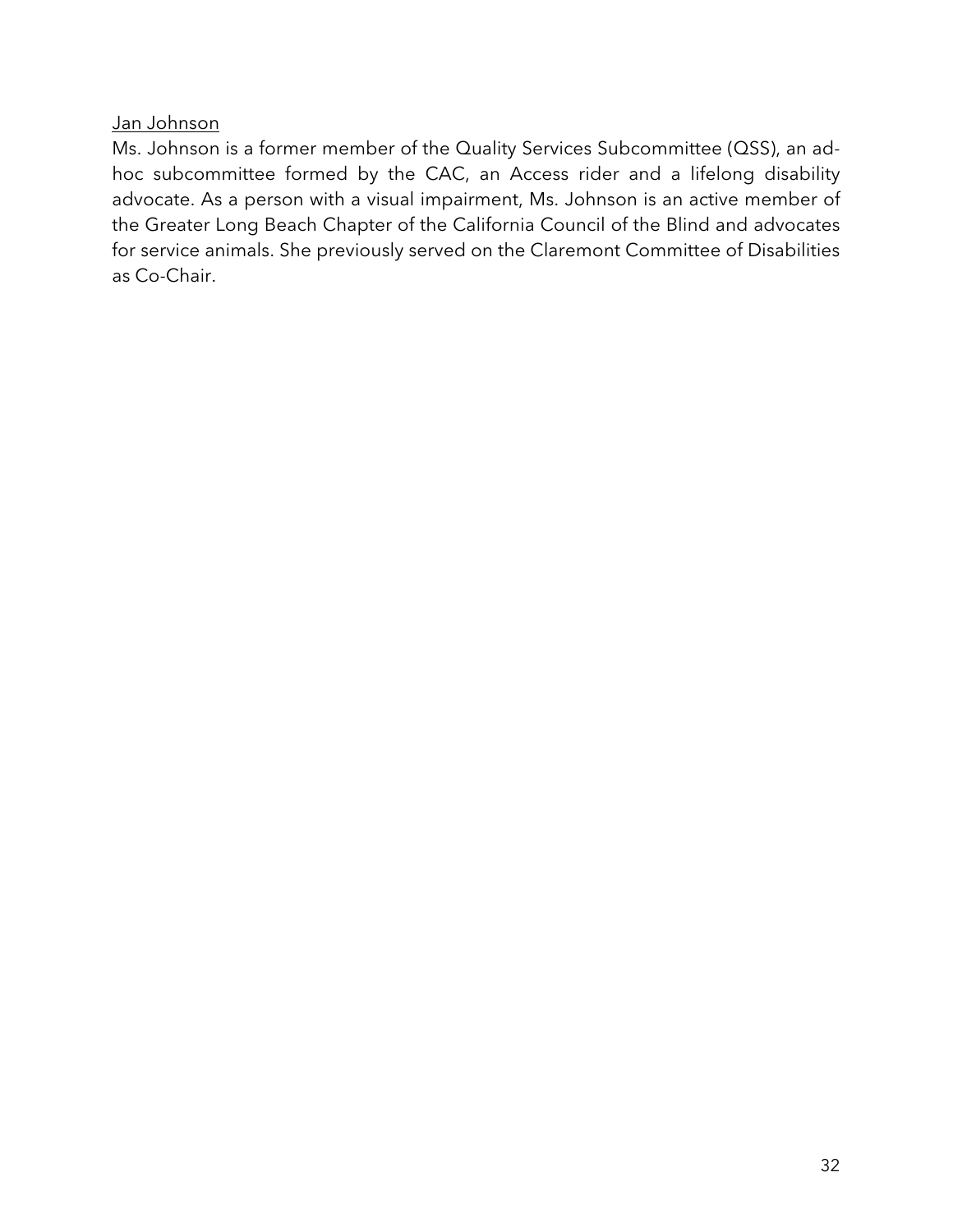#### TO: BOARD OF DIRECTORS

FROM: RICK STREIFF, SENIOR MANAGER, FLEET DESIGN AND MAINTENANCE BRIAN SELWYN, MANAGER OF PROCUREMENT AND CONTRACT ADMINISTRATION

RE: CONSIDERATION TO EXTEND TERM AND CHANGE RATES – FLEET INSPECTION SERVICES CONTRACT (AS-4104)

#### ISSUE:

Board approval is required to exercise the first option term for fleet inspection services with AmeriTran Service Corporation (dba Transit Resource Center) (TRC). TRC performs three types of fleet inspection services for Access:

- Factory inspections of new vehicle builds;
- Subcontractor vehicle file reviews; and
- Contact turnover vehicle inspections.

The original contract included a three (3) year base term and two (2), one-year option terms. It was staff's understanding, until very recently, that TRC would be able to perform the work required in option years one and two at the rates approved by the Board in May 2019. Due to exigent conditions affecting both the vehicle manufacturing industry and related businesses, as described below, the Contractor ultimately determined that it would not be able to do this work at the originally-approved rates.

#### RECOMMENDATION:

Authorize staff to execute the first option term with TRC effective June 1, 2022 through May 31, 2023 along with a change in rates.

#### IMPACT ON BUDGET:

The costs associated with the extension to this contract have been appropriately budgeted for FY 2021/22 and will be budgeted for the subsequent out-years. The notto-exceed contract total will remain at \$336,306. (There is no anticipated increase in the contract value for the first option year due to the fact that throughout most of the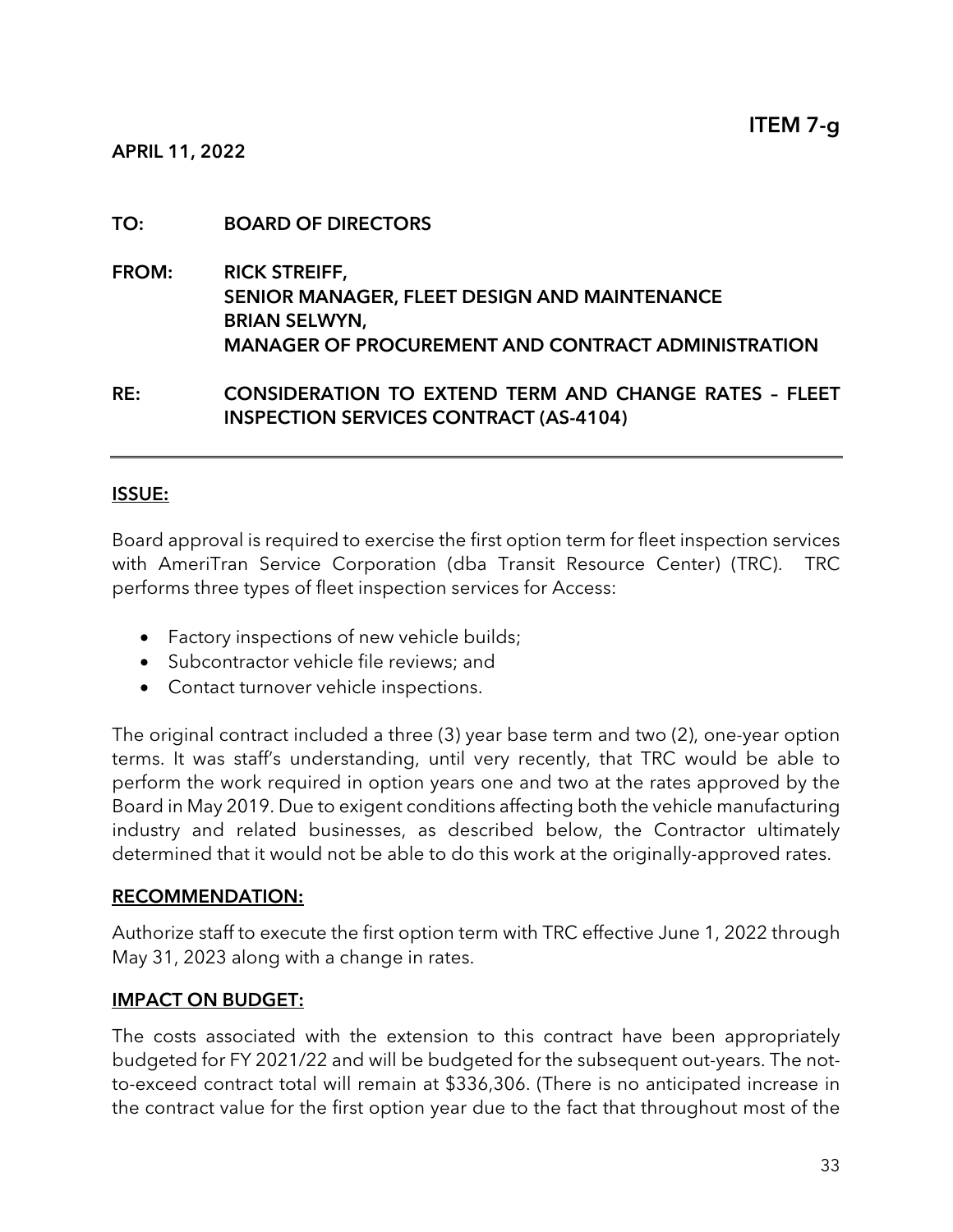three-year base term, the number of vehicles available for inspection was significantly lower than anticipated and thus the contractor performed less work than they would have under 'normal circumstances.' The estimated actual cost for the first option year is \$120,782). The funding for this service comes from Proposition C 40% Discretionary funds.

## ALTERNATIVES CONSIDERED:

The alternative, should the Board not approve the option term, is to release an RFP for fleet inspection services for a November 1, 2022 start date. Staff would then seek Board approval and contractor agreement to extend the current contract for a period of six months to ensure fleet inspections can continue. This is not advisable however, as Access has two vehicle orders in various stages of production and any disruption to in-plant inspections could jeopardize compliance with 5310 contract obligations. At this time, staff is not recommending the award of the second option year in lieu of issuing an RFP later this year for fleet inspection services.

#### EFFECT OF APPROVAL OF STAFF RECOMMENDATION:

If the Board approves this staff recommendation, staff would be authorized, but not required, to negotiate and enter into a written extension upon terms and conditions no less favorable to Access Services than those proposed herein. Access Services would not be legally bound to the option term herein proposed unless and until it is incorporated into a formal written agreement executed by all parties thereto and approved as to form by this entity's legal counsel.

#### BACKGROUND:

Access is committed to protecting its fixed assets and ensuring that our service providers maintain the assets in good repair. The third-party inspection process is one of many means used by Access to protect those assets. Access Services requires that vehicles utilized in revenue service, whether owned by the agency or the service provider, or contracted by the service provider, are maintained and kept in the best condition possible. In addition to the daily equipment, vehicle condition and maintenance inspections currently being performed in the field by service contractors, fleet management staff and road safety inspectors randomly perform inspections of all revenue vehicles and equipment. In order to ensure further compliance with this policy, Access has compiled a menu of inspections that require a third-party: plant inspections of new vehicles to be purchased by Access; inspections of Access-owned vehicles currently used in revenue service; and quarterly paper audits of nondedicated, contractor-owned vehicles and taxis.

As a recipient of 5310 funding, Access is required to perform in-plant inspections of new vehicles prior to their use in revenue service. Given that our vehicles are currently built in multiple facilities and that the build period can last as long as six months per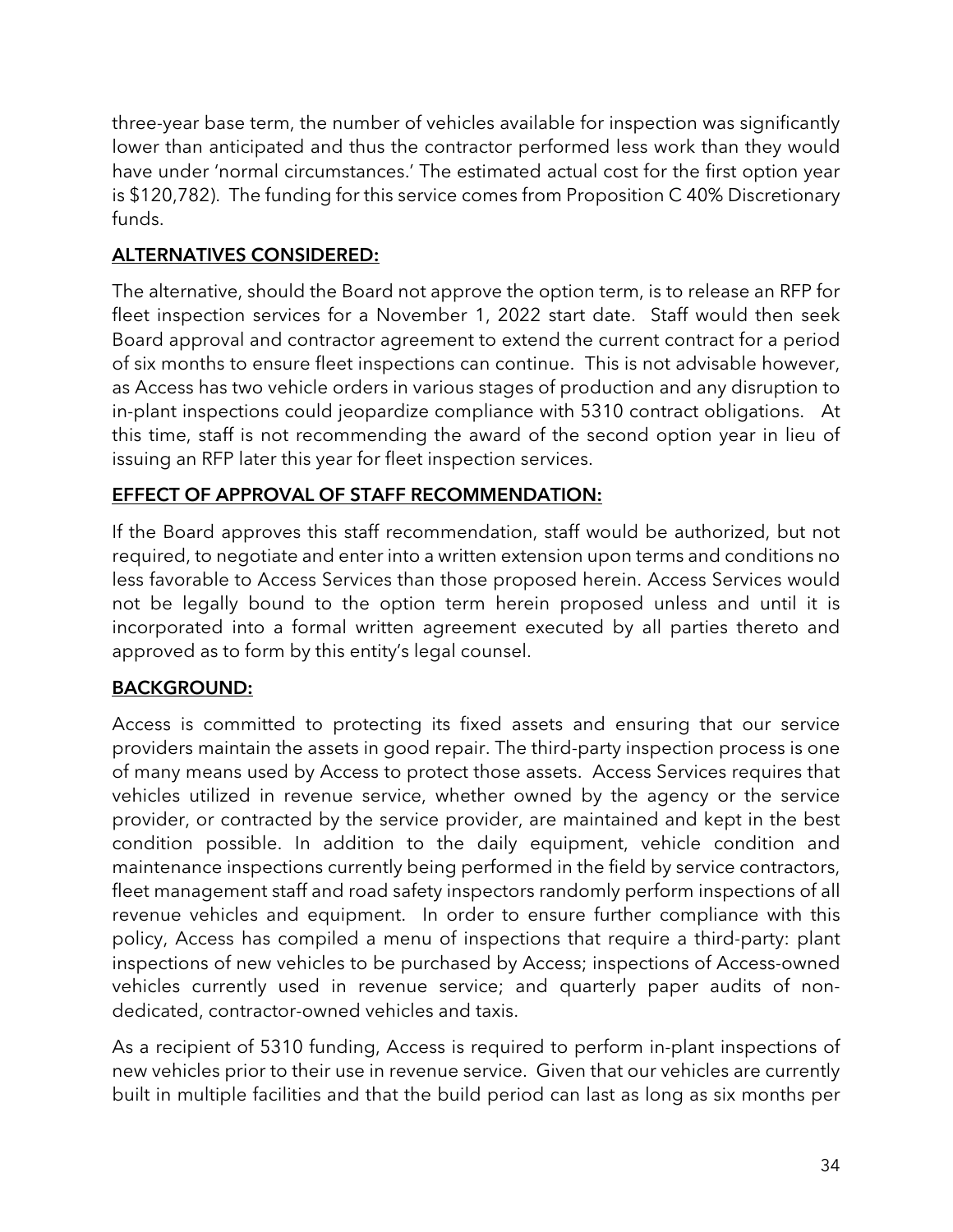vehicle, Access, without the use of third-party inspectors, would have to utilize existing staff, or add new staff, re-locating them to facilities out of state for extended periods of time. Staff believes that agency resources can be better spent by engaging the services of expert, third-party inspectors to perform this work.

In terms of Access-owned vehicles currently in revenue service, staff has found the use of a third-party inspector to be essential in facilitating the transition of rolling stock from an outgoing to an incoming service provider. With the turnover of any service contract, a full inspection of all vehicles is required. The use of third-party inspectors (vs. Access or service provider staff) allows for an objective, non-biased assessment of the condition of vehicles during the transition period.

As reflected in the table below, TRC is requesting an increase in the Board approved rate for the first of two possible option years for **In-Plant Vehicle Inspections** only. Specifically, the contractor proposes an increase from \$268.00 to \$397.00 per vehicle for Option Year 1. After careful consideration, staff believes that the requested rate modification is justified.

According to **Auto Forecast Solutions**, the world lost 11.3 million units of vehicle production in 2021 because of a chip shortage. Another 7 million units could be lost in 2022 and 1.6 million in 2023. This has severely impacted second stage vehicle manufacturing involved in assembling ADA paratransit service vehicles. Simply put, there aren't enough chips being produced to meet demand.

Manufacturing shortages have had a massive impact on vehicle production schedules, resulting in much higher prices for parts and labor. Inspection services provided by companies like TRC, in turn, are impacted by major parts supply interruptions causing production delays, partially completed vehicles being pushed out to parking lots, and vehicles re-entering production in a non-predictive manner as missing parts suddenly appear. Inspectors are spending twice as much time as normal in trying to properly inspect buses whose partial completion changes every day.

While there was hope that things would "return to normal" as the pandemic subsided and Access would exercise one or both option year on the subject contract at the rates of compensation already approved by the Board in 2019, it recently became apparent that this was not the case. In turn, TRC approached Access with a request to increase the rates of compensation for the one work process – In Plant Inspections – which has been most severely impacted by industry-wide manufacturing and supply-chain disruptions. (The other tasks, listed in the table below, will be compensated at the rates already approved by the Board.) Again, staff finds the revised rates to be acceptable, given the climate in which the industry now finds itself.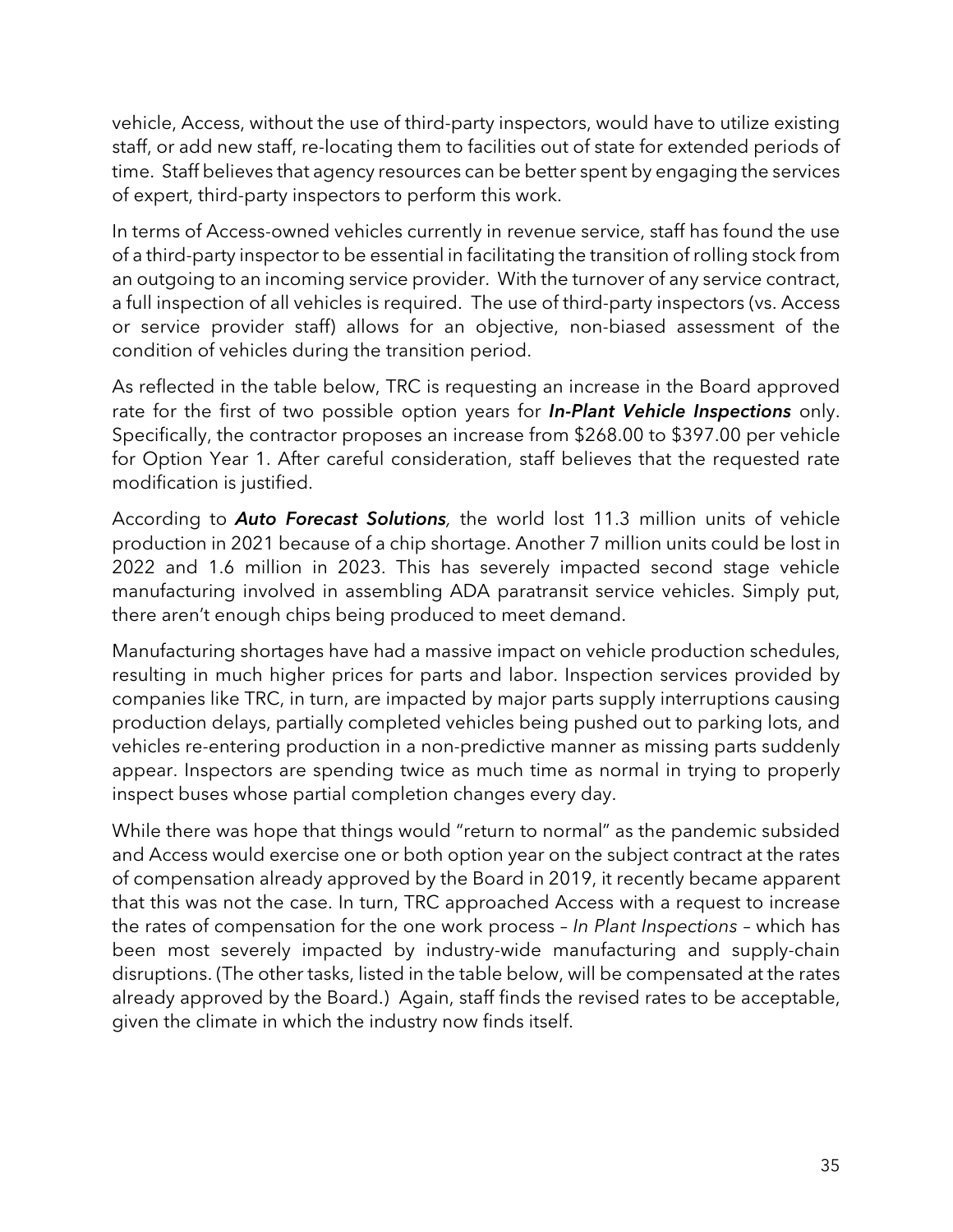#### Approved and Proposed Rates:

|                                 | Year <sub>3</sub> | <b>Option Yr. 1</b> | <b>Option Yr. 1</b> |
|---------------------------------|-------------------|---------------------|---------------------|
| <b>TASK</b>                     | (Current)         | (Approved)          | (Proposed)          |
| In-Plant Inspections Per        |                   |                     |                     |
| Vehicle Rate: 1-35              |                   |                     |                     |
| Vehicles                        | \$261.00          | \$268.00            | \$397.00            |
| In-Plant Inspection Per         |                   |                     |                     |
| Vehicle Rate: 36-150            |                   |                     |                     |
| Vehicles                        | \$261.00          | \$268.00            | \$397.00            |
| Production Change:              |                   |                     |                     |
| Hourly Rate                     | \$55.00           | \$56.00             | \$56.00             |
| Taxi Quarterly Audit Per        |                   |                     |                     |
| Vehicle Rate: 1-120             |                   |                     |                     |
| Vehicles                        | \$21.00           | \$21.50             | \$21.50             |
| Taxi Quarterly Audit Per        |                   |                     |                     |
| Vehicle Rate: 121-200           |                   |                     |                     |
| Vehicles                        | \$21.00           | \$21.50             | \$21.50             |
| <b>Contractor Turn Over</b>     |                   |                     |                     |
| <b>Audits Per Vehicle Rate:</b> |                   |                     |                     |
| 1-50 Vehicles                   | \$289.00          | \$298.00            | \$298.00            |
| <b>Contractor Turn Over</b>     |                   |                     |                     |
| Audits Per Vehicle Rate:        |                   |                     |                     |
| 51-275 Vehicles                 | \$278.00          | \$287.00            | \$287.00            |
| In Service 10% Per              |                   |                     |                     |
| Vehicle Rate                    | \$146.00          | \$150.00            | \$150.00            |

#### Next Steps

Over the coming months, Access will continue to closely monitor the vehicle and vehicle parts markets as we prepare to release a new solicitation for inspection services. Staff will continue to use TRC to conduct factory inspections of new vehicles, conduct contractor turnover inspections, and monitor the maintenance records of subcontractor vehicles. A new RFP will be issued in lieu of awarding a second option year on Contract AS-4104.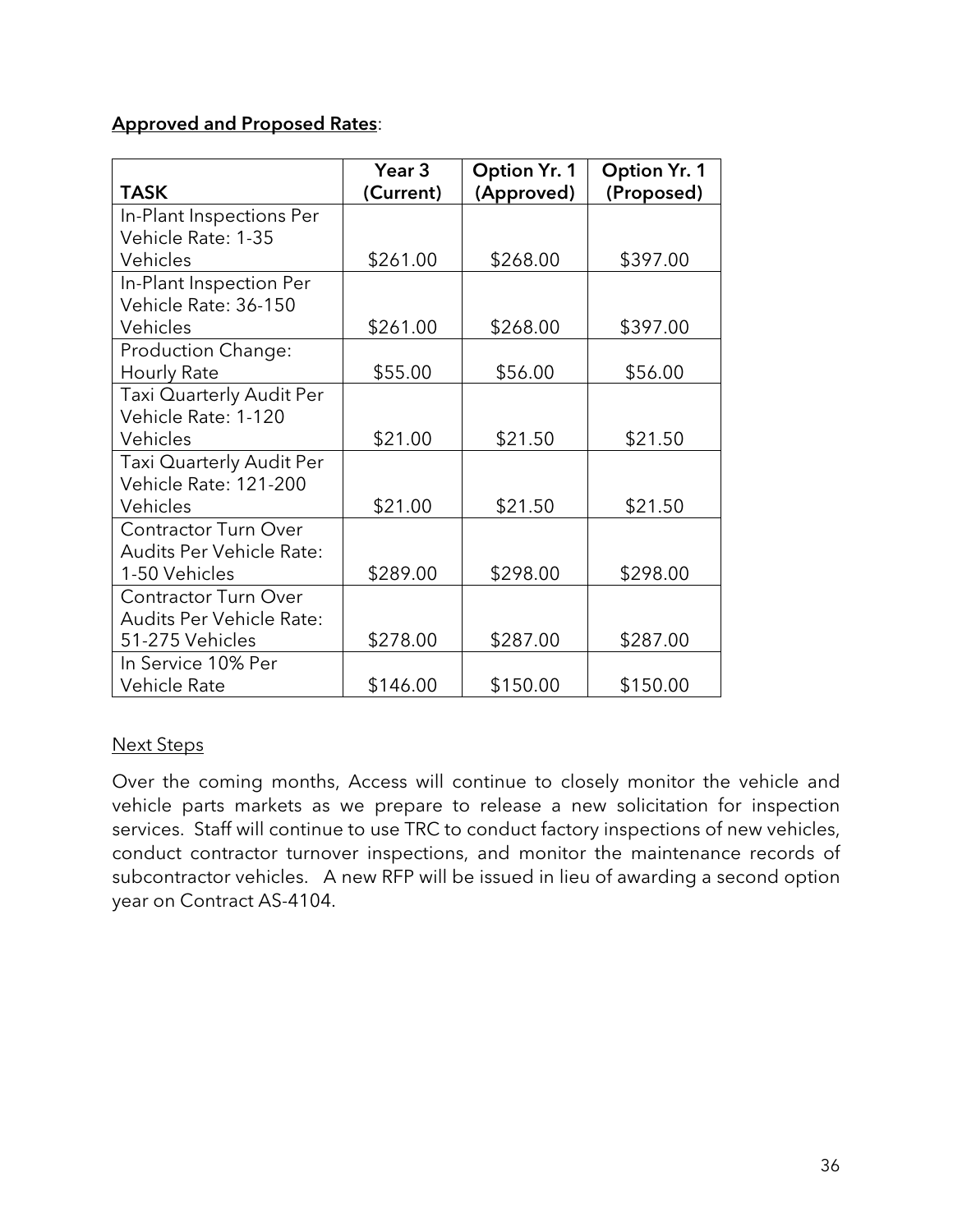#### TO: BOARD OF DIRECTORS

#### FROM: F SCOTT JEWELL, DIRECTOR OF ADMINISTRATION

#### RE: CONSIDERATION TO APPROVE RESOLUTION TO CONTINUE PUBLIC MEETINGS THROUGH TELECONFERENCING

#### ISSUE:

Pursuant to state law (Assembly Bill 361), Board approval is required to continue meeting through teleconferencing (virtually).

#### RECOMMENDATION:

Approve the following resolution – "The Access Board of Directors has reconsidered the circumstances of the state of emergency; and the following circumstances exist: (i) The state of emergency continues to directly impact the ability of the members to meet safely in person; and (ii) State or local officials continue to impose or recommend measures to promote social distancing. Hence, teleconferencing for Access Board and committee meetings will continue for the next thirty (30) days."

#### IMPACT ON BUDGET:

None.

#### ALTERNATIVES CONSIDERED:

The Board may opt to revert to in-person meetings, which would be applicable to all Board and committee (including CAC and TPAC) meetings. Board/committee members could elect to attend remotely, however the locations from which they attend would be subject to Brown Act requirements (posting of the address of the remote location along with allowing for public participation from that location). Public participation would also revert to the in-person requirement.

#### BACKGROUND:

During the pandemic, the Access Board and its committees have been able to meet via teleconference (virtually) due to a State of California executive order that suspended certain Brown Act provisions. While that order has expired, recently enacted state legislation (AB 361), allows for the continuation of virtual meetings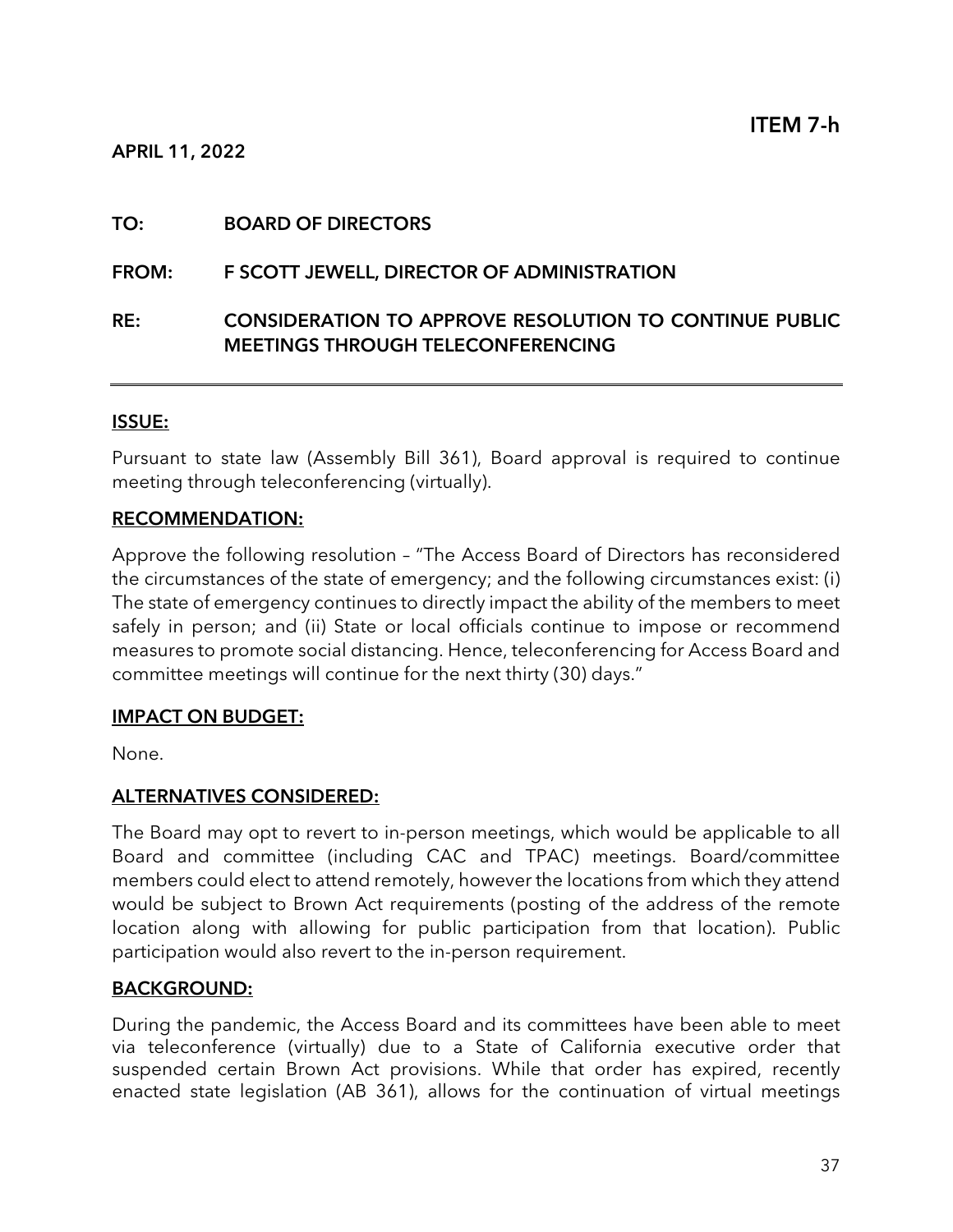provided that the Board makes the determination as stated in the above recommendation. This determination must be made by the Board every 30 days.

Under current Los Angeles County Department of Health guidelines, masking is required indoors regardless of vaccination status in public and office settings when there is more than one (1) person in a room. In addition, social distancing for indoor operations and events is still recommended. These directives provide justification for the above recommendation.

Due to the thirty-day requirement, staff will schedule Special Board Meetings to renew the resolution as appropriate.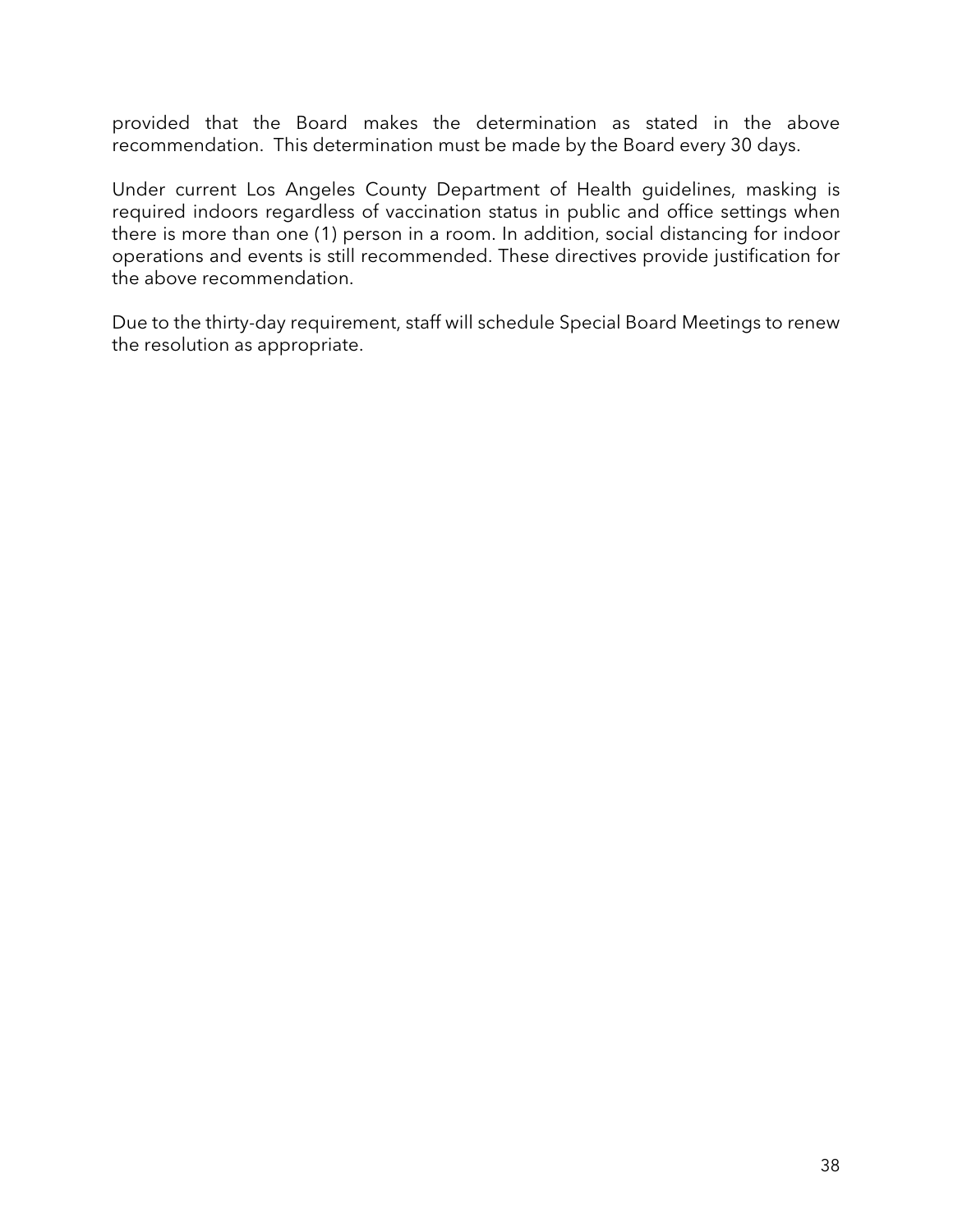#### TO: BOARD OF DIRECTORS

#### FROM: MIKE GREENWOOD, CHIEF OPERATIONS OFFICER

#### RE: CONSIDERATION TO MODIFY KEY PERFORMANCE INDICATORS AND SERVICE STANDARDS

#### ISSUE:

Board action is required to approve changes to Access' contractual key performance indicators (KPIs) and service standards. This item was reviewed and approved by the Performance Monitoring Committee.

#### RECOMMENDATION:

Authorize staff to modify two of the 13 KPIs – denials and preventable collisions - and their corresponding service standards in both current and future service contracts.

#### IMPACT ON BUDGET:

This action will not impact the current budget.

#### ALTERNATIVES CONSIDERED:

No alternatives were considered, though the Board could elect to make no changes to Access' current KPIs and service standards.

#### EFFECT OF APPROVAL OF STAFF RECOMMENDATION:

If the Board approves the staff recommendation, staff would be authorized to update contractual KPIs and service standards, as well as report on the newly approved KPIs and standards.

#### BACKGROUND:

Access' current KPIs were approved by the Board of Directors in 2017 and subsequently incorporated into Access operating contracts via the request for proposal process or contract amendments. After more than four years of actual performance and review, staff is recommending several modifications to fine-tune the KPIs and standards to remain challenging, realistic, and within industry standards, while continuing to focus on providing high quality service to the rider. All KPIs and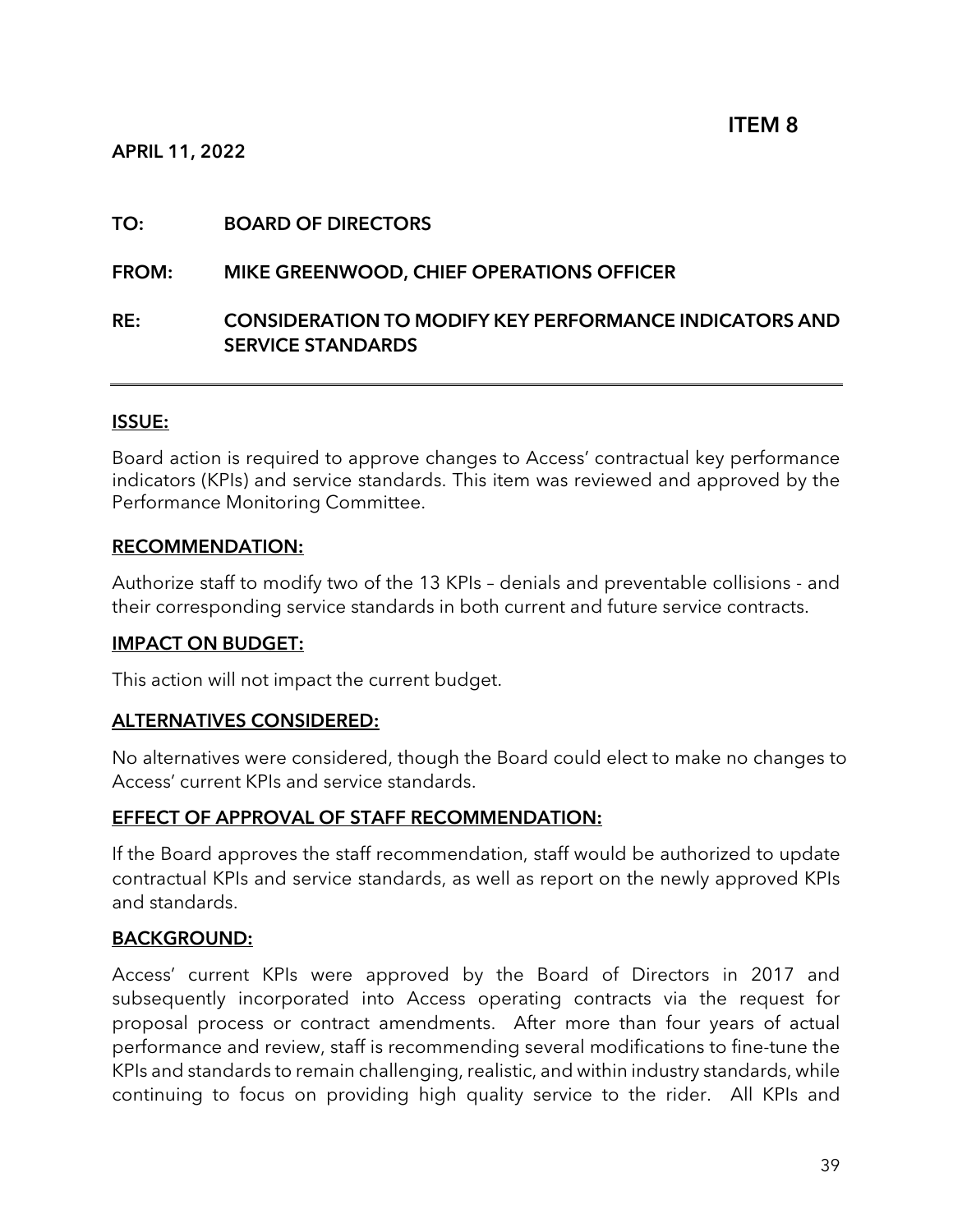standards are supported by contractual liquidated damages, whose presence is designed to compensate Access for a specific breach of contract and to incentivize the contractor to meet service standards. Changes presented incorporate input from the Community Advisory Committee and the Transportation Professionals Advisory Committee.

## Denials

The standard for denials is identified in the Code of Federal Regulations, Title 49, Subtitle A, Part 37, Subpart F, Section 131 (b)(2). The standard for denials is further described in Circular 4710.1 issued by the Federal Transit Administration, most recently updated on November 4, 2015.

Per federal guidelines, trip denials result when a rider's trip request is not accepted. Examples include:

- (1) A rider requests a next-day trip and the contractor says it cannot provide the trip;
- (2) A rider requests a next-day trip and the contractor only offers a trip that is outside the 1-hour negotiating window (regardless of whether the rider accepts the trip); and
- (3) A rider requests a round-trip and the contractor offers one leg of the trip that is outside the 1-hour negotiating window resulting in other legs of the trip being canceled, each portion of the trip is a denial.

In the past, Access has had a broad approach to denials, exceeding federal standards, including the counting of Customer Service Representative (CSR) negotiating errors as denials. For example, if a rider asks for a pick-up at 8:00 a.m. and the CSR offers pickup options at 7:45 a.m. and 9:05 a.m., the second option would be considered a CSR negotiating error and a denial, even if the rider chose to book (and took) the 7:45 a.m. trip. Moving forward, and using the same example, staff is proposing that a denial be confirmed only if the rider chose the 9:05 a.m. offered time.

Historically, most denials are the result of CSR negotiating errors, which are extraordinarily rare as shown in the chart below:

|             | <b>FY19</b> | <b>FY20</b> | <b>FY21</b> | <b>TOTAL</b> |
|-------------|-------------|-------------|-------------|--------------|
| Denials per | 10          | 18          | 4           | 32           |
| Previous    |             |             |             |              |
| Standard    |             |             |             |              |
| Denials per | ⌒           |             |             |              |
| <b>New</b>  |             |             |             |              |
| Standard    |             |             |             |              |
| Completed   | 3,491,521   | 2,940,073   | 1,728,683   | 8,160,277    |
| Trips       |             |             |             |              |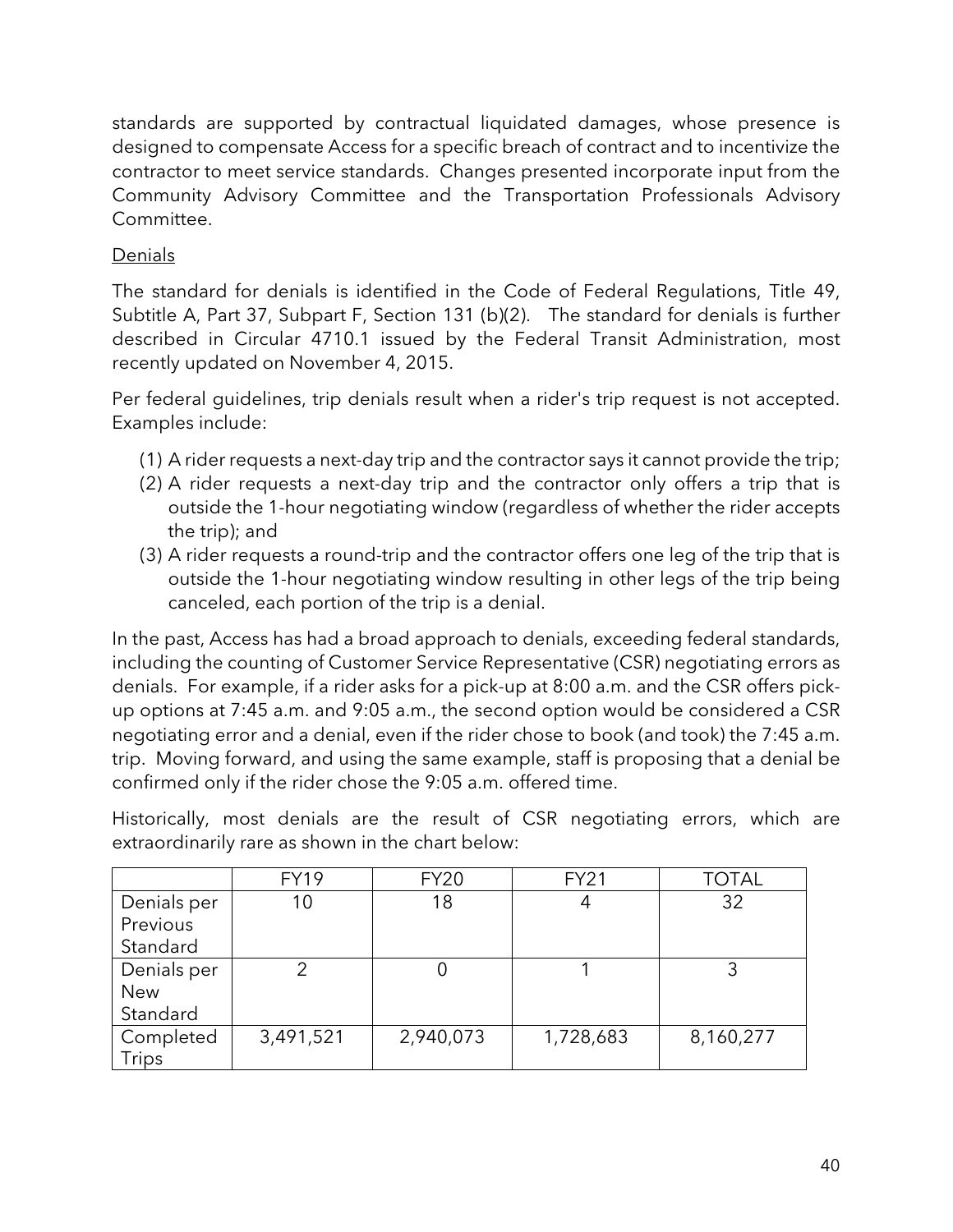Moving forward, consistent with federal guidance, staff recommends a tightening of the denial definition to include only incidents when the rider was not offered a trip at all, or is only offered a trip outside the standard negotiating window. Trip negotiating performance by contractor CSRs will still be monitored and action taken, but it alone will not be cause for determining a denial.

Proposal – Change the definition of a trip denial to be consistent with federal guidance. The standard for denials will remain zero. The liquidated damages associated with this KPI will remain unchanged but a new liquidated damage will be incorporated to address call taker errors that do not rise to the level of a denial.

#### Preventable Collision Rate

The Preventable collision rate is a standard measurement of safety in the transit industry. It is common to calculate the rate by weighing collisions versus miles operated. Access' standard of not exceeding 0.5 preventable collisions per 100,000 miles is industry-leading and has proven to be largely unattainable. Experience in recent years shows that Access' standard is not realistic considering the challenging service area that Los Angeles County presents.

The following chart shows the agency's annual, system-wide preventable collision rate since FY16:

|                                  | <b>FY16</b> | EVI7 | <b>FY18</b> | FY <sub>19</sub> | <b>FY20</b> | <b>FY21</b> |
|----------------------------------|-------------|------|-------------|------------------|-------------|-------------|
| Preventable<br>Collision<br>Rate | 0.55        | 0.64 | 0.68        | 0.64             | 0.67        | 0.50        |

Proposal: Increase the standard to 0.75 preventable collisions per 100,000 miles, a goal which is still aggressive and stricter than the industry standard of 1.00 preventable collisions per 100,000 miles. The liquidated damages associated with this KPI will remain unchanged.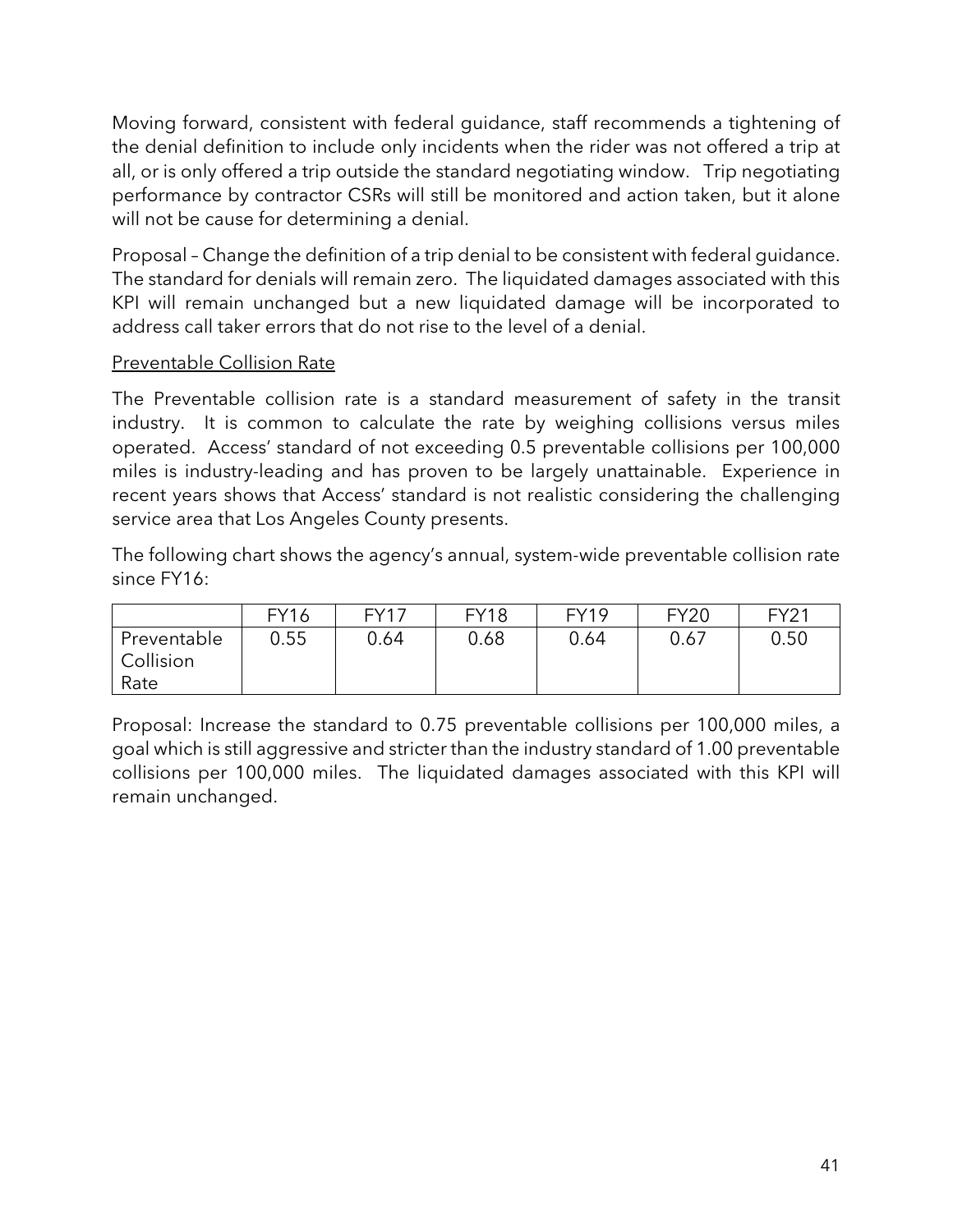| Key Performance Indicator                              | <b>Standard</b> | <b>FY21</b>    | <b>FY22</b>    | Proposed                      |
|--------------------------------------------------------|-----------------|----------------|----------------|-------------------------------|
|                                                        |                 | Performance    | Performance*   | Change                        |
| On Time Performance                                    | $\geq 91\%$     | 92.6%          | 90.6%          | No change                     |
| <b>Excessively Late Trips</b>                          | $\leq 0.10\%$   | 0.07%          | 0.10%          | No change                     |
| <b>Excessively Long Trips</b>                          | $\leq 5\%$      | 0.5%           | 3.2%           | No change                     |
| <b>Missed Trips</b>                                    | $\leq 0.75\%$   | 0.36%          | 0.45%          | No change                     |
| Denials                                                | 0               | $\overline{4}$ | $\overline{4}$ | Change KPI<br>definition      |
| Access to Work On Time<br>Performance                  | $\geq 94\%$     | 97.8%          | 96.8%          | No change                     |
| Average Initial Hold Time<br>(Reservations) in seconds | $\leq 120$      | 52             | 58             | No change                     |
| Calls On Hold > 5 Min<br>(Reservations)                | $\leq 5\%$      | 2.2%           | 2.6%           | No change                     |
| Calls On Hold > 5 Min (ETA)                            | $\leq 10\%$     | 1.5%           | 2.1%           | No change                     |
| Complaints Per 1,000 Trips                             | $\leq 4.0$      | 2.5            | 3.1            | No change                     |
| Preventable Collisions per<br>100,000 miles            | $\leq 0.50$     | 0.50           | 0.75           | Change<br>standard to<br>0.75 |
| Preventable Incidents per<br>100,000 miles             | $\leq 0.25$     | 0.15           | 0.21           | No change                     |
| Miles Between Road Calls                               | $\geq 25,000$   | 64,040         | 62,875         | No change                     |

Current Key Performance Indicators, Service Standards, and Operational Performance

SOURCE: Board Box

\* Performance for FY22 through January 2022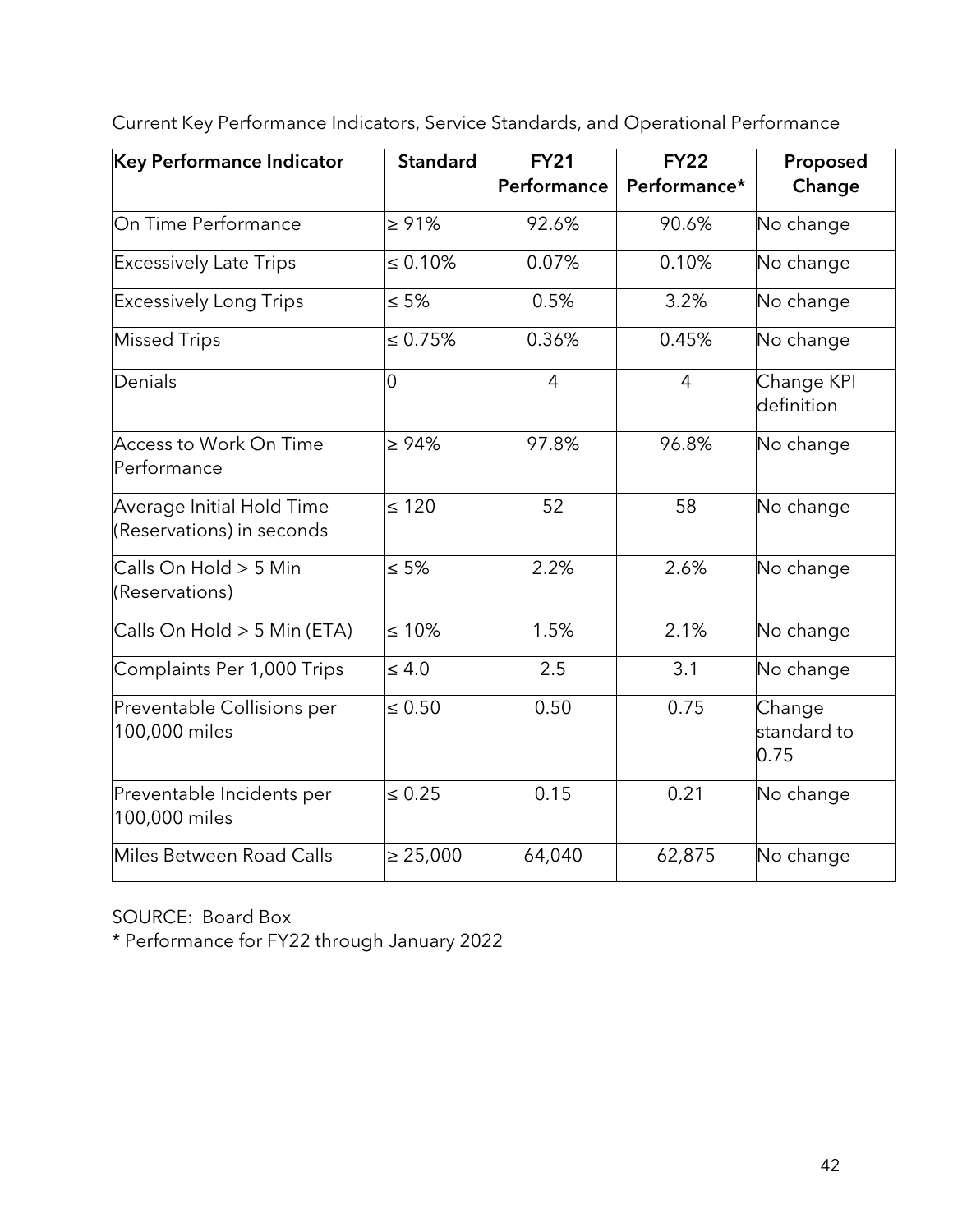#### TO: BOARD OF DIRECTORS

#### FROM: HECTOR RODRIGUEZ, DEPUTY EXECUTIVE DIRECTOR

#### RE: CONSIDERATION TO APPROVE POLICY TO ESTABLISH A FACILITIES DEVELOPMENT AND CONSTRUCTION FUND

#### ISSUE:

With the exception of its leased eligibility facility, Access Services relies on its contractors to provide suitable operating facilities to perform ADA paratransit services. While this has generally worked for the Agency since its inception, staff believes, for both economic and operational reasons, that the Agency must control, and ideally own, its own operating facilities to ensure that quality, consistent ADA paratransit services are provided over the coming decades.

Given that Access currently does not have a dedicated source of capital funds for facility development, staff is proposing the Development and Construction Fund concept outlined below, which would be funded from any reimbursements from special services that Access performs or has performed in addition to other available funding. This item was reviewed and approved by the Planning and Development Committee.

#### RECOMMENDATION:

Authorize the Executive Director to:

- Establish a Facilities Development and Construction Fund and set aside the following funds for the purpose of developing and constructing operating facilities:
	- Direct COVID-19 reimbursements received from the Federal Emergency Management Agency (FEMA);
	- Direct COVID-19 reimbursements received from the County or the City of Los Angeles;
	- Direct reimbursements received from Medi-Cal;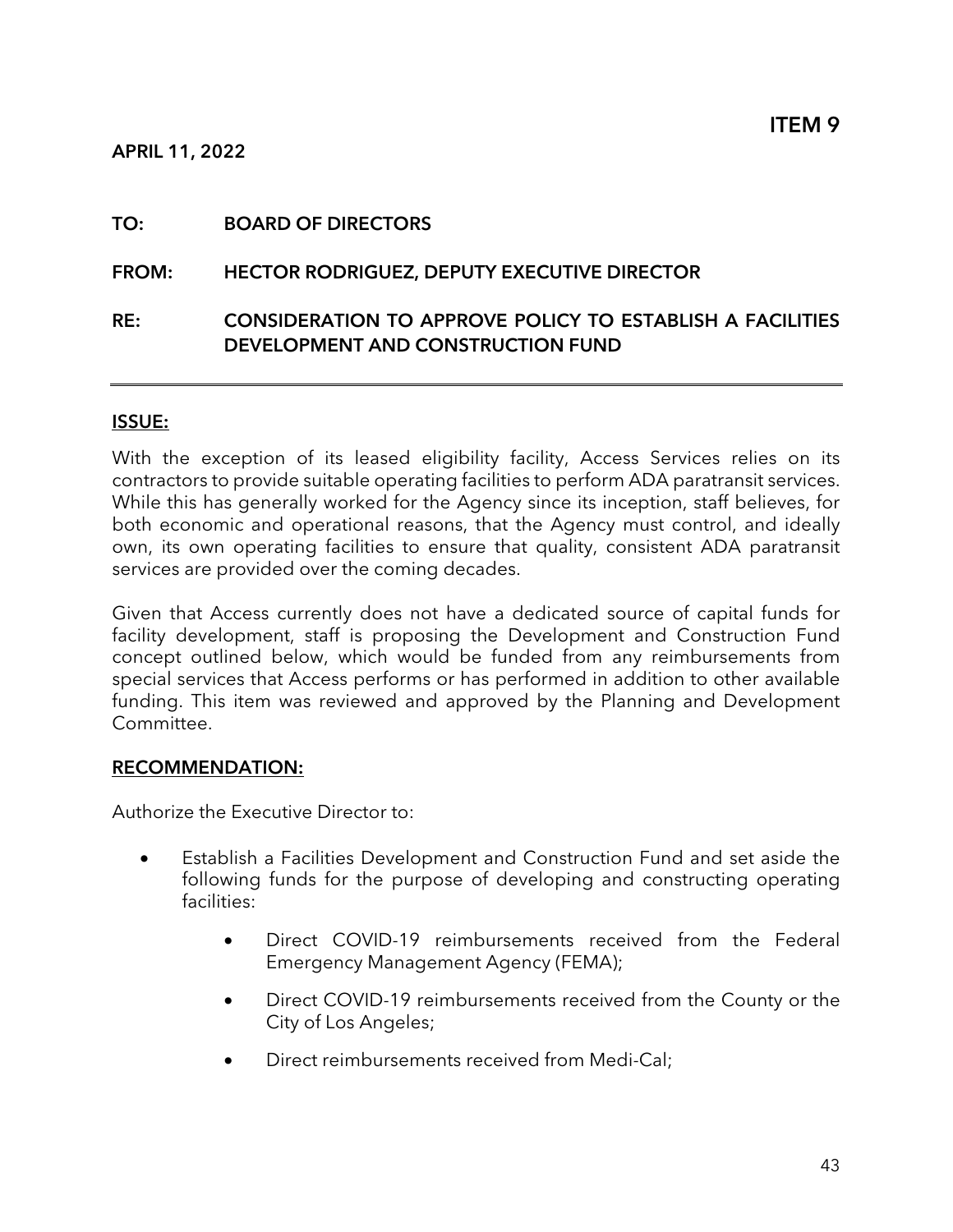- Any other funds that may be appropriated by the Access Services Board of Directors or the Los Angeles County Metropolitan Transportation Authority (Metro) for this purpose.
- Direct staff to apply for facility construction grants as soon as practicable.

#### IMPACT ON BUDGET:

There is no current impact to the budget. However, staff believes that if the Agency controls or owns its own facilities it will ultimately result in lower contracting costs due to real estate savings and enhanced competition for Access contracts.

#### BACKGROUND:

One of the recommendations in the Agency's 2017 Comprehensive Operational Review was that Access control or own its own paratransit operating facilities. The report stated that this strategy would enhance competition for Access contracts and also "ensure more stable service reliability into the future…". Staff believes that recent trends only reinforce the Agency's need to control or own its own real estate.

#### Economic Benefits

The financial benefits of controlling a facility include more competitive solicitations through increased competition. Once Access controls the facility, a major component of the competitive advantage gained by the incumbent will be taken out of the equation. In addition to these potential savings, if Access owns a facility, the costs of ownership will generally be less over the life of the facility compared to the costs of leasing.

Should Access be able to secure a suitable building site, the agency will be significantly more competitive for grants related to development of facilities, including electric charging infrastructure. (The typical requirement to apply for grants is that the project be "shovel-ready." This would mean that the agency would have to own the land and have, at a minimum, architectural drawings in order to apply for construction grants.) Staff expects that, through the combination of grants and reimbursements outlined above, the financial impact to the region can be minimized.

#### Operational Benefits

As the COVID-19 pandemic recedes, demand for ADA trips is expected to continue its normal annual growth of approximately six percent (6%). Access' contractors will be faced with a need for additional space for the increased number of vehicles that will be needed to service this demand.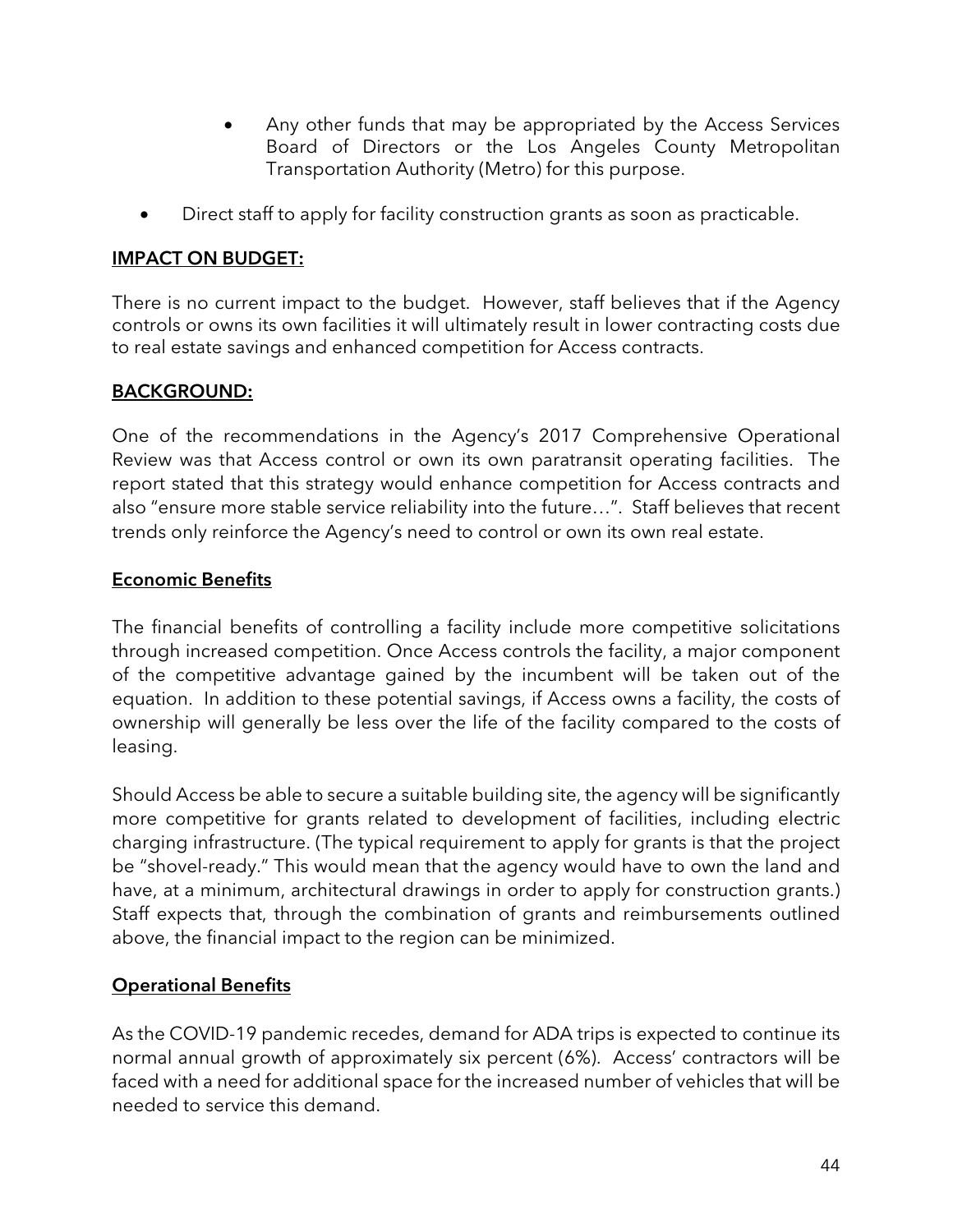Another benefit of controlling the facility is the ability to retain the benefit of any improvements to the site. For example, should Access decide to adopt the use of electric vehicles, the infrastructure improvements to the operating facilities will remain with the agency rather than be lost when a lease expires and the contractor is forced to find another site.

Most importantly, Agency ownership of a potential site removes the possibility that a facility could be lost once a contractor's lease expires, which could lead to significant operational disruption given the scarcity of appropriate sites in Los Angeles County.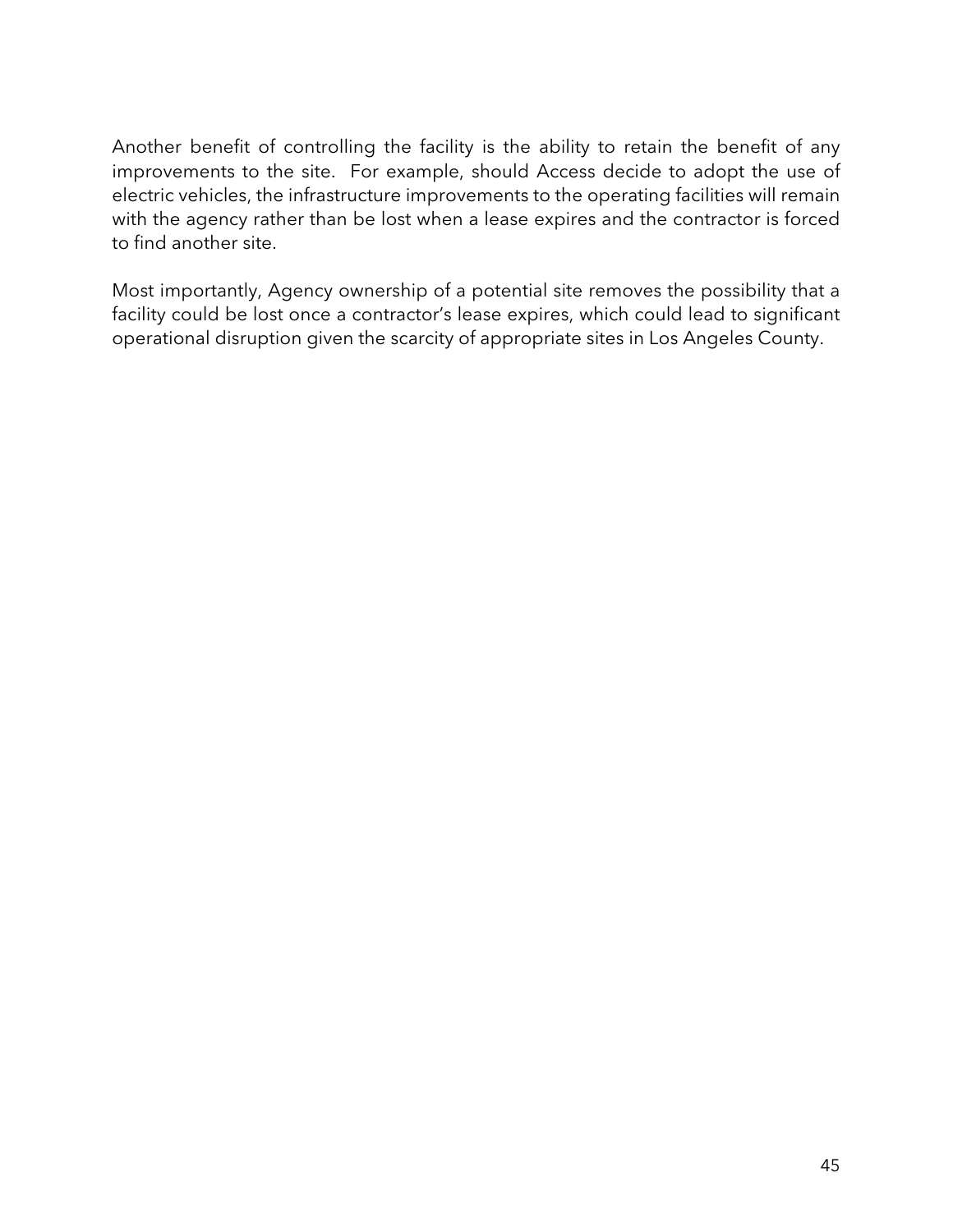| TO:          | <b>BOARD OF DIRECTORS</b>                                 |
|--------------|-----------------------------------------------------------|
| <b>FROM:</b> | <b>ERIC J. HAACK, STRATEGIC PLANNER</b>                   |
| RE:          | <b>CONSIDERATION TO APPROVE TITLE VI PLAN (2022-2025)</b> |

#### ISSUE:

Federal regulations require that Access Services update its Title VI Plan every three years and must receive Board approval for the following reports: (1) Title VI Report; (2) Public Participation Plan, and (3) Limited English Proficiency Plan. This item was reviewed and approved by the External/Stakeholders Relations Committee.

#### **RECOMMENDATION**

Approve Access Services' Title VI Plan which encompasses the following reports:

- 1) Title VI Report;
- 2) Public Participation Plan; and
- 3) Limited English Proficiency Plan

#### IMPACT ON BUDGET

None.

#### BACKGROUND

Title VI is a Federal law that was enacted to ensure that government-funded services provide such services to communities in a non-discriminatory manner. Specifically, "no person in the United States shall, on the ground of race, color, or national origin, be excluded from participation in, be denied the benefits of, or be subjected to discrimination under any program or activity receiving Federal financial assistance." (FTA C 4702.1B, II-1-2).

Following the guidance of FTA Circular 4702.1B (October, 2012) "Title VI Requirements and Guidelines for Federal Transit Administration Recipients," Access Services is required to update its current Title VI reports in 2022. Also, per requirements set forth in FTA Circular 4702.1B, Access must have Board approval for its Title VI documentation as part of the final submission of these reports to FTA's Office of Civil Rights.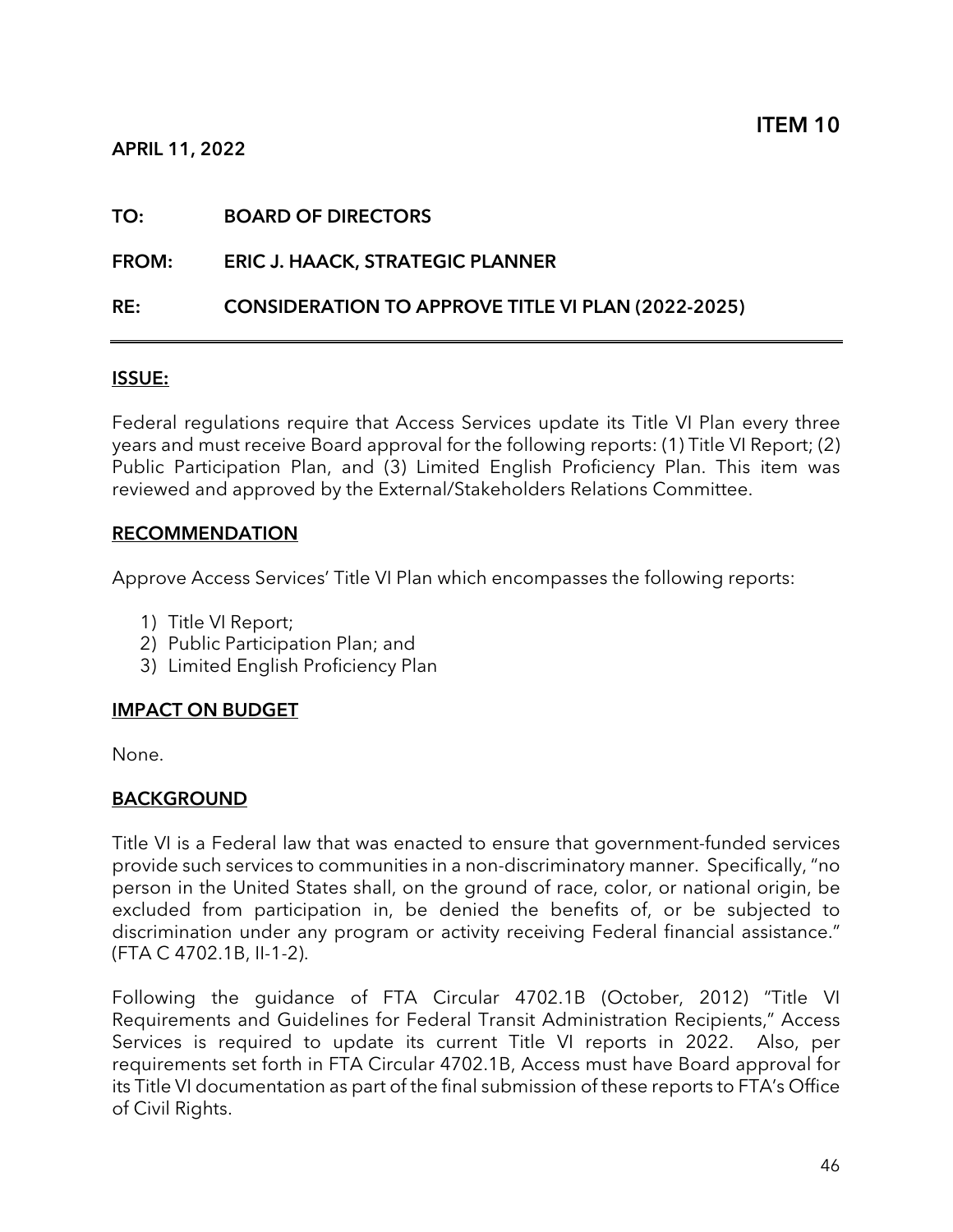Access' Title VI documentation is separated into three distinct categories, which together make up Access' Title VI required documents. Each of these separate reports is described below.

#### Title VI Report

The Title VI Report demonstrates that Access complies with the separate elements contained in FTA Circular 4702.1B.

- a) Approval of Agency Title VI Policies by Access Board of Directors;
- b) Notification of Customers of Protection Under Title VI;
- c) Requirement to Develop Title VI Complaint Procedures and Complaint Form;
- d) Requirement to Record and Report Transit-Related Title VI Investigations, Complaints and Lawsuits;
- e) Requirement to Record Minority Representation on Planning and Advisory Boards;
- f) Requirement to Monitor Subrecipients.

#### Public Participation Plan

The purpose of Access Services' Public Participation Plan (PPP) is to illustrate how Access reaches out to its customers and to the larger disability community though community meetings and outreach meetings. Additionally, the PPP presents how Access' public outreach methods serve to educate minority as well as non-minority communities about the services Access offers to the public.

Access' PPP highlights many of the new and on-going public outreach efforts conducted since the last PPP update.

- 1) Ongoing community outreach conducted by Access' Customer Service, Mobility Management and Operations Departments;
- 2) Examples of Access' ability to transition to virtual meetings during the COVID-19 pandemic to ensure transparency with Access' activities, while also ensuring safety for Access' customers.
- 3) Customer notification of upcoming meetings through Access Services' website, emails, and mobile app notifications; and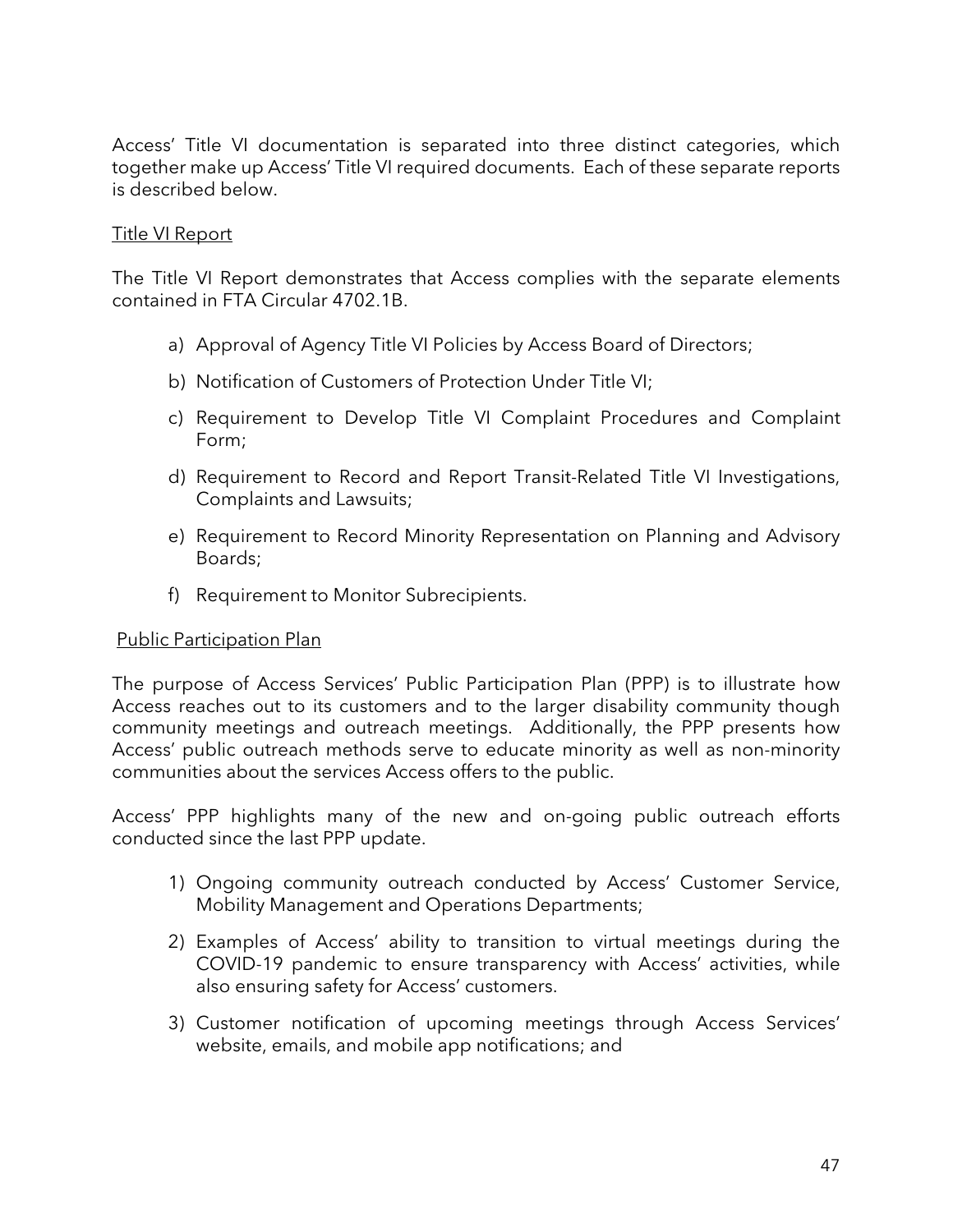#### Limited English Proficiency Plan

Access' Limited English Proficiency Plan recognizes that there are many existing and potential Access customers who may not be proficient in English, but still need information about the services that Access provides to persons with disabilities. As per Federal guidance, Access must conduct a "four-factor analysis" and perform analyses of the population it serves as well as the overall community in Access' service area.

The Limited English Proficiency Plan then presents features that Access offers in order to effectively communicate with its customers and members of the public about the services that Access provides.

Access' LEP Plan provides information about the variety of services that Access provides to remove barriers to persons who may have limited proficiency in speaking or reading English. Among some of the services that Access provides for LEP persons discussed in the report are as follows:

- 1) Telephone interpreter services are available to be accessed by Access' contracted call center staff, provider staff, Eligibility and Eligibility appeals staff. This allows people to communicate effectively even if a language barrier would exist without the interpreter service. Between July 2019 and November 2021, this interpreter service assisted over 34,000 calls in 55 different languages.
- 2) Google Translate is an embedded feature on Access' website. Information posted on the Access website can be viewed in English or – through a Google Translate link on the Access website – can be translated into dozens of languages.
- 3) Portable speaker phones are available at Access' Eligibility Center. If a customer arrives at Access' Eligibility Center and does not speak either English or Spanish and does not have a translator to assist them, an in-person evaluation can still be conducted easily. Through these portable speaker phones (i.e., cell phones), the evaluator and applicant can communicate through Access' telephone interpreter service both in the evaluator's office as well as out on the physical evaluation course.
- 4) Printed materials provided in English and Spanish. Access' applications, Rider's Guide, and community meeting announcements are provided in both English and Spanish (the most common language spoken by Access customers as well as County residents next to English).

A PDF copy of Access Services' Title VI, Public Participation Plan and Limited English Proficiency Plan can be viewed at the following web link: [Attachment A.](https://www.dropbox.com/s/24ncbfi8lfl0axd/Attachment%20A%20-%20Access%20Services%E2%80%99%20Title%20VI%2C%20Public%20Participation%20Plan%20and%20Limited%20English%20Proficiency%20Plan.pdf?dl=0)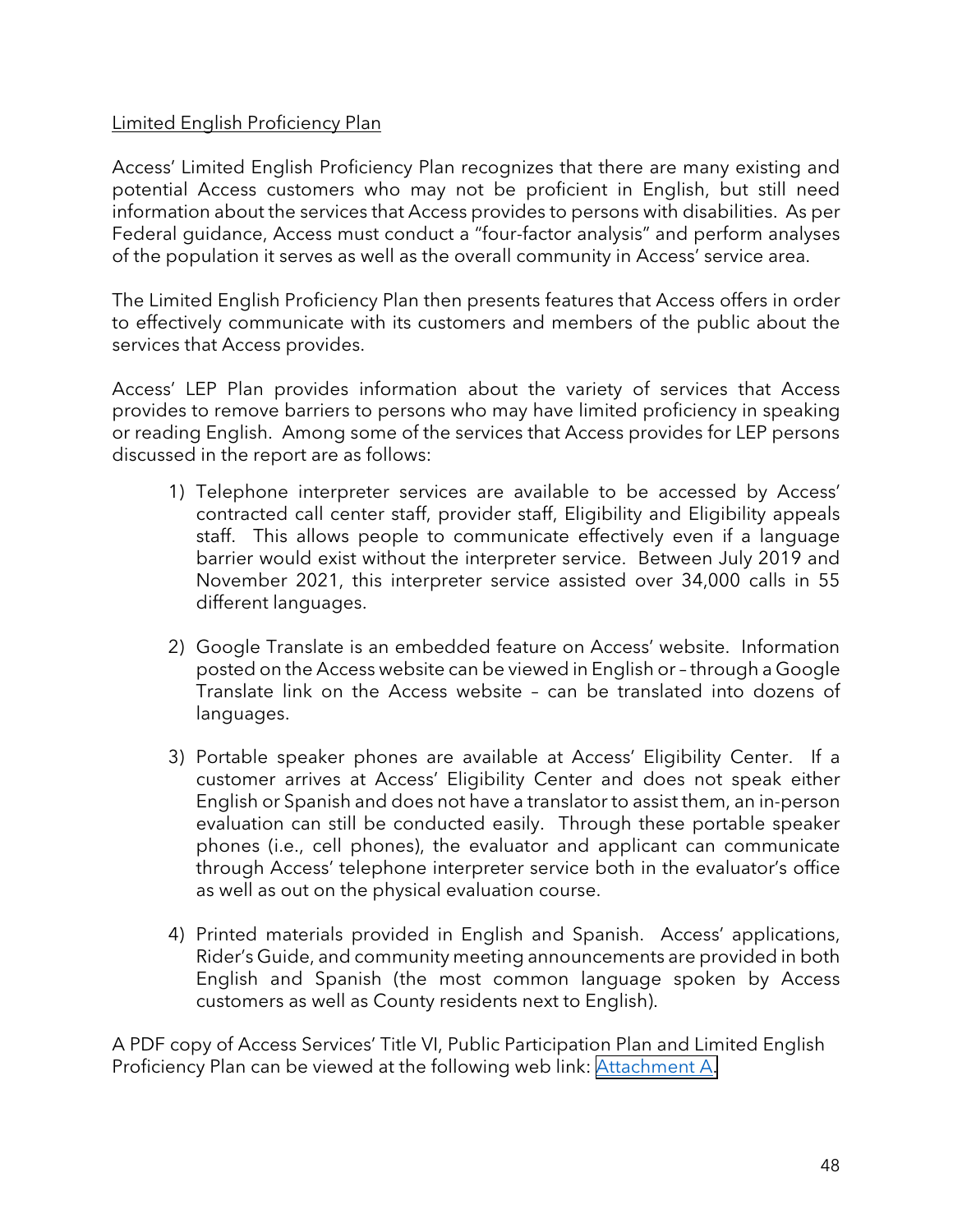#### TO: BOARD OF DIRECTORS

#### FROM: F SCOTT JEWELL, DIRECTOR OF ADMINISTRATION

#### RE: UPCOMING BOARD ITEMS

#### ISSUE:

The following items are tentatively scheduled to be addressed by the Board and its committees through June 2022.

#### April 25, 2022 - Board Operations Committee

| Agenda Items:                   | <b>Disposition:</b> |
|---------------------------------|---------------------|
| ' Board Agenda review           | Action              |
| <b>Executive Director Goals</b> | Presentation        |

#### May 16, 2022 - Committee Meetings - Performance Monitoring, Planning and Development and External/Stakeholder Relations

| <b>Agenda Items:</b>                                                         | <b>Disposition:</b> |
|------------------------------------------------------------------------------|---------------------|
| Proposed Budget for FY2022/23                                                | Action              |
| Extend Term and Add Funds - IT Managed Services                              | Action              |
| Extend Term and Add Funds - Telcom Network HW and<br><b>Support Services</b> | Action              |
| Rider 360 Maintenance and Operations Contract Award                          | Action              |
| <b>Customer Satisfaction Survey</b>                                          | Presentation        |

#### June 20, 2022 – Board of Directors

| <sup> </sup> Agenda Items:  | <b>Disposition:</b> |
|-----------------------------|---------------------|
| Approval of Committee Items | Action              |